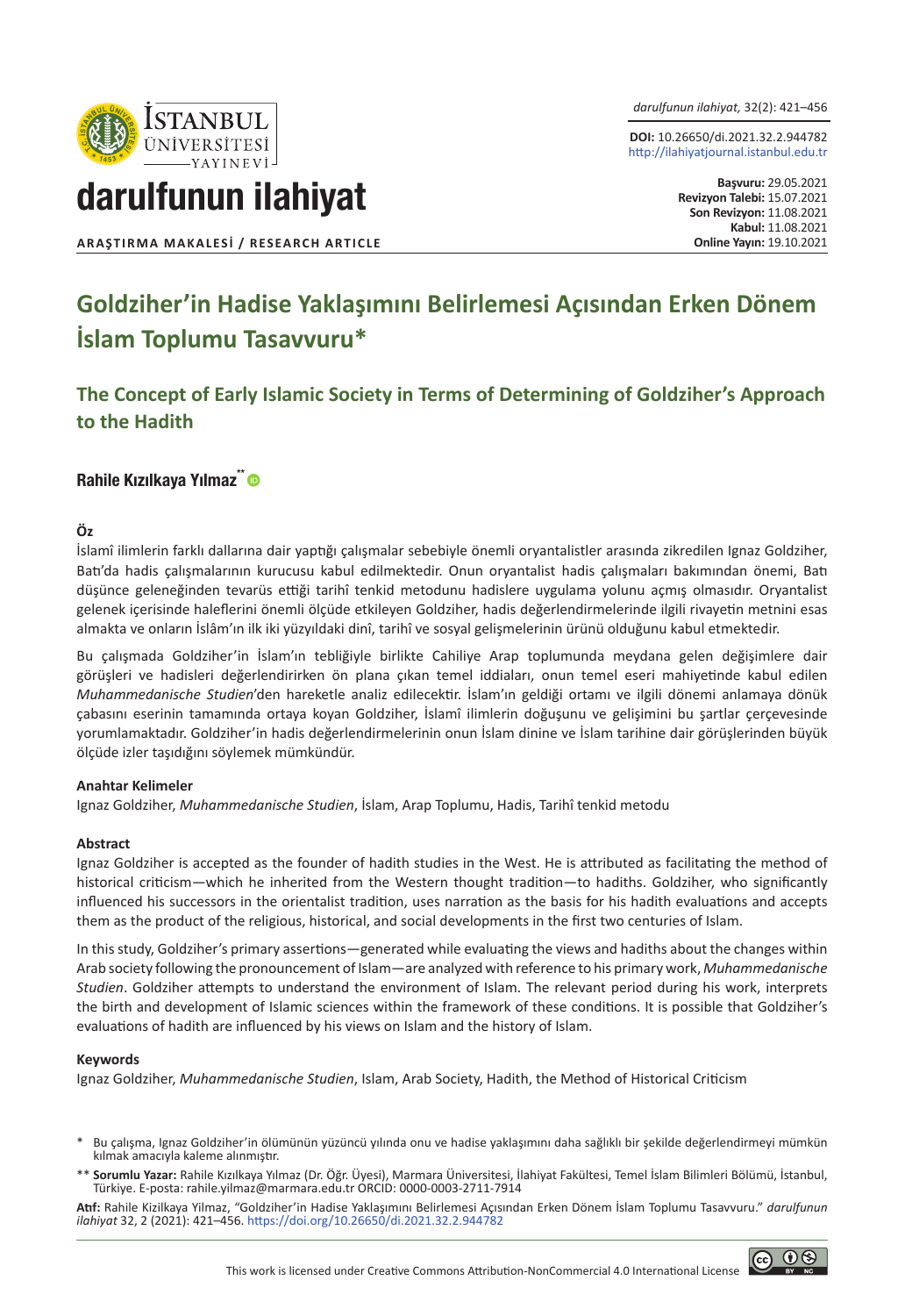#### **Extended Summary**

Ignaz Goldziher's (1850–1921) works form the basis of Islamic studies in the West. In order to understand his method of evaluating the hadiths, his ideas about Islamic history and the religion of Islam must first be analyzed. Goldziher's views on hadith cannot be evaluated independently of his views on the history of Islam. *Muhammedanische Studien* has been translated into different languages. In his book, which is accepted as the main source for hadith studies in the West, the author attempts to read hadith based on the history of Islam. Goldziher considers the revival process of the Arab society following the birth of Islam from his own perspective and through the conflicts in the history of Islam. According to him, the creed of the Prophet Muhammad is the product of an original genius that would enable him to become a Prophet in his own society. However, Muhammad's creed is unimportant for cultural history.

Goldziher suggests that the Islamic creed and the ancient Arab tradition are two ideologies irreconcilable in terms of their principles establishing social order. According to him, during the period of the birth of Islam there were tribes that were hostile to each other. Goldziher attempts to determine the dates when the hadiths emerged based on their contents and their texts. In addition, he claims that the majority of hadiths are the product of religious, historical, political, and social developments within the first two centuries of Islam. Goldziher had a significant influence on his successors in the orientalist paradigm, as he applied the method of historical criticism to the hadiths.

Goldziher's method of evaluating hadiths is closely related to his convictions about the religion of Islam and early Islamic society. He accepts hadith texts as the product of the conditions and period in which they emerged and provides the beginning of the dating of the hadiths considered important for hadith studies in the orientalist literature. During his studies, he attempts to reveal the influence of foreign cultures on Islam. Goldziher claims that the prayer in the Islamic creed was quoted by the Prophet Muhammad from Jewish and Christian sharia.

According to Goldziher's approach, the hadith is an oral tradition; Sunnah of Prophet is a tradition lived in religious or legal fields within the old Islamic society. The hadiths are the result of the religious, historical, and social developments of Islam in the first two centuries. However, Sunnah is the transmission of Arabic tradition during the Jahiliyya period as hadiths. By him idea that the Sunnah is the source of revelation settled in time. The legal aspect of the Prophetic Sunnah has increased in importance over time. Goldziher considers the hadiths as a set of teachings formed by "pious Muslims" according to the mentality of the Prophet Muhammad. According to his assessments, hadiths are a source for the birth of Islam and an important material for understanding the development and transformation process of Islam. Goldziher suggests that hadiths should be considered fabrications until proven otherwise. He neglects the most important aspect of the hadith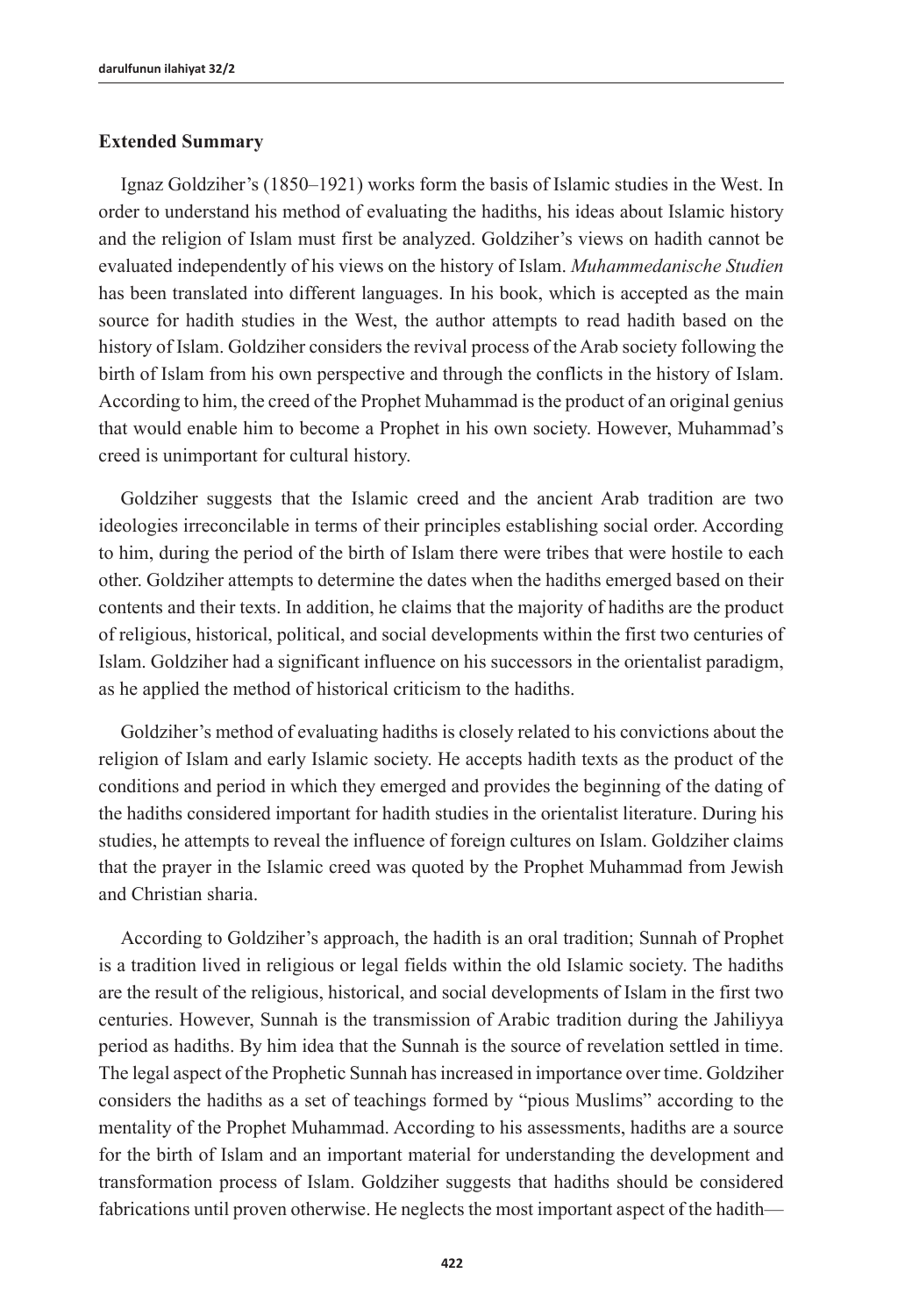which is the isnad—and dates the hadith texts based on their contents. Goldziher claims that the isnads are fabricated, and establishes a connection between politics and hadith. He argues that the political convictions of religious groups were disguised as hadith. According to his claim, although the Umayyads were anti-religious, they fabricated political hadiths to ensure the obedience of the people. Goldziher claims that religious life in Islamic societies was not based on the Sunnah in the early period. He also evaluates the hadiths on their afflictions and the end of the world on a political and social basis.

Goldziher, who envisions an Islamic society in which hadith fabrication activities are intense, reads and interprets the entire history of hadith from this perspective. According to him, hadiths ordering the showing of respect to the Arab race were fabricated. In addition, these fabricated hadiths are important in the development of nations in Islam. According to Goldziher's claim, apart from the sects, theological schools additionally fabricated hadith in order to impose their views and refute the views of their opponents. Opposing religious groups fabricated hadiths with the desire to accuse their opponents and legitimize their own opinions.

Goldziher suggests that religious circles opposing the administration fabricated hadiths in their favor. However, he claims that the Umayyad rulers also fabricated hadith in order to silence this opposition. Goldziher maintains that numerous hadiths have been fabricated on the principle of "equality of Muslims" as non-Arabs became Muslims—as a result of the spread of Islam to different lands. Goldziher claims that Islam was unable to prevent the tribal rivalries existing in the Jahiliyya Arab tradition.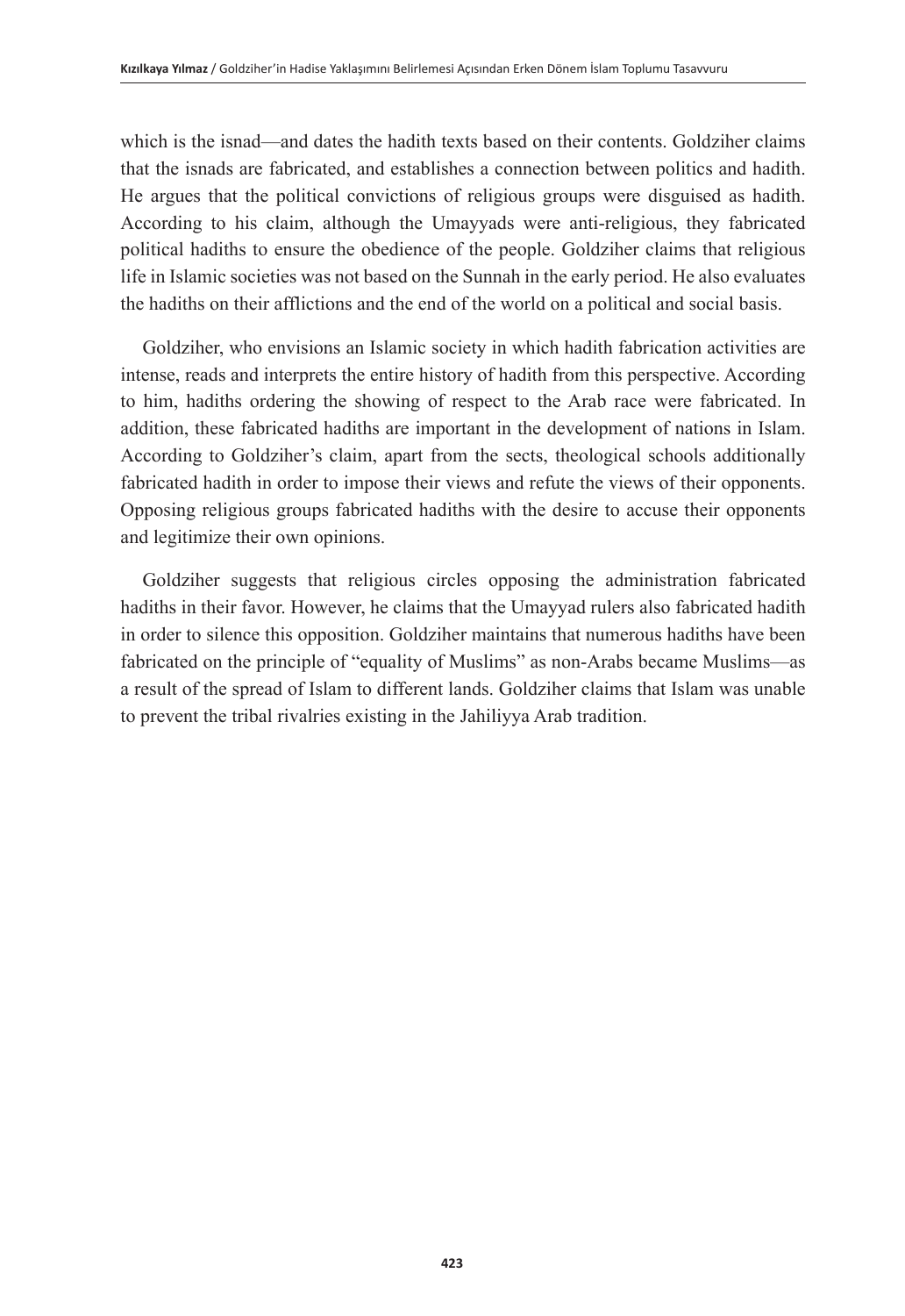#### **Giriş**

Batı'da İslam araştırmalarının temelini oluşturan çalışmalar kaleme alan Ignaz Goldziher (1850-1921), ortaya attığı iddialar ve teoriler sebebiyle özellikle hadis alanında otorite kabul edilmiştir. 'Oryantalistlerin başvuru eseri' şeklinde nitelendirilebilecek iki ciltten oluşan *Muhammedanische Studien* isimli çalışma, Doğulu ve Batılı pekçok araştırmacı tarafından övülmüş, onun bir çığır açtığı belirtilmiştir.<sup>1</sup> Goldziher'in oryantalist paradigma içerisinde çalışmalarını yürüten araştırmacılara iddialarını dayandırabilecekleri teorik temeller sağladığı dile getirilmiştir.<sup>2</sup> Onun sistemleştirdiği hadis araştırmaları daha sonraki araştırmacıları da etkilemiş, özellikle Joseph Schacht (1902-1969) gibi oryantalistler, onun şüpheciliğini daha ileriye taşımışlardır.<sup>3</sup>

Columbia Üniversitesi hocalarından Hamid Dabashi, *Post-Orientalism* adlı kitabında Goldziher'i "exemplary scholar of unsurpassed brilliance (emsalsiz ihtişama sahip örnek bir bilim adamı)" sözleriyle övmektedir. Hamid Dabashi, *Post-Orientalism: Knowledge and Power in Time of Terror* (New Brunswick, 2009), 107.

Louis Massignon (ö. 1962), Goldziher için "İslam araştırmalarının rakipsiz efendisi" tabirini kullanmaktadır. İbrahim, Hatiboğlu, "Yakın Doğu Seyahati ve Eserleri Bağlamında lgnaz Goldziher ve İslam Dünyası ile Fikri Etkileşimi" *Marife (Oryantalizm Özel Sayısı)* 2/3 (2002), 113.

Schacht'ın temel eseri *Origins*'ın hemen girişinde kendi kitabıyla ilgili "Goldziher'in başlattığı çalışmaların bir devamı olarak kabul görme umudu" Goldziher'in halefi konumundaki araştırmacılar üzerindeki etkisinin inkâr edilemez seviyede olduğunu ortaya koymaktadır. Bk. Joseph Schacht, *The Origins of Muhammadan Jurisprudence* (Oxford: The Clarendon Press, 1975), V-VI. Schacht'ın ifadeleri tam olarak şöyle: "…Kendisinden sık sık iktibaslarda bulunma fırsatı bulduğum Goldziher'e gelince, bu kitabın onun başlattığı çalışmaların mütevazi bir devamı kabul edilmesinden daha fazla bir şey umamam."

- 2 Wael B. Hallaq, *Restating Orientalism: A Critique of Modern Knowledge* (New Yor: Columbia University Press, 2018) 172 vd. Hatta Goldziher sonrası oryantalistlerin her türlü çalışma ve eleştirisinin bu paradigma içinde kaldığına dair bk. Hallaq, *Restating Orientalism*, 172 vd.
- 3 Oryantalist gelenek içerisinde Goldziher ve haleflerinin bir ekol oluşturduğuna dair bk. Fatma, Kızıl, "Goldziher'den Schacht'a Oryantalist Literatürde Hadis ve Sünnet: Bir Okulun Yaşayan Geleneği" *Hadis Tetkikleri Dergisi* 7/2 (2009), 45-62.

Goldziher, sadece halefi konumundaki oryantalistleri etkilememiştir, kendisiyle muasır Hollandalı oryantalist Christian Snouck Hurgronje (1857-1936) gibi oryantalist araştırmacılar sürekli onunla irtibat halinde kalarak çalışmalarını sürdürmüşlerdir. Bk. Ahmet Tahir, Dayhan, *Memâlik-i Osmâniyye'yi Keşfe Çıkan Oryantalistler* (İstanbul: Rihle Kitap, 2011), 155-157.

<sup>1</sup> Hüseyin Akgün, *Goldziher ve Hadis* (Ankara: Otto Yayınları, 2019), 85. Örneğin Muhammed Mustafâ el-A'zamî (ö. 2017), bu kitap hakkında şöyle bir değerlendirmede bulunmaktadır: "*Muhammedaniche Studien* kitabı, yazıldığı zamandan günümüze kadar, şarkiyyat sâhasında, araştırıcılara yol gösteren 'Mukaddes İncil' gibi telakki edilmiştir."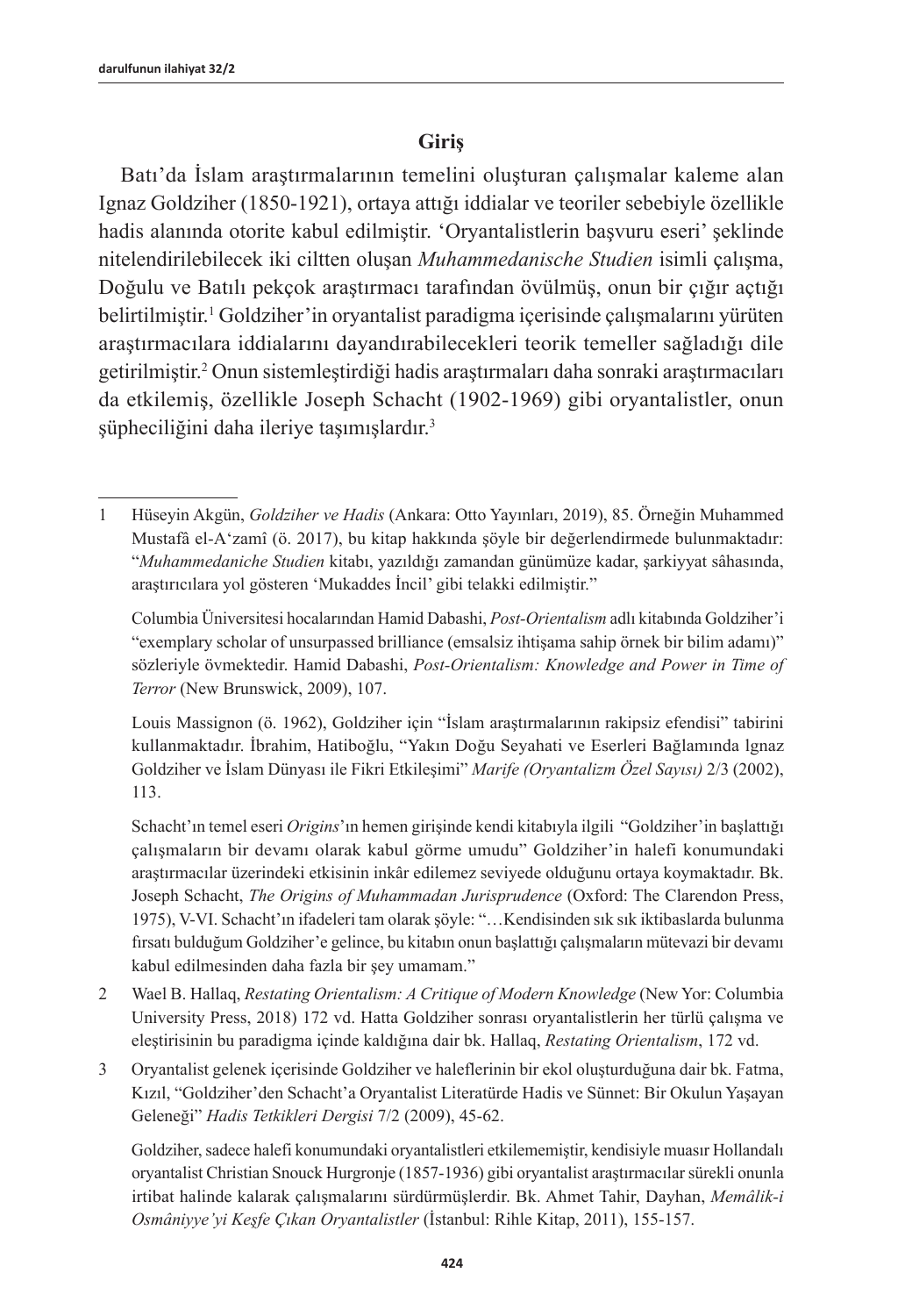Goldziher'in temel eseri kabul edilen *Muhammedanische Studien* İngilizce, Fransızca, Türkçe gibi dillere çevirilmiştir.4 Müellif, kitabında İslam tarihini esas alarak hadisle ilgili meseleleri bu tarihî serüven özelinde okumaya çalışmıştır. Söz konusu eserin birinci cildinde Hz. Peygamber'i bir reformist olarak telakki eden Goldziher, İslam'ın eski Arap toplumunu nasıl değiştirdiği konusuna yoğunlaşmıştır. İslam'ın doğuşundan sonra Arap toplumunun ihya sürecini kendi perspektifinden ve ihtilaflar üzerinden okuyan Goldziher, İslam'ı farklı unsurları bir arada tutabilen bir güç ve Yahudiliğin özüne dönmesi için bir model olarak görmüştür.<sup>5</sup> Birinci ciltte konular "Mürüvvet ve Din", "Arap kabileciliği ve İslam", "Arap ve Acem", "Şuûbiyye", "Şuûbiyye ve İlmi Yeri" başlıkları altında ele alınmakta ve bu konular, eserin ikinci cildinde hadisleri değerlendirirken öne sürdüğü iddialarına temel teşkil etmektedir. Hadis ile ilgili konuların ele alındığı ikinci ciltte ise "Hadis ve Sünnet", "Emevîler ve Abbâsîler", "İslam'da Fırka Kavgaları ve Hadis", "Hadis Uydurulmasına Karşı Gösterilen Tepki", "Tehzib-i ahlak ve Eğlence Vasıtası Olarak Hadis", "Talebü'l-hadis", "Hadislerin Yazı ile Tesbiti", "Hadis Literatürü" başlıklarına yer verilmektedir.

Goldziher'in hadisleri değerlendirme yöntemini tam olarak anlayabilmek için öncelikle onun İslam tarihi ve İslam dini hakkındaki fikirleri analiz edilmelidir. Zira onun hadis hakkındaki görüşleri, onun İslam tarihi ile ilgili kanaatlerinden bağımsız bir şekilde değerlendirilemez. Bu sebeple öncelikle onun temel eseri kabul edilen *Muhammedanische Studien*'de yer alan ana konular çerçevesinde Goldziher'in İslam dini ve tarihi hakkındaki kanaatlerine tasvirî bir şekilde yer verilecek, ardından onun hadisleri değerlendirirken öne sürdüğü iddialar analiz edilecektir. Hadislere yönelik yaklaşımını İslam dinine ve İslam tarihine dair görüşleri üzerine inşa eden Goldziher'in bu yöntemini ön plana çıkarmak, bu çalışmanın asıl amacını teşkil etmektedir.

<sup>4</sup> Bu makalede *İslam Kültürü Araştırmaları* adıyla 2019 yılında Türkçe'ye tercüme edilen çalışma esas alınmıştır. Söz konusu çevirinin birinci cildi Cihad Tunç tarafından hazırlanmış, Mehmed Said Hatiboğlu'nun sunuşuyla basılmışken, ikinci cilt ise Mehmed Said Hatiboğlu ve Cihad Tunç tarafından beraber tercüme edilmiştir.

<sup>5</sup> *Tagebuch*'un *Yevmiyyâtü Ignaz Goldziher* adıyla neşredilen Arapça tercümesinde yer alan şu ifadeler onun zihnindeki İslam ve Yahudilik adına yaptığı mukayese hakkında fikir vermektedir: *"Şu son haftalarımı artık tamamiyle iman ettiğim İslamiyet ruhuyla geçirdim. Tüm benliğim ve duygularımla Müslüman oldum ve İslâm'ın tek din olduğuna inandım. Artık tek hedefim Yahudiliği İslâmiyet'in ulaşmış olduğu bu aklî olgunluğa ve mantıkî seviyeye çıkarmak. Yine tecrübelerim bana öğretti ki: İslâm, ırkçılığa, hurafelere ve inançsızlığa karşı çıkan tek din".*  Muhammed Avni Abdurraûf, *Yevmiyyâtü Ignaz Goldziher* (Kahire: el-Merkezü'l-Kavmî li'tterceme, 2016), 135.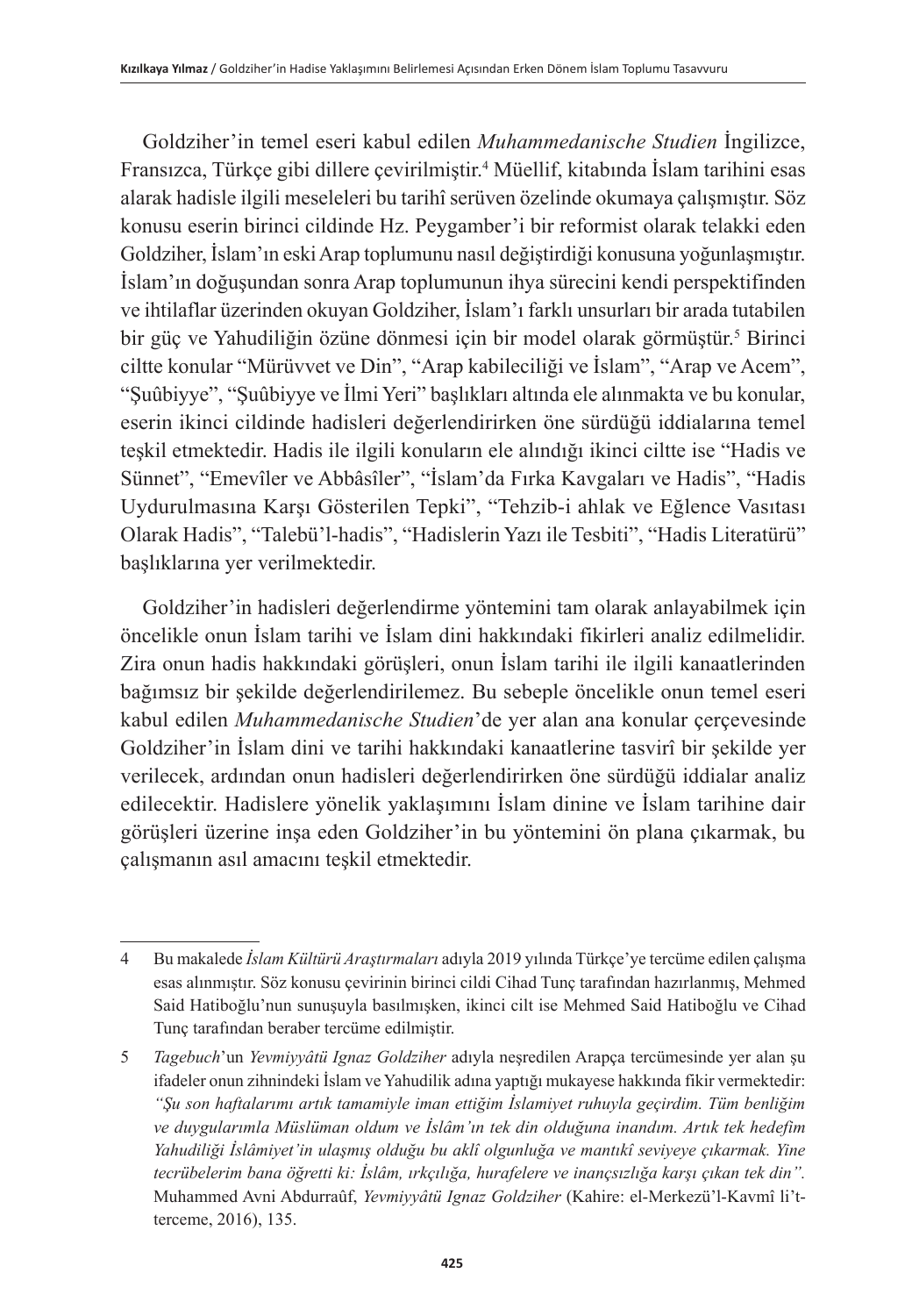## **Arap İslam Toplumunu Doğru Tanımak: Bedeviler ve İslam Akidesi**

Arap İslam toplumunu doğru tanımayı sağlayacak bir basamak olarak Bedevilere ve onların İslam akidesi karşısında verdikleri tepkiyi analize yönelen Goldziher, cahiliyye Arap kabilelerinin, kendi örf ve geleneklerine bağlı yaşadıklarını ve bu geleneklerin bir takım dinî unsurlar barındırdığını düşünmektedir. Ona göre Hz. Muhammed'in<sup>6</sup> getirdiği ilkeler, cahiliye Arapları'nın hayat görüşlerine ve atalarının uygulamalarına tamamen zıt idi. Bu nedenle Cahiliye Arapları Onun getirdiklerini tasdik etmekten kaçınmışlardır. Hatta kaçınmalarının asıl sebebi, Hz. Peygamber'in onları putlara tapmaktan men etmesi değil, bilakis ahirete inanmak, namaz kılmak, oruç tutmak gibi yükümlülükleri zorunlu kılan bir dinî düşüncenin kendilerine hâkim olmasını istememeleriydi. Ayrıca daha önce değer verdikleri şeylerin cehalet olarak gösterilmesini de kabul etmeyip, bir insanın önder olarak tanınması fikrine de sıcak bakmıyorlardı. İslam akidesine mesafeli Arap tasavvurundan sonra Goldziher, Hz. Peygamber'in şehirli olması sebebiyle bedeviler tarafından hoş karşılanmadığını da öne sürerek bedevilerin, kendi şeyhlerinde görmeye alışık oldukları üstün meziyetleri Hz. Peygamber'de bulamamalarıyla düşüncesini desteklemektedir.7

Goldziher'e göre Hz. Muhammed, şehirlileri dilinin fesahatini kullanarak; bedevileri de gaibten haberler vererek ikna etmiş; ancak yine de vahiylerinde bedevilerin ihtida konusunda çok inatçı olduklarını söylemiş ve bu konuda şikâyet etmiştir.<sup>8</sup> Çünkü kendilerine mükâfat vaat edilerek inandırılan çöl Arapları, İslam'ı kabul ederek bütün ticari işlerinin yoluna gireceğini zannetmişti. Fakat İslam'ı kabul ettikten sonra işlerinin eskisi gibi yürüdüğünü görenler, İslam'dan çıkmıştır. Bu bağlamda Hac Suresi'nin on birinci ayetinde<sup>9</sup> bahsedilen Allah'a göstermelik ibadet edenler, bu tip insanlardır. Bununla birlikte İslam'a girdikten sonra malları

<sup>6</sup> Goldziher, eser boyunca bağlamına göre Muhammed ya da sadece Peygamber kelimelerini kullanmıştır. Ancak çalışmamızda onun görüşleri aktarılırken saygı ifadesi olan "Hz." ifadesi tercih edilmiştir.

<sup>7</sup> Ignaz Goldziher, *İslam Kültürü Araştırmaları 1* (Ankara: Otto Yayınları, 2019), 41, 42.

<sup>8</sup> Goldziher'in işaret ettiği ayetler, Tevbe Suresi'nin 98-99. ayetleridir ve aslında Goldziher, ilgili yerde Kur'an-ı Kerim'in bizzat Hz. Peygamber tarafından yazıldığını iddia etmektedir. Söz konusu ayetlerin mealleri şöyle: 98. Bedevîlerden öyleleri vardır ki, hayır yolunda yaptığı harcamayı angarya sayar ve başınıza kötü hallerin gelmesini bekler durur. O kötü haller kendi başlarına gelsin! Allah her şeyi çok iyi işitir ve bilir. 99. Bedevîler arasında öyleleri de vardır ki, Allah'a ve âhiret gününe inanır, hayır yolunda harcadıklarını Allah'a yakın olmak ve peygamberin duasını almak için vesile sayar. Bilesiniz ki bunlar kendileri için bir yakınlık vesilesidir. Allah onları rahmetiyle kuşatacaktır. Şüphesiz Allah bağışlayıcıdır, esirgeyicidir.

<sup>9</sup> İlgili ayetin meali şöyle: "Yine insanlar içinde kimileri vardır ki, Allah'a şartlı olarak kulluk eder; öyle ki kendisine bir iyilik denk gelirse bundan pek memnun olur, ama başına bir imtihan sıkıntısı gelse hemen yüz çevirir. Böyleleri dünyasını da âhiretini de yitirmiştir ve apaçık hüsran işte budur."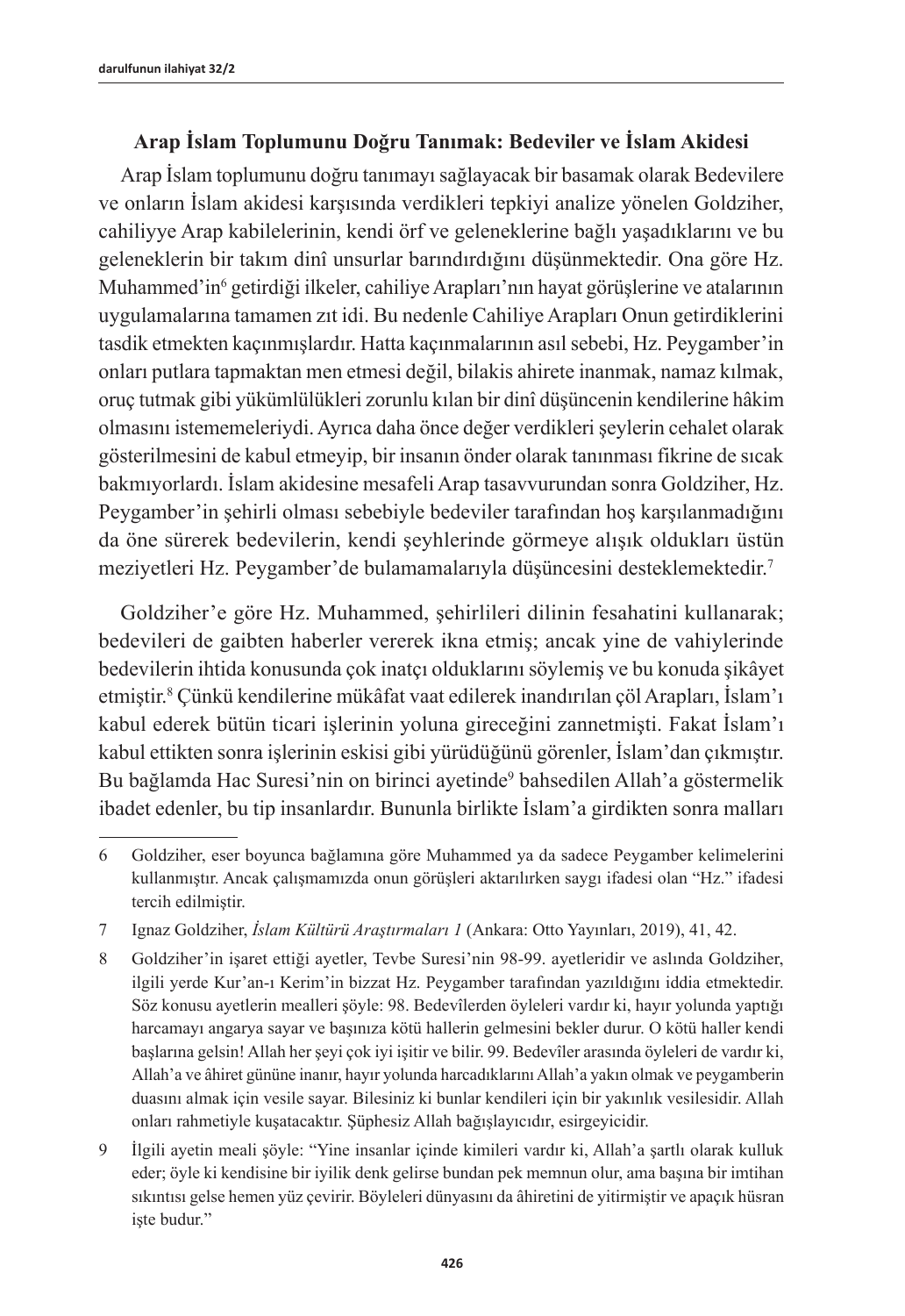ve hayvanları çoğalmış kimseler ise İslam'a karşı memnuniyetlerini ifade etmiştir. Ancak ne zaman işler ters giderse her şeyden İslam'ı sorumlu tutmuşlar ve inanmayı bırakmışlardır. Hz. Peygamber'in ahirette kurtuluşa ereceklerine dair verdiği müjdeler ise çöl Arapları'nı ilgilendirmiyordu, zira Kur'an'da kullanılan dile de yabancıydılar ve ne demek istediğini anlamıyorlardı.<sup>10</sup> Goldziher, iddiasında ileri giderek bedevilerin İslam'ın ortaya çıkışında takındıkları tavır sebebiyle Hz. Peygamber'e isnat edilen ahkâm konularında arka planda tutulduklarını düşünmektedir. Ona göre İslam, yeni kuvvet bulmaya başladığı zamanlarda elde edilen savaş ganimetleri konusunda da şehirli Araplar'a nazaran bedeviler ihmal edilmiştir. Bu ihmal edilme durumu, Emevî halifesi II. Ömer'e kadar da devam etmiştir.<sup>11</sup>

Araplar'ın, atalarının akidelerine başvurmak gibi bir âdetleri bulunduğunu ve Hz. Peygamber'in de bunu ortadan kaldırıp kendi akidesini kabul ettirmeyi planladığını belirten Goldziher, Araplar'ın geleneksel görüşlerinden vazgeçmeyip atalarının inançlarında bulamadıkları hiçbir yeni akideyi kabule yanaşmadıklarını söylemektedir. Hatta ona göre Araplar ilk etapta Hz. Peygamber'in akidesini genç bir delikanlının heyecanlı ve kendi şahsına münhasır akidesi olarak görmüşler; ancak bu genç, onların ilahlarına hücum edip ölmüş atalarını kâfir olarak nitelendirip lanetlemeye başlayınca bu yeni akideye düşmanca bir tavır takınmışlardır. Golziher, bu noktada şu hususa dikkat çekmiştir: Hz. Peygamber'in akidesi, kendi kavmi içerisinde onun peygamber olmasını sağlayacak orijinal bir dehanın ürünü görülebilir; ancak kültür tarihi açısından önem verilmemiş olsa da bu fikirler, Yahudilik ve Hıristiyanlık'ta bulunuyordu. Öte yandan Hz. Peygamber'in akidesini orijinal kılan husus ise, bu akidenin Arap dünya görüşüne zıt olarak ilk önce Hz. Peygamber tarafından ortaya konulması ve ısrarla kabul ettirilmeye çalışılmasıdır. 12

Araplar'ın Hıristiyanlık'a yabancı olmadıkları; ancak bu dine karşı alaka da göstermedikleri, muhalefet de etmedikleri tespitinde bulunan Goldziher, bu durumu Hıristiyanlar'ın kendi fikirlerini kılıç kullanarak Araplar'a kabul ettirmemeleriyle açıklamaktadır. Ona göre Hz. Muhammed ise Araplar'ın dünya görüşüne zıt görüşlerini onlarla mücadele ederek kabul ettirmeye çalışmıştır. Hz. Peygamber'in mücadele etmesinin sebebi, onun getirdiği akide ve ahlakî kurallar ile Araplar'ın inanç ve geleneklerinin birbirine aykırı olması ve uzlaşma imkânlarının bulunmamasıydı. Ona göre bu zıtlığa işaret edecek iki kelime vardır ki bunlar din

<sup>10</sup> Goldziher, *İslam Kültürü Araştırmaları 1*, 45.

<sup>11</sup> Goldziher, *İslam Kültürü Araştırmaları 1*, 46.

<sup>12</sup> Goldziher, *İslam Kültürü Araştırmaları 1*, 51.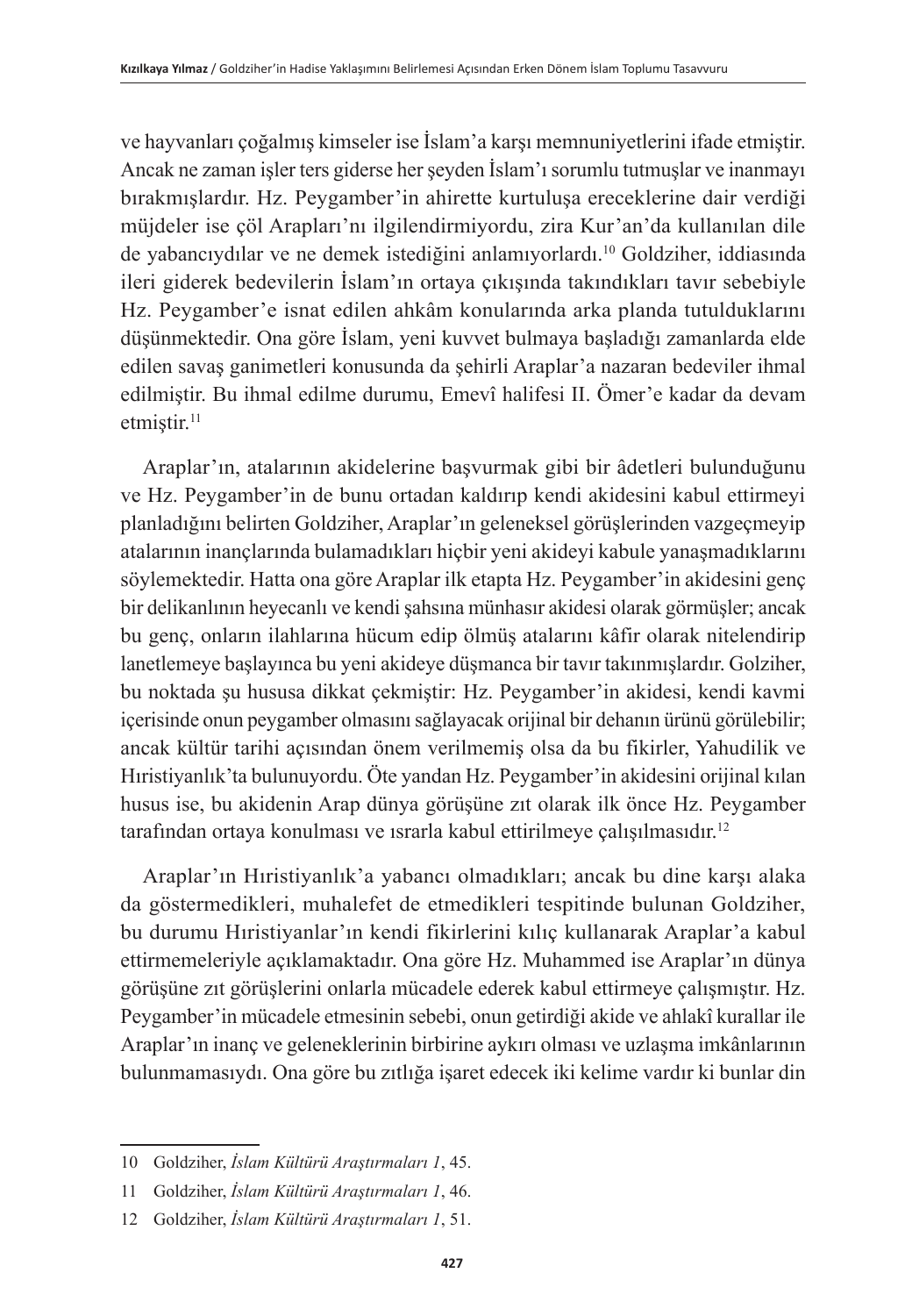ve mürüvvettir. Goldziher, 'din' ile Hz. Muhammed'in dinini;<sup>13</sup> 'mürüvvet' ile de Araplar'ın faziletini kastetmektedir. Ona göre Araplar için mürüvvet, kendi kavminin gelenekleri içerisinde bulunan faziletlerdir. Misafirperverlik, himâye, aile hukuku, kan davası bu faziletlerden bazılarıdır. Eski Araplar'ın toplumsal ilişkileri, adalet ve dürüstlük prensibi üzerine kurulmuştur. Bu açıdan İslam akidesi, Araplar'ın faziletlerine bütünüyle karşı değildir. Bununla birlikte İslam'ın hemen hemen uzlaşamaz bir zıddiyet içerisinde olduğu cahiliye Arapları'nın ahlak prensipleri de çok sayıdadır.

İslam'dan önceki Arap kabilelerinin, düşmanı affetmeyi ve onunla barışmayı rezil bir durum olarak gördüğünü belirten Goldziher, kendi paradigmasında önemli bir kavram olan ve İslam dininde yabancı kültürlerin tesirini aramaya çalışan çabasının bir ürünü olan "borrowing/ödünç alma"14 yaklaşımını bariz bir şekilde ortaya koymaktadır. Şöyle ki o, Arap kabilelerinin görüşlerinin temelinde Mısırlılar'ın ve Yunanlılar'ın izlerine rastlamak mümkündür, diyerek Yunanlılar'da bu duruma karşı genel bir kaidenin<sup>15</sup> dahî varlığını belirtmektedir. Bu minvalde Arap kabileleri de hakaret gördükleri zaman hakarete mukabele etmeyeni ayıplıyorlardı. Haksız muameleyi affetmeyi, kötülüğe iyilikle karşılık vermeyi de hoş görmüyorlardı, hatta bu davranışlar eski Araplar nezdinde alçaklık göstermekle eşdeğerdi. Goldziher, İslam akidesinin bu konuda önemli bir reform getirdiğini düşünmektedir. Affetmenin zayıflık değil, bilakis erdemli bir davranış olduğunu, kötülüğe karşı iyilik yapmanın büyük bir fazilet olduğunu ifade etmiştir ki bu ilkeleri Mekke halkı da çöl Arapları da ilk defa Hz. Peygamber'in ağzından duymuşlardır.16 Bu noktada Kur'an,

14 Oryantalist paradigmanın önemli bir kavramı olan "kültürel ödünç alma/borrowing" için bk. Fatma Kızıl, "Avrupamerkezciliğin Bir Yansıması Olarak Oryantalist Söylem: Kültürel Ödünç Alma Kavramı", *İnsan & Toplum* 3/6 (Aralık 2013), 323-332.

Goldziher'in (kültürel) ödünç almaya örnek olabilecek açıklamaları için bk. Akgün, *Goldziher ve Hadis*, 273.

16 Goldziher'in işaret ettiği ayet, Mü'minûn Suresi'nin 96. ayetidir. İlgili ayetin meali şöyle: "Sen kötülüğü en güzel bir tutumla sav. Onların yakıştırdıkları şeyleri biz çok iyi biliyoruz."

<sup>13</sup> Hz. Muhammed'i İslam dininin kurucusu kabul eden Goldziher, İslam için "Muhammed'in dini" tabirini kullanmaktadır. Bk. Goldziher, *İslam Kültürü Araştırmaları 1*, 54.

Goldziher'in Almanca kaleme aldığı günlüğü *Tagebuch*'un *Yevmiyyâtü Ignaz Goldziher* adıyla neşredilen Arapça tercümesi incelendiğinde onun İslam'a ve Müslümanlara dair kanaatlerini de görmek mümkündür. Yakın Doğu seyahati ve ilmî kariyeri boyunca yaşadığı tecrübelerinin yer aldığı bu günlüğü, Goldziher'in siyâsî, dînî, ilmî kimliği, insan ilişkileri, zafiyetleri ve duygusal yönü hakkında önemli bilgiler ihtiva etmektedir. Bk. Muhammed Avni Abdurraûf, *Yevmiyyâtü Ignaz Goldziher* (Kahire: el-Merkezü'l-Kavmî li't-terceme, 2016).

<sup>15</sup> Goldziher'in sözünü ettiği kaide şu: "Dostlara karşı tatlı, düşmanlara karşı acı olmak, birine yumuşak ötekine şiddetli olmak."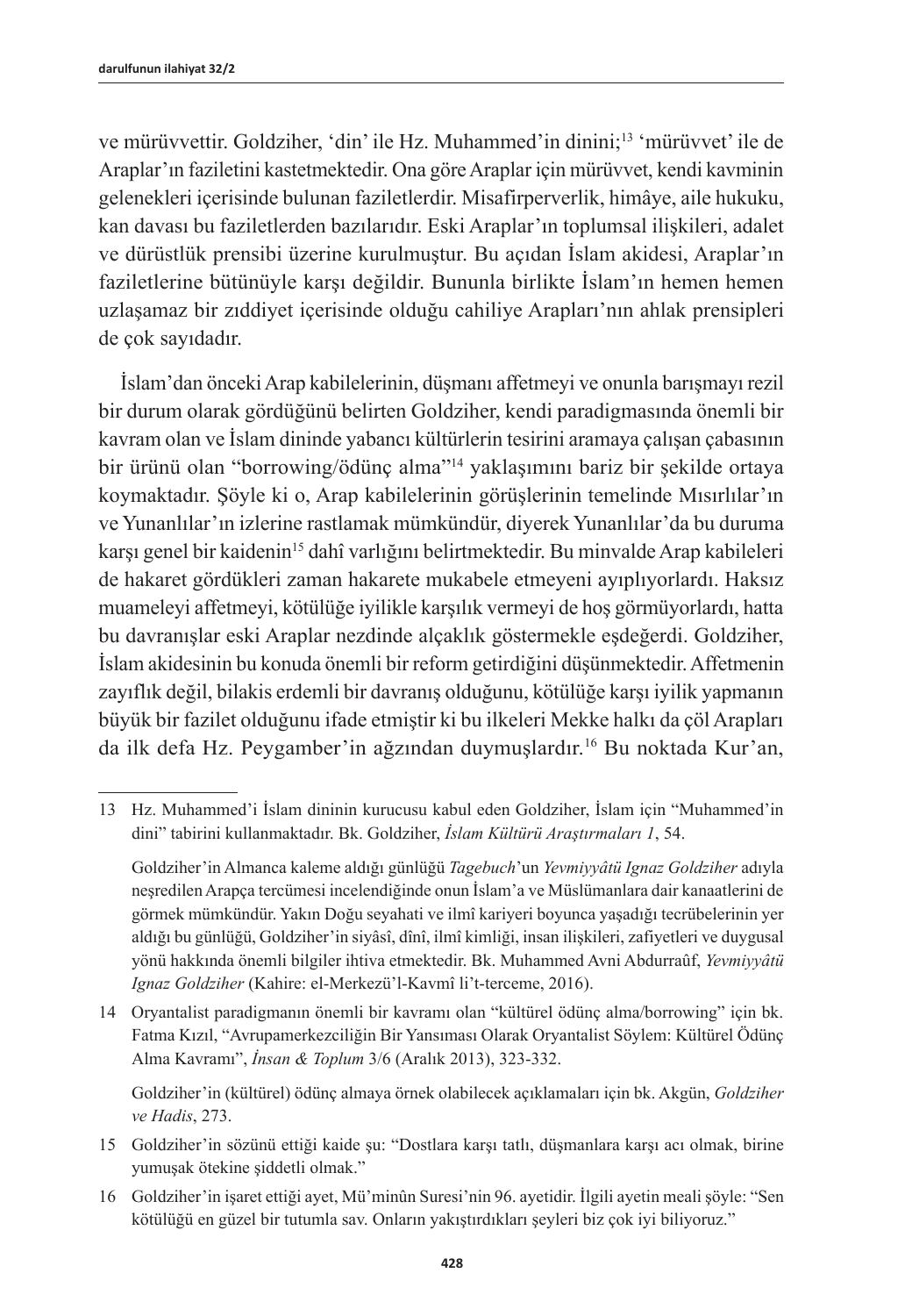eski Arap dünya görüşüne zıt olarak neyi öğretmişse, daha sonraki devirlerde müttaki Müslümanlar bu görüşü hadis hüviyetine büründürmüştür. Zira İslamî ilimlerin ahlaka dair eserlerine başvurulduğunda hiçbir eserde affetmek başlığının unutulmadığı görülecektir.17

Matem sırasında ölen kişinin bir kahraman veya harb sırasında savaşan bir cengaver olması halinde kabilenin kadınlarının yası tutulan kişinin mezarı üzerine saçlarını kesip koymalarını tasvir ettiği yerde parantez içi bir ifade olarak "burada ister istemez insanın aklına Yunanlılara aid gelenek gelmektedir<sup>318</sup> açıklamasını yaparak esasında her toplumda görülmesi muhtemel yas ve matem ritüelinin kaynağını başka bir medeniyette aramaktadır. Benzer bir yaklaşımla hadis literatürü içerisinde önemli bir yere sahip olan fiten edebiyatı ile Yahudiler'deki yüzyıllık takvimler arasında doğrudan ilişki kurmak<sup>19</sup> suretiyle İslam dininde yabancı kültürlerin tesirini ortaya koymaya çalışmıştır.

## **İslam Akidesinin Arap Toplumu Üzerindeki Dönüştürücü Etkisi**

İslam akidesi ile sadece Hz. Peygamber'in getirdiği inanç ve ahlak ilkelerini kastetmeyen Goldziher'e göre 'İslam akidesi', geniş manada İslam'ın bu akideye dayanan dünya görüşüdür ve bu görüş, Hz. Peygamber'e isnat edilen hadislerde ifadesini bulmaktadır.<sup>20</sup> İslam akidesinin emrettiği ibadetlerin Arap dünya görüşüne ve geleneklerine zıd olduğunu, özellikle namaz kılmanın onlara oldukça zor geldiğini iddia eden Goldziher, İslam akidesindeki namazın, Hz. Peygamber tarafından Yahudi ve Hıristiyan şeriatından iktibas edildiğini ve Müslümanlar'a öğretildiğini öne sürmektedir. Hatta Hz. Peygamber'in namaz ibadetini Arapça bir kelime ile değil de yine Hıristiyanlar'dan iktibas ettiği, onların dinî bir tabiri olan "salât" ile isimlendirmesini dikkate değer bulduğunu ifade etmektedir. Ona göre bu isimlendirmenin Hıristiyanlar'dan alınması, Araplar arasında daha önce böyle bir ibadetin olmadığını göstermektedir. Hatta Hz. Peygamber'in ortaya çıkardığı namaz ibadetine karşı Araplar'ın oldukça menfi bir tavır takınıp bu ibadeti kabul etmekte zorlandıklarını belirten Goldziher, işte tam bu noktada miracın bir menkıbe olarak ortaya atıldığını iddia etmektedir.<sup>21</sup>

<sup>17</sup> Goldziher, *İslam Kültürü Araştırmaları 1*, 57.

<sup>18</sup> Goldziher, *İslam Kültürü Araştırmaları 1*, 339.

<sup>19</sup> Akgün, *Goldziher ve Hadis*, 102.

<sup>20</sup> Goldziher, *İslam Kültürü Araştırmaları*, 97. İslâm aleminin son dönemde içinde bulunduğu rehavete dikkat çekerek hoşnutsuzluğunu dile getiren Goldziher, bu durumun Müslümanların akidelerinden uzaklaşmalarına bağlamaktadır. Abdurraûf, *Yevmiyyât*, 42.

<sup>21</sup> Goldziher, *İslam Kültürü Araştırmaları 1*, 80.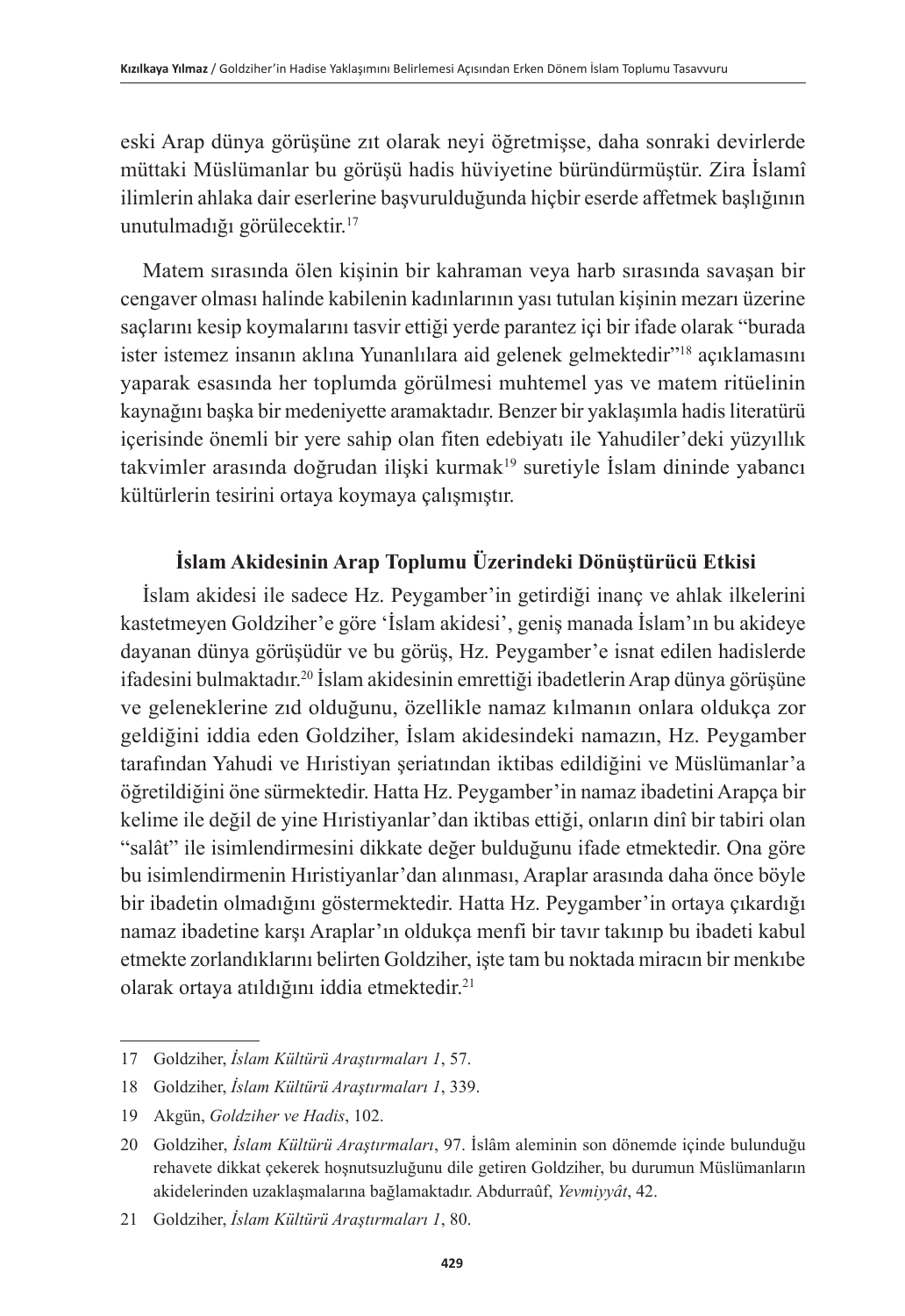Toplumsal düzeni tesis eden ilkeler açısından İslam akidesi ile eski Arap geleneğinin uzlaştırılamayacak iki ayrı kutup olduğunu iddia eden Goldziher, Araplar'ın toplumsal düzeninin kabilelerin birbirleriyle ilişkileri üzerine kurulduğunu söylemektedir. Ona göre bir kabileye mensup olmak, insanları birleştiren ve aynı zamanda diğer insanlardan da ayıran bir bağdır ve bir kabilenin diğer kabilelere üstünlüğü, atalarının şerefine ve üstünlüğüne dayalıydı. Öyle ki eğer bir kabilenin atalarının şan ve şerefelerinden az bahsedilmişse, bu durum zikredilen kabilenin alay edilmesine sebep oluyordu. Ancak atalarına ve onların geleneklerine bağlılığın da Araplar için önemli bir husus olduğunu belirten Goldziher, atalarının şan ve şerefine sövmenin, Araplar için bir savaş sebebi sayıldığını, bu bakımdan karşılıklı sövmeye dayanan şiirli mücadelenin yani hicivin, iki kabile arasında savaşın başlangıcı kabul edildiğini, hicivlerin son bulmasının da savaşın bitişi anlamına geldiğini belirtmektedir.

İslam akidesinin, kabilecilik anlayışının bir tezahürü olan hiciv geleneğine karşı çıktığını, Müslüman olmaları hasebiyle bir araya gelen bütün insanların birbirine eşit ve kardeş oldukları inancını ortaya attığını tespit eden Goldziher, aslında bu inancın temelinde Hz. Muhammed'in ilk tohumlarını Medine'de attığı etrafındaki az sayıdaki Müslümana bildirdiği akide bulunduğunu düşünmektedir. Bu düşüncesini dile getiren Goldziher, bu sefer söz konusu akidenin niçin ortaya çıktığı sorusuyla ilgilenmeye başlar. Ona göre söz konusu akideyi ortaya çıkaran ilk sâik, Mekkeliler'in hicretlerinden sonra Mekke'de kalan kabiledaşları ile ilişkilerini kesmektir. Çünkü Hz. Muhammed ve yanındaki Mekkeliler, kendi kabiledaşları ile savaşmak zorundaydılar ve bu durum eski Arap geleneğine göre vefasızlık göstergesiydi. Bu nedenle Hz. Peygamber, kabileciliğin değersiz bir bağ olduğunu bildirmek zorunda kalmıştı. Böylece Müslümanlar bir kabileye mensubiyetin değil de İslam'ın birleştirici unsur olduğuna inandılar.22 Hatta eski Cahiliye zihniyetinin yansıması olarak kabileciliğin neden olduğu düşmanlığı okudukları şiirlerle tekrar canlandırma ihtimalleri bulunan şairlere mesafeli bakmıştır.<sup>23</sup>

#### **Arap Kabileciliği ve İslam**

Arap kabilelerinin hem kendi içlerinde hem de karşılıklı ilişkilerinin günlük hayatta bazı tezahürleri bulunduğunu belirten Goldziher, bunun önemli üç tezahürü

<sup>22</sup> Goldziher, *İslam Kültürü Araştırmaları 1*, 97-98.

<sup>23</sup> Goldziher'in işaret ettiği ayet, Şuarâ Suresi'nin 224. ayetidir. İlgili ayetin meali şöyle: "Şairlere gelince, onlara da yoldan sapanlar uyar."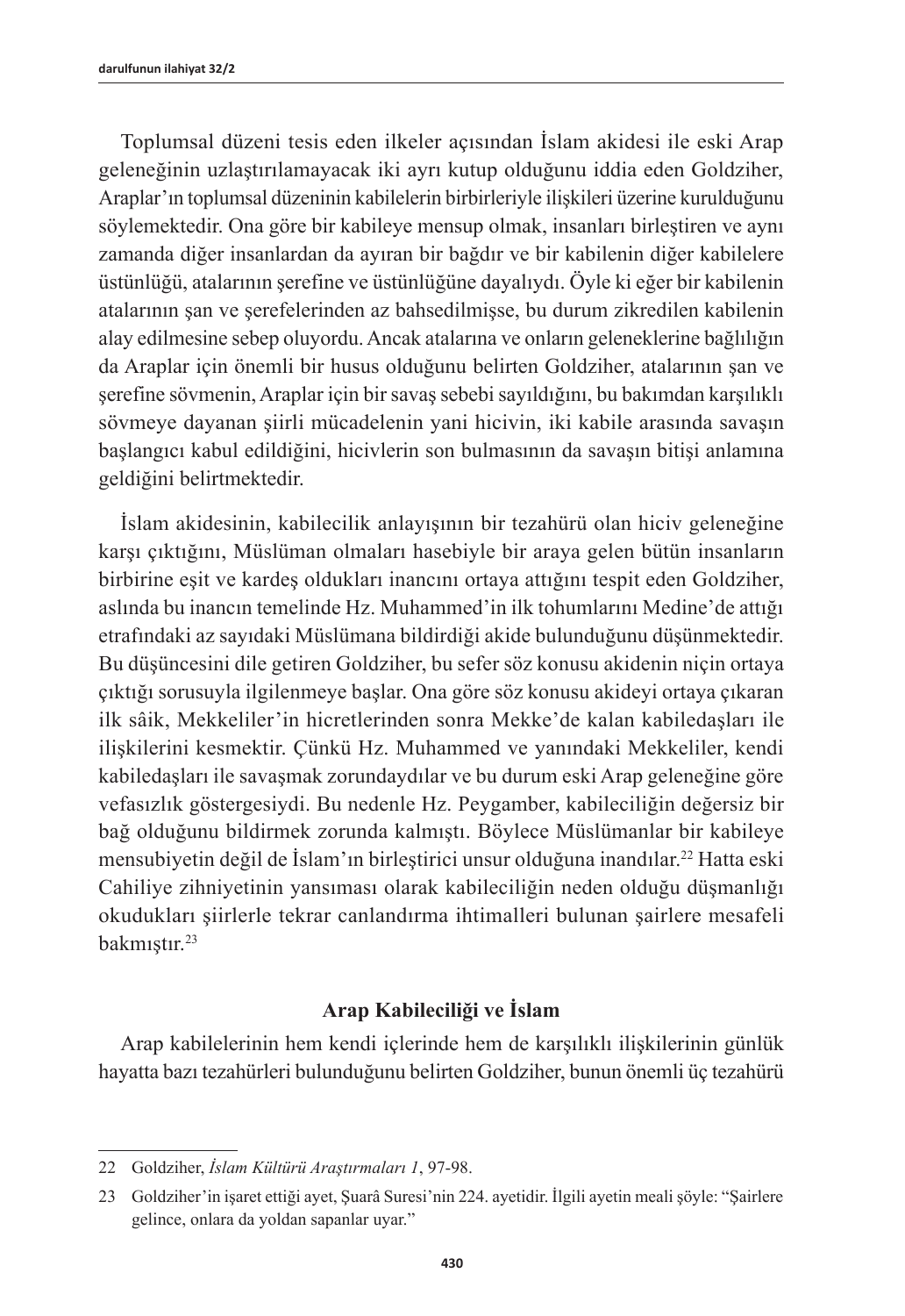olarak Müfâhare,<sup>24</sup> Siar<sup>25</sup> ve Tehâlüf'ü<sup>26</sup> sıralamış; ancak ona göre İslam akidesi bütün Müslümanlar'ın birbirine eşit olduğunu bildiren prensibinin ışığında bunları da yasaklamıştır. Çünkü İslam akidesi, bütün Müslümanları eşit ve kardeş gören inançtan hareketle tehâlüfe karşı çıkmıştır; çünkü tehâlüf, kabileler arasında ayrışmaya teşvik ediyor ve ittifaka dâhil olmayan diğer kabilelere karşı düşmanlığa sevk ediyordu. Yine ona göre genel kardeşliği öngören bir akidenin tehâlüf gibi münferit kabilelerin kardeşliğine ehemmiyet vermesi beklenmeyecek bir durumdur. Bu sebeple Hz. Muhammed'e *"İslam'da yemin kardeşliği yoktur"*<sup>27</sup> sözü nispet edilmiştir.<sup>28</sup>

Goldziher, Hz. Peygamber'in cahiliye Arapları'nın değer verdiği geleneklerini ya ortadan kaldırdığını ya da tümden değiştirdiğini ifade ederek söz konusu değişimi konu alan Veda Haccı'nın bu yönüyle Müslümanlar tarafından üstün bir gayretle korunup yayıldığını söylemektedir. Müslümanların Veda Haccı'na atfettikleri öneme rağmen, onların dahi hangi kısmının sahîh olduğu hususunda karar veremediklerini söyleyen Goldziher, İslam'ın dağ vaazı olarak nitelendirdiği bu konuşmanın Hz. Peygamber'den sonraki nesillerin mahsülü olduğunu savunmuştur. Öte yandan Goldziher'e göre Hz. Muhammed, İslam'ı cihanşumül kılmak arzusundaydı. Bu nedenle ırk ve renk farklılığını İlahi kudretin bir sembolü olarak görüyordu. İşte bu sâikle İslam'ın farklı beldelere yayılmasını sağlayan fetih hareketleri sonucunda Müslüman olan yabancılar –gayri Arap ırklar-, Müslümanlar'ın eşitliğine dair inancına sıkı sıkıya bağlı kalmışlar ve buna dair sayısız hadis uydurmuşlardır. Bu hadisler, Arap toplumu içindeki kabileciliğin ortadan kaldırılmasına yönelik uydurulan hadislerden daha sonraki bir devreye aittir.29

- 26 Goldziher, *İslam Kültürü Araştırmaları 1*, 102.
- 27 Buhârî, "Edeb", 67.
- 28 Goldziher, *İslam Kültürü Araştırmaları 1*, 120.
- 29 Goldziher, *İslam Kültürü Araştırmaları 1*, 124-125.

<sup>24</sup> Goldziher'in açıklaması şöyle: "Müfâhare, şairleri tarafından Arap kabilelerinin övülmesidir. En çok uygulanan şekliyle müfâhare şöyle gerçekleşmekteydi: Savaşın başlamasından önce kabilenin kahramanı öne çıkar ve düşmana karşı kabilenin asaletini yüksek seviyesini ortaya koyarak şu narayı atar: Beni tanıyan bilir, tanımayan da şimdi bilsin. Harb esnasında münakaşa eden muarızına karşı nesebini zikreder." Goldziher, *İslam Kültürü Araştırmaları 1*, 103.

<sup>25</sup> Kabileciliğin tezahürlerinden olan şiar, Araplar'ın eski kahramanlarının isimlerini tehlike anında onlardan yardım istemek için zikretmeleri, bir nevi savaş nidasıdır. Hatta Araplar için yardım çağrısı olarak kullanıldığında gereğini yerine getirmek gurur vesilesidir. İslam'ın kabile çatışmasını hatırlatabilen ve düşmanlığını yeniden canlandırabilecek her şeyi ortadan kaldırması gerekiyordu. Goldziher'e göre bu gereklilik, dinî cihetten değil, şiar gibi kabilecilik tezahürlerinin ayırıcı vasıflarından kaynaklanmaktadır. Çünkü Müslümanlar kendi müşrik kardeşlerine, kendileriyle kan bağı bulunan akrabalarıyla savaşıyordu ve şiar gibi kabileciliği çağrıştıran harp nidalarını kullanamazlardı. Bu bakımdan şiarı kendilerine göre değiştirmişler ve Bedir'de احد (ehad), Uhud'da **امت**) emut) diye bağırmışlardı. Goldziher, *İslam Kültürü Araştırmaları 1*, 112.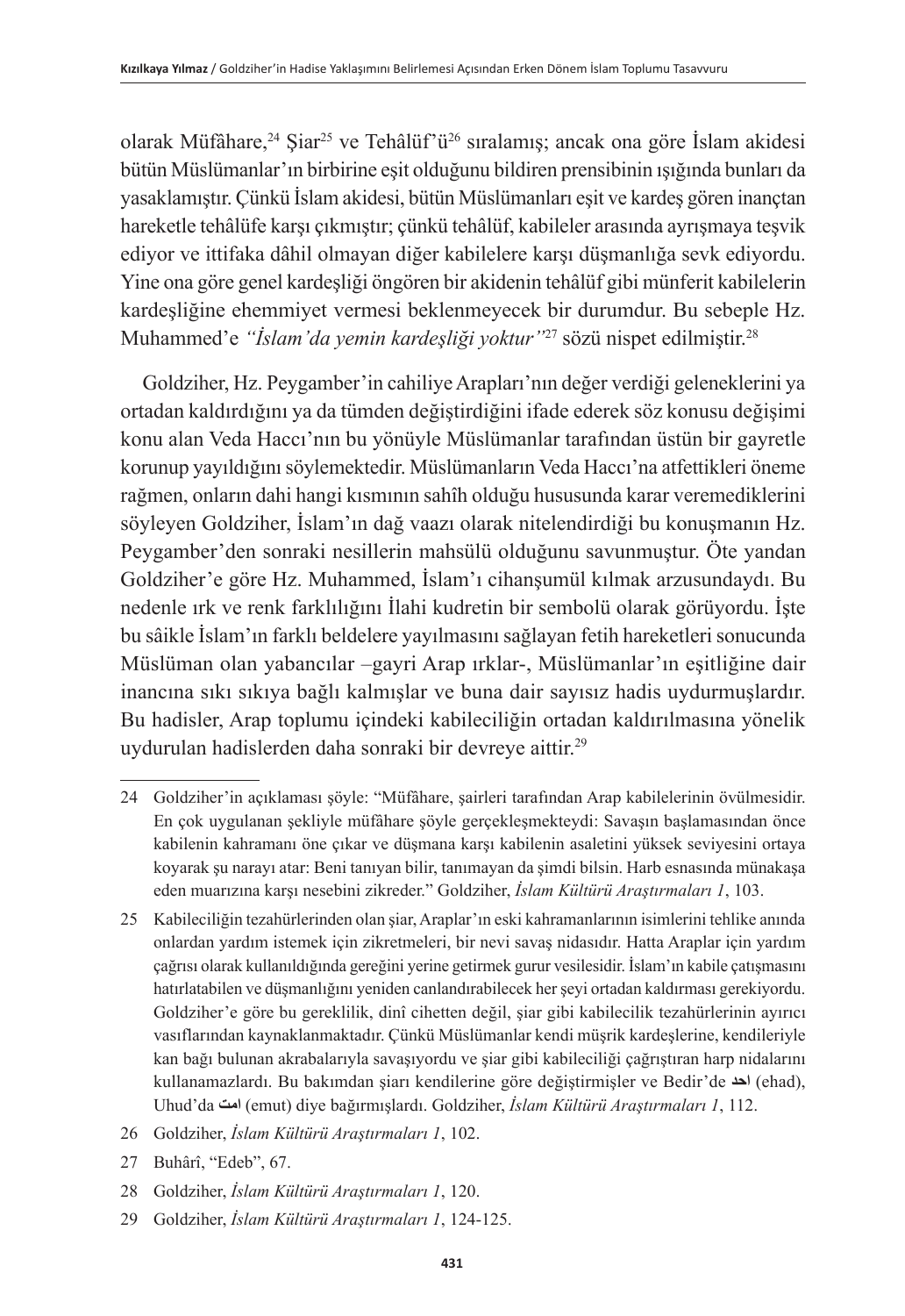## **Toplumların Eşitliğini Öngören Hadisler ve Safkan Araplar ile Mevâlî Çekişmesi**

Goldziher'e göre Müslüman Araplar ile Arap olmayan toplumların eşitliğini öngören hadisler, aslında günlük hayatta bu eşitlik ilkesinin uygulanmadığını göstermektedir. Zira Arap ırkçılığının önüne geçmek için bütün Müslümanlar'ın eşit olduğuna dair hadisler uydurulup Hz. Muhammed'e veya diğer otoriterlere dayandırılmıştır. Bu hadisleri, İslam toplumuna hâkim olmak isteyen dinî otoriteler ile kendi menfaatlerini koruma çabasıyla Peygamber otoritesine başvuran gayri Araplar uydurmuşlardır ve uydurulan bu türden hadislere verilebilecek en bariz örnek, Veda Hutbesi'dir.<sup>30</sup>

Müslüman halkları tanımaya ve sınıflandırmaya dair tespitlerine yer veren Goldziher, İslam'ın zuhurundan sonra gerçekleşen fetih hareketleri neticesinde Müslümanların çeşitli sınıflara ayrıldığını söyleyerek Avusturyalı oryantalist Alfred von Kremer'in (ö. 1889)<sup>31</sup> tasniflendirmesini paylaşmıştır: Safkan Araplar, Gayri Araplar, Mevâlî. Ona göre mevâlî tabiri, önceleri bir Arap kabilesinin bünyesine dâhil edilen gayri Arap kimselere delalet etmezken ilerleyen süreçte anlamı değişmiştir. Buna göre mevâlî, ataları ve kendileri ister azatlı köle, ister hür olsun Müslüman olarak Arap toplumuna dâhil olan gayri Arap kimseler demektir.

Mevâlînin yükselişinin sadece idarî alanla sınırlı kalmadığını, onların ilmî sahada özellikle dinî ilimlerde ön safta yer aldıklarını bildiren Goldziher, onların Kur'an kıraati, tefsir, hadis, fıkıh ilimleri ile meşgul oluduklarını belirtmektedir. Esasında bu görüş, Goldziher'in muasırlarından Alman oryantalist Paul Anton de Lagarde (ö. 1891) tarafından da dile getirilmiştir. İncil üzerine araştırmalarıyla bilinen Lagarde'ye göre İslami ilimlerle meşgul olan önemli âlimler, Sami kökene sahip değildirler. Lagarde'nin bu genellemeci ifadesi, Alfred von Kremer tarafından kısmen kabul edilerek "Hicrî ilk iki yüzyılda Kur'an, tefsir, hadis ve fıkıh ile ilgili pekçok çalışmanın mevâlî ulema tarafından yapıldığı" iddiasına dönüştürülmüştür. Mevalinin konumu ve etkisine yönelik bu yargı, sonraki oryantalist araştırmacılar tarafından kabul edilerek sürdürülmüş öyle ki mevâlinin İslam ilim geleneğinin

<sup>30</sup> Goldziher'in bu minvalde uydurulduğunu iddia ettiği hadis şudur: "*Ey insanlar! Rabbiniz birdir. Babanız da birdir. Hepiniz Adem'in çocuklarısınız, Adem ise topraktandır. Arabın Arap olmayana, Arap olmayanın da Arap'a üstünlüğü olmadığı gibi; kırmızı tenlinin siyaha, siyahın da kırmızı tenliye bir üstünlüğü yoktur*." Bkz. Ahmed b. Hanbel, *Müsned* 38, 474.

<sup>31</sup> Alman oryantalist Paul Anton de Lagarde (ö. 1891), İslami ilimlerle meşgul olan önemli âlimlerin Sami kökene sahip olmadıklarını belirtmiş; ancak onun bu genellemeci ifadesi, Alfred von Kremer tarafından kısmen kabul edilerek "Hicrî ilk iki yüzyılda Kur'an, tefsir, hadis ve fıkıh ile ilgili pekçok çalışmanın mevâlî ulema tarafından yapıldığı" iddiasına dönüştürülmüştür. Bk. Necmettin Kızılkaya, "Oryantalist Literatürde Ebû Hanîfe (v. 150/767) Algısı" *İslam Hukuku Araştırmaları Dergisi* 19 (2012), 385.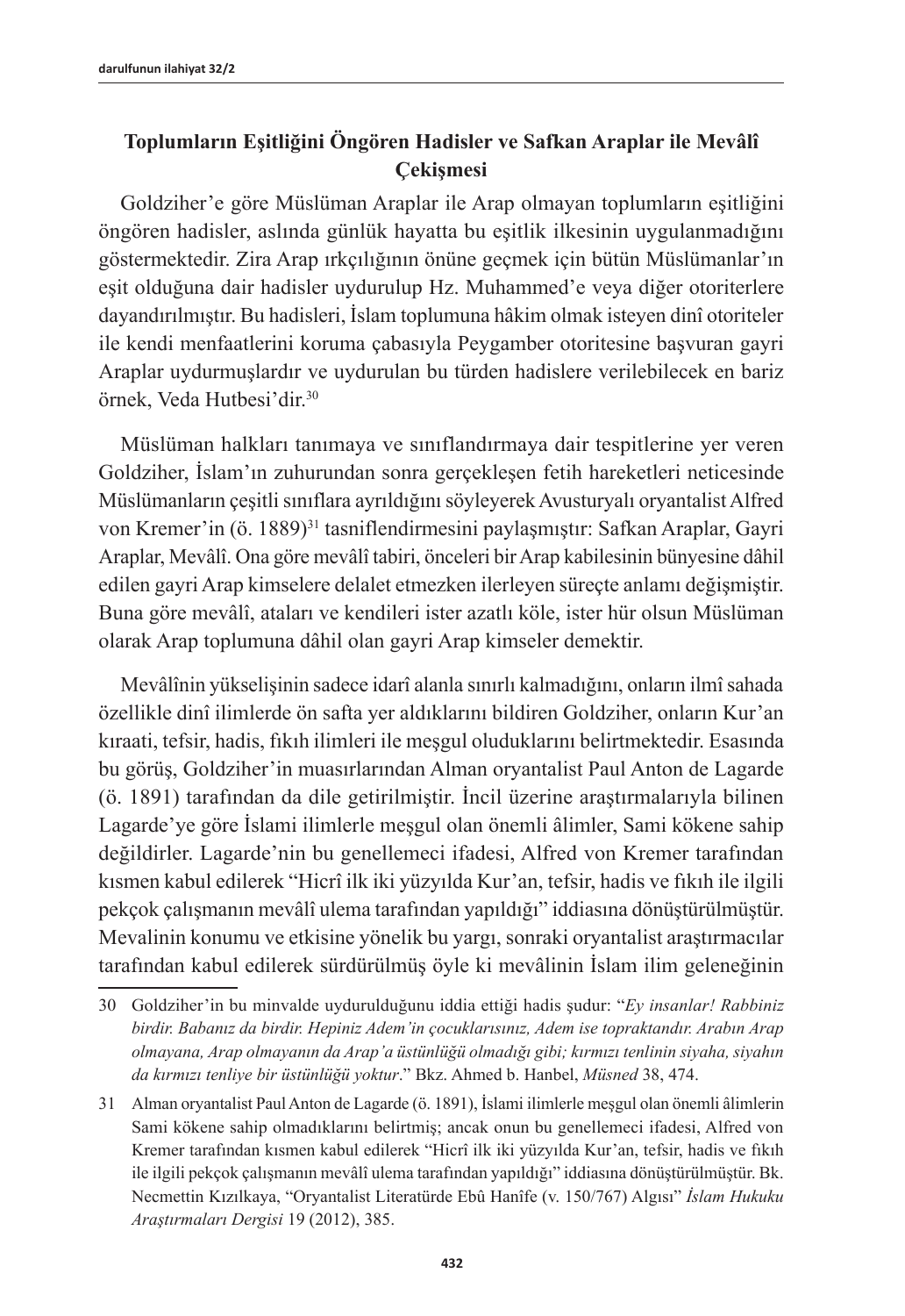tesisinde Arap topluluklarla kıyaslandığında daha etkin bir konuma sahip oldukları iddiasına dönüşmüştür.<sup>32</sup> Safkan Arapların Arap dili ve eski şiirlerle ilgilendiklerini, hatta Arap dili sahasında da mevâlînin gerisinde kalma sebeplerini, Araplar'ın mevâlîyi aşağı görerek onların tetkikleri ile ilgilenmemesi şeklinde özetleyen Goldziher, atalarıyla övünen safkan Arapların, mevâlînin bu çabasını, ne olduğu bilinmeyen neseplerinin ayıbını örtme gayreti olarak görmektedir. Ona göre mevâlînin pek çok sahada Araplar'ın önüne geçmesinden sonra Hz. Peygamber'e şu söz, söylettirilmiştir:33 "*Her millet bir yardım kaynağına sahiptir. Kureyş'in*<sup>34</sup> *yardım kaynağı da mevâlîdir*."35 Öyle ki Buhârî (ö. 256/870), mevâlîye kadılık gibi idari görevlerin verilebileceğine dair "**واستعمالهم الموالي استقضاء باب** "ifadeleriyle müstakil bir bâb açmış,36 İslam'ın eski zamanlarından beri mevâlînin Araplar ile eşit tutulduğunu ifade eden haberi, Abdullah b. Ömer'in (ö. 73/693) mevlâsı Nâfi'den (ö. 117/735) nakletmiştir.<sup>37</sup> Yine ona göre bu türden haberler, mevâlînin siyasî alandaki konumlarını meşru gösterme çabasına hizmet etmektedir.

32 Kızılkaya, "Oryantalist Literatürde Ebû Hanîfe (v. 150/767) Algısı", 385. Oryantalist paradigma içerisinde üreten araştırmacıların mevâlînin dikkat çekilen bu ayrıcalıklı konumunu öne çıkararak söz konusu iddiayı sürdürdüklerine dair bk. Kızılkaya, "Oryantalist Literatürde Ebû Hanîfe (v. 150/767) Algısı", 385.

Kâdî Şüreyh, Hasan-ı Basrî, Mekke fukahasından Amr b. Dînâr, Ebû Hanîfe, Evzâî ve Tâvûs gibi önemli hukukçuların mevaliden olması, Kıraat ilmi için önemli kabul edilen yedi kıraat imamından üçünün mevâlî olması, Mu'tezile'nin kurucusu Vâsıl b. Atâ ile Cehmiyye'nin kurucusu Cehm b. Safvân'nın, Cebriyye görüşünü ilk defa savunan Ca'd b. Dirhem ile İbn İshak ve Hammâd er-Râviye'nin mevâlî olması, İslamî ilimlerin teşekkül döneminde ve daha sonraki gelişim aşamasında mevâlinin Arap topluluklarla mukayese edildiğinde aktif bir rol üstlendiklerini ortaya koymaktadır. Ancak bu tespitin genelenemeyeceği konusunda farklı kanaatlerin de bulunduğu ifade edilmelidir. Bk. İsmail Yiğit, "Mevâlî" *DİA*, https://islamansiklopedisi.org.tr/ mevali (15.07.2021).

- 33 Goldziher, *İslam Kültürü Araştırmaları 1*, 178 vd.
- 34 Goldziher, bu hadiste sadece Kureyş kabilesinin değil; genel olarak Araplar'ın kastedildiğini savunur.
- 35 Ahmed b. Hanbel, *Müsned* (Beyrut: Müessesetü'r-Risâle, 1421/2001), 40/233 (Hadis no: 24197), 43/148 (Hadis no: 26020).
- 36 Buhârî, "Ahkâm", 25.
- 37 Buhârî'nin *Sahîh*'inde Kitâbu'l-ahkâm'da 25. bâbın tek hadisi olan bu rivayetin metni şu ifadelerle yer almaktadır:

**حدثنا عثمان بن صالح حدثنا عبد الله بن وهب أخبرني ابن جريج أن نافعا أخبره أن ابن عمر رضي الله عنهما أخبره قال كان سالم مولى أبي حذيفة يؤم المهاجرين األولين وأصحاب النبي صلى الله عليه و سلم في مسجد قباء فيهم أبو بكر وعمر وأبو سلمة وزيد وعامر بن ربيعة**

İlgili hadisin tercümesi aşağıda yer almaktadır:

Ebû Huzeyfe'nin kölesi Sâlim, Medine'ye ilk hicret etmiş olan Muhâcirler'e ve Peygamber'in (sa) sahâbîlerine Kubâ Mescidi'nde imamlık ederdi. Bu cemâatin içinde Ebû Bekr es-Sıddîk, Ömer b. Hattâb, [Mü'minlerin annesi Ümmü Seleme'nin Hz. Peygamber'den önceki eşi] Ebû Seleme b. Abdi'1-Esed el-Mahzûmî, Zeyd b. Harise [veya İlk Muhâcirler'den Zeyd b. Hattâb el-Adevî] ve Âmir b. Rabîa el-Anezî vardı.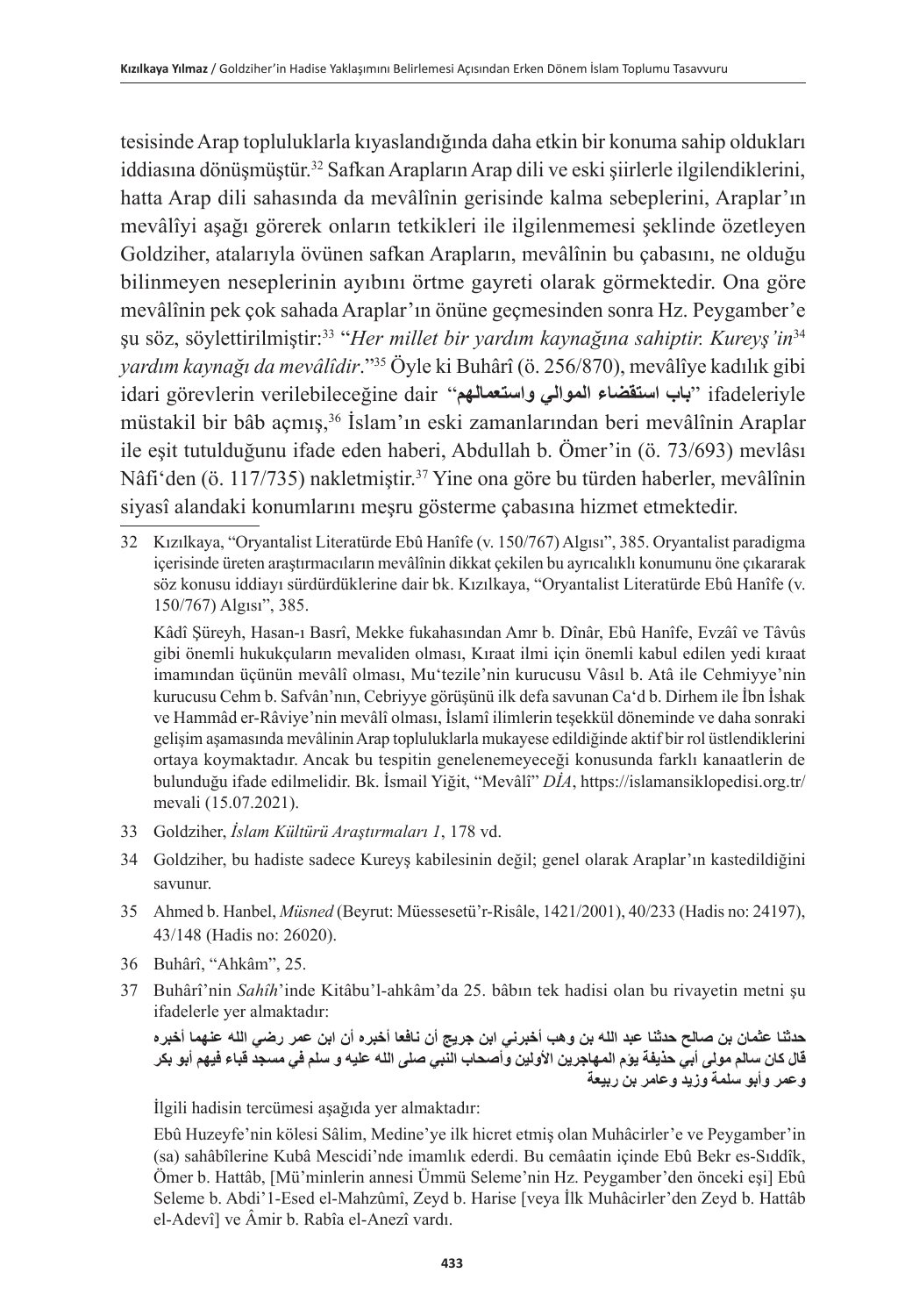Mevâlînin Arap diline oldukça ehemmiyet verdiğini, öyle ki bu dile Araplar'dan daha fazla hizmet ettiklerini belirten Goldziher, söz konusu durumun ırk farkının ortadan kalkmasına yardımcı olduğunu düşünmektedir. Hatta bu durumun, Hz. Peygamber'in ağzıyla ifade ettirildiğini de şu sözleriyle iddia etmektedir: "Tabiatıyla bunu Muhammed'den daha az otoriteli biri ifade edecek değildi. Ona şöyle söyletirler:<sup>38</sup> 'Ey insanlar! Allah bir tek Allah'tır ve bütün insanların asli ceddi, aynı asli ceddir. Din aynı dindir. Arap lisanı sizden herhangi birinizin ne babası, ne de anasıdır. O bir lisandan başka bir şey değildir. Kim Arapça konuşursa, o Arap'tır',<sup>39</sup> 'Farslılar'dan İslam olan (aynen bir) Kureyşli'dir.'40

Safkan Araplar'ın bu ırkçı telakkilerine karşı mevâlînin de boş durmadığını belirten Goldziher'e göre aslında onların hakir görülmelerinin ana sebebi, yabancı menşeli olmalarıdır. Bu sebebi ortadan kaldırmak için İslam'a girişleri sırasında taşıdıkları yabancı isimleri Arapça isimler ile değiştirmişler, uydurma şecereler ile kendilerini Araplara nispet etmişler; ancak mevâlînin bu faaliyetleri sadece Arap milliyetçilerinin değil dindar çevrelerin de tepkisini çekmiştir. Dinî otoritelerin itiraz etmelerinin sebebi ise Hz. Muhammed'in Kur'an'da nesep sahtekârlığını yasaklaması, kendi babası dışında birine soyunu bağlayan kimseyi kâfir ilan etmesidir.41 Bununla yetinmeyip kendi yasaklayıcı cümlelerini de Peygamber'e dayandırmışlar ve Hz. Peygamber'e şöyle söyletmişler:<sup>42</sup> "Başka birini kendi babası olarak gösteren veya kendisininkinden başka birinin kabilesine kaçak bir şekilde intisap eden kimseye iki defa lanet olsun."<sup>43</sup>

Goldziher'e göre ırk ve kabile farkı gözetmeksizin bütün Müslümanlar'ın eşit olduğunu öngören akideyi sadece Hâricî fırka ciddiye almış, bunun neticesinde pek çok mevâlî bu fırkanın müntesibi haline gelmiş ve bu kimseler Muaviye zamanında isyan çıkarmışlardır. Bu küçük isyan, İslam tarihçilerinin Şuûbiyye temsilcileri olarak Hâricîler'e işaret etmesinin nedenini açıklamaktadır. Goldziher, Hâricîler ile Şuûbiyye'yi farklı iki fırka olarak değerlendirmektedir. Dinî otoritelerin ve safkan Araplar'ın gayretlerine rağmen, nesep hırsızlığının sürdüğünü belirten Goldziher,

41 Goldziher, *İslam Kültürü Araştırmaları 1*, 201.

<sup>38</sup> Goldziher, *İslam Kültürü Araştırmaları 1*, 180.

<sup>39</sup> İbn 'Asâkir, *Târîhu medîneti Dımaşk* (Beyrut: Dârü'l-Fikr, 1415/1995-1421/2000), 21/407, 24/224-225; el-Elbânî, *Silsiletü'l-ehâdîsi'd-daîfe ve'l-mevzûa ve eseruha's-seyyi' fi'l-ümme*, (Riyad: Dâru'l-Maârif, 1412/1992), 2/325 (Rivayet no: 926).

<sup>40</sup> Süyûtî, *el-Câmi'u's-sagîr fî ehâdîsi'l-beşîr ve'n-nezîr* (Beyrut: Dârü'l-Kütübi'l-İlmiyye, 1425/2004), 514 (Rivayet no: 8438); Müttakî el-Hindî, *Kenzü'l-'ummâl fî süneni'l-akvâl ve'l-ef'âl*, (Beyrut: Müessesetü'r-Risâle, 1985), 4/383 (Rivayet no: 11021), 12/92 (Rivayet no: 34137).

<sup>42</sup> Goldziher, *İslam Kültürü Araştırmaları 1*, 204.

<sup>43</sup> Buhârî, "Megâzî", 56; "Ferâiz", 29; Müslim, "İman", 114; "Hac", 467.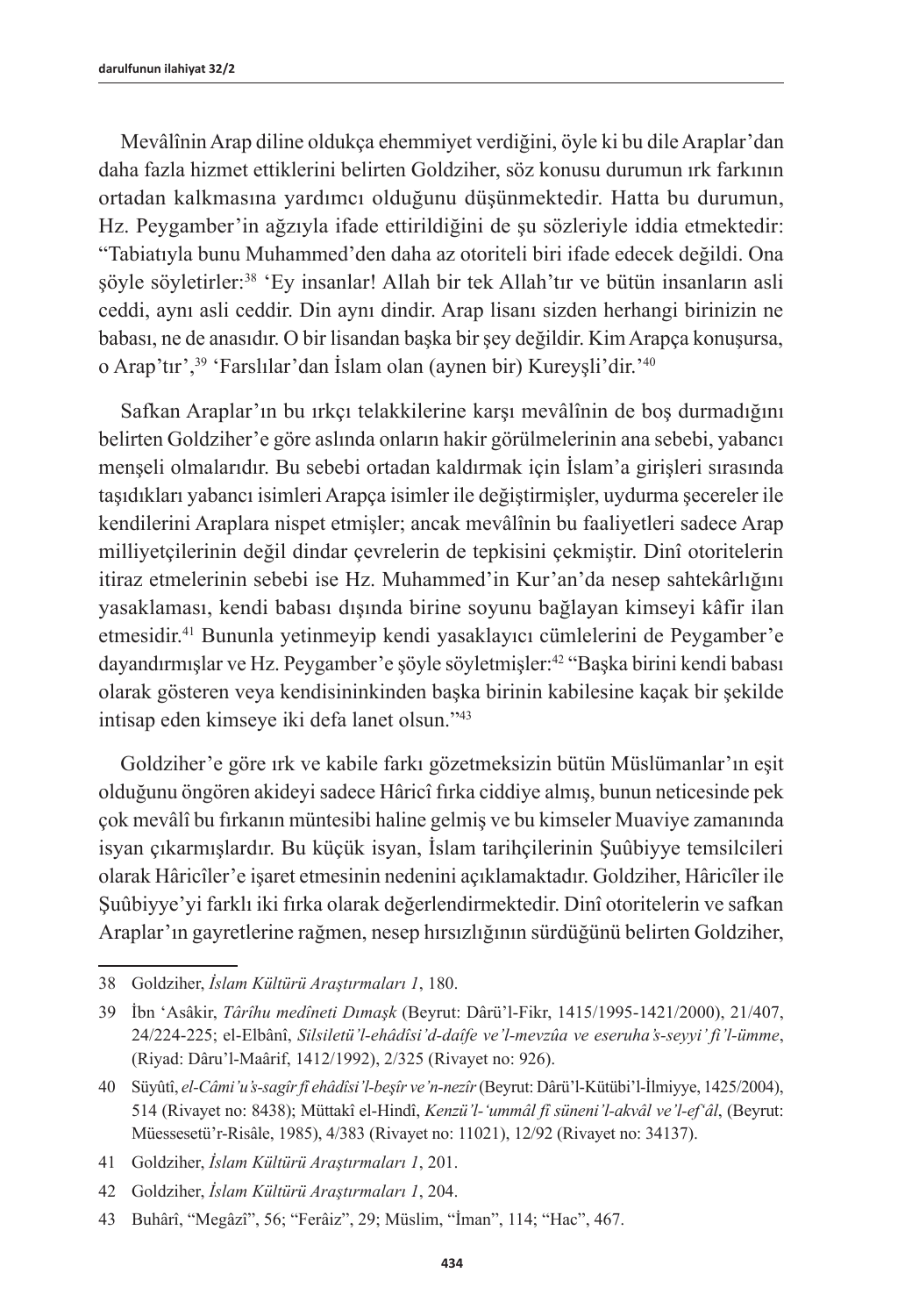kaynaklarda buna pek çok misalin bulunduğunu söylemektedir.<sup>44</sup> Özellikle Abbâsîler devrinde nesep hırsızlığının yaygın olduğunu ve hanedanlık iddiasında bulunabilmek için halifenin saray adamlarının "nesep uydurma ticareti" yaptığını öne sürmektedir. Ona göre Şuûbiyye'nin ortaya çıkmasına ve yayılmasına zemin hazırlayan gelişme özellikle Abbâsîler döneminde devlet yönetimi başta olmak üzere pek çok alanda mevâlînin hâkim konuma yükselmesidir. Hatta bu durum, İslam âlimlerini rahatsız etmiş ve hadis metinlerine de yansımıştır.

Farslılar'ın Arap hâkimiyetine giren ve kendi soylarını Arap soyuyla birleştirmek isteyen diğer milletler gibi uydurma bir şecere ile Arap otoritesine dayanma çabasında olduklarını söyleyen Goldziher, onların bu nedenle Hz. İshak'tan neşet ettiklerine dair uydurma haberler dahi ortaya çıkardıklarını, böylece Araplarla kardeş olduklarını iddia etmektedir. Bu noktada Müslümanlar'ın eşitliği ilkesini savunan âlimlerden destek gören Farslılar, bizzat Hz. Peygamber'in ağzından Fars halkının Peygamber ailesinden olduğunu söyletmişlerdir. Ayrıca Hz. Peygamber'e nispet ettikleri ve Hz. İsmail ile Hz. İshak'ın kardeşliğine vurgu yapan rivayetler de uydurmuşlardır.<sup>45</sup>

Buraya kadarki başlıklar altına İslam dini, tarihi, toplumu hakkındaki fikirlerine ve bunların etrafındaki tartışmaların İslamî ilimlere nasıl yansıdığını tasvirî bir şekilde zikrettiğimiz Goldziher'in şimdi de hadis tarihine nasıl baktığına ve hadis değerlendirmelerinde ön plana çıkan düşüncelerine yer vereceğiz.

## **Goldziher'in Hadis Değerlendirmelerindeki Yöntemi**

İslam dinine ait temel metinlerin hemen tamamının kaynak eleştirisine tabi tutulması gerektiğini düşünen Goldziher'in Alman düşünce akımlarının eleştirel tarihsel yöntemi ile ilgilendiğini söylemek mümkündür. Zira bu yöntem, bir yığın haberi parçalarına ayırıp ardından anlamlı bir şekilde yeniden inşa ederek bir araya getirmek için araç olarak kullanılmıştır. Goldziher de hadis rivayetlerini ve kaynaklarını tarihî veriler olarak değerlendirmiş ve kendi iddiasını desteleyecek şekilde kurgulamıştır. Onun İslam araştırmaları sırasında zihnindeki temel fikir, kendi Yahudi inancı ve Yahudilik inancının kendinden sonraki ilahi dinleri etkilediği ön kabulüdür. Hassaten hocası, reformist Yahudi ilahiyatçı Abraham Geiger'in (ö. 1874)46 etkisiyle İslam'ı ve ilk dönem rivayetlerini Yahudilik, Hıristiyanlık gibi dinler ile Yunan düşüncesi, Roma hukuku, İran siyasî düşüncesi, Hint ve Yeni

<sup>44</sup> Goldziher, *İslam Kültürü Araştırmaları 1*, 208.

<sup>45</sup> Goldziher, *İslam Kültürü Araştırmaları 1*, 214.

<sup>46</sup> Geiger, "Dini metinler insan mahsulü olup ortaya çıktıkları toplumların değişik dönemlerdeki bakış açılarını ve değer yargılarını yansıtır" şeklinde düşünür. Geiger'in düşünceleri için bk. Salime Leyla Gürkan, "Geiger, Abraham", *DİA* https://islamansiklopedisi.org.tr/geiger-abraham (14.04.2021).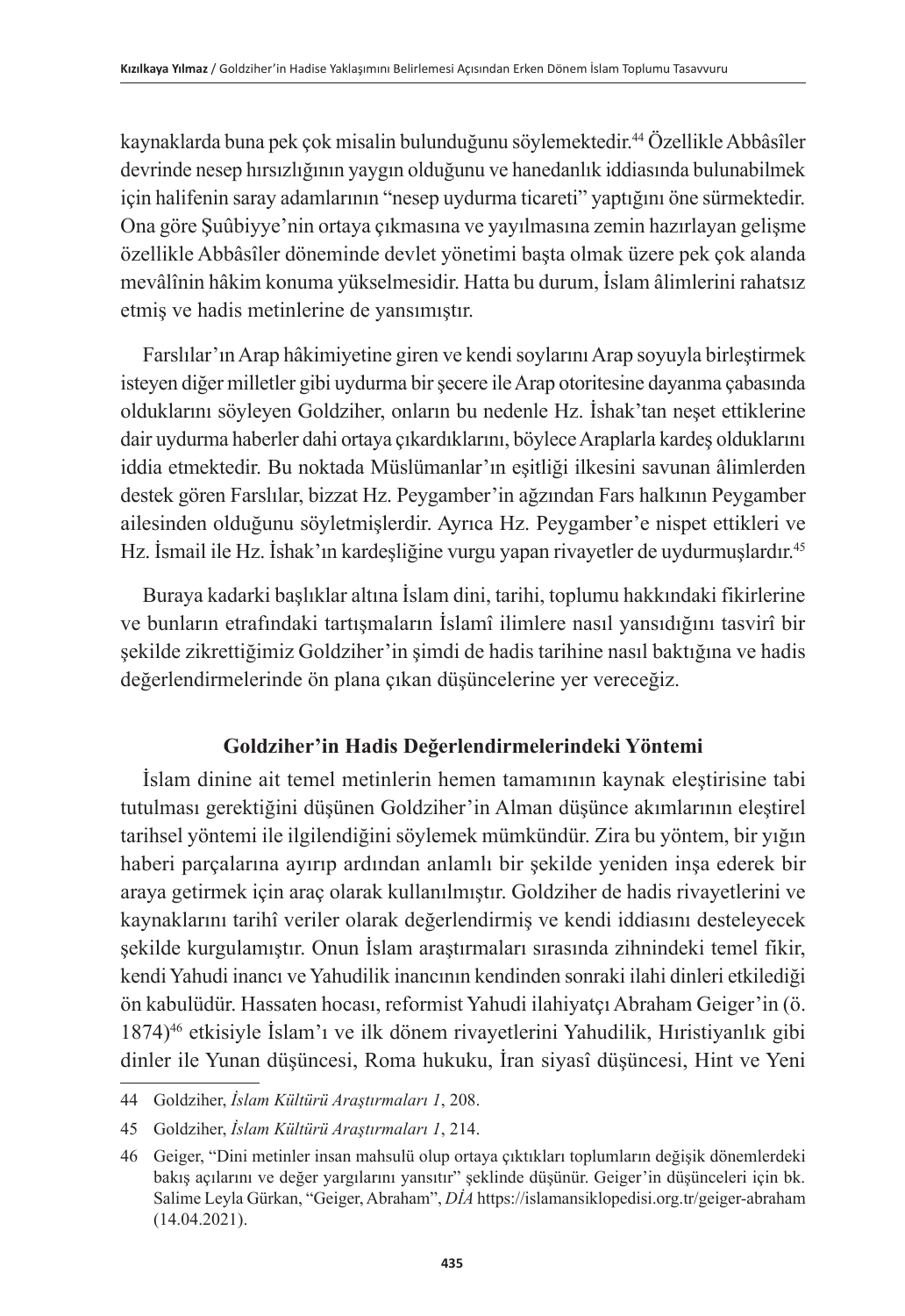Eflatuncu mistik düşünceler neticesinde şekillenmiş bir reform hareketi olarak görmüştür. Eserlerinde ağırlıklı olarak tarihî-filolojik yönteme başvuran Goldziher,47 Kitâb-ı Mukaddes ve şerhlerine dair elde ettiği sonuçları, İslam'a uygulamış ve bu sonuçların doğru olduğunu ispata girişmiştir.

Goldziher'in, hadisleri tarihlendirirken Alman filozof Georg Wilhelm Friedrich Hegel'in (ö. 1831) bütün insanî etkinlikleri tarihin bir ürünü olarak görmesi ve her toplumun kendine has kültür ve tarih içerisinde değerlendirilmesi gerektiği<sup>48</sup> öğretisinden etkilendiği söylenebilir. Zira o, bu eleştirel tarihsel yöntemi İslam hukuk tarihi ile hadislere tatbik etmiştir.<sup>49</sup> Hatta Goldziher'in hadisleri tarihlendirme metodunun, Hegel'in tarih felsefesinin hadislere uyarlanmasından izler taşıdığını söylemek mümkündür.<sup>50</sup> Hegel'in tarih felsefesine ait öğretisinin dışında Goldziher'in temel düşüncelerini şekillendiren asıl kişiler, Yahudi teolog Abraham Geiger ve Ortaçağ'da İslamiyet-Yahudilik ilişkisi uzmanı Moritz Steinschneider'dir (ö. 1907).

Goldziher, meşhur eseri *Muhammedanische Studien*'in ikinci cildini tamamen hadislere ayırmış ve söz konusu kitabını hocası Geiger'in metotunu esas alarak kaleme almıştır.<sup>51</sup> Onun kendisinden önceki araştırmacılardan farkı, hadise yönelik detaylı çalışmalar yapması; hatta onlardan ayrıştığı temel nokta, hadis metinlerini değerlendirmek üzere bir metot geliştirmeye çalışmasıdır. Önceki oryantalistlerin hadisle ilgili nisbeten daha iyimser açıklamalarına katılmadığını ve hadislerin büyük çoğunluğunun dinî, sosyal ve siyasî gelişmeler bağlamında ortaya çıktığını düşünen Goldziher, İslam âlimlerinin yer vermediği "tarihlendirme" kavramını<sup>52</sup> da ilk defa kullanan kişi olmuştur. O, hadis incelemelerinde kendi görüşlerini destekler görünümdeki rivayetleri kullanarak hadis tarihlendirmeleri yapmıştır. 53

<sup>47</sup> Bu yöntem aslında Yahudi ve Hıristiyanlar'ın kutsal kitaplarının tarihteki yerini tespit etmek amacıyla kullanılmıştır.

<sup>48</sup> Mehmet Görmez, *Sünnet ve Hadisin Anlaşılması ve Yorumlanmasında Metodoloji Sorunu* (Ankara, 2000), 87 vd.

<sup>49</sup> İlyas Canikli, "Ignaz Goldziher'in 'İslam Kültürü ve Araştırmaları I-II' Eseri Bağlamında Hz. Peygamber ve Hadisler Hakkındaki Görüşlerine Yeniden Bakış" *Bülent Ecevit Üniversitesi İlahiyat Fakültesi Dergisi* 7/2 (2020), 346.

<sup>50</sup> Bu iddianın ele alındığı bir çalışma için bk. Rahile Kızılkaya Yılmaz, "Hegel'in Tarih Felsefesinin Goldziher'in Hadisleri Değerlendirme Yöntemine Etkisi" *İnsan ve Toplum Dergisi* 11/3 (2021), 215-248.

<sup>51</sup> Ahmet Tahir Dayhan, "İstişrâk İle İstişhâd Edilir mi? -Eleştirel bir bakış-" *Hadis Tetkikleri Dergisi* 5/2 (2007), 12. Goldziher'in eserlerinde düştüğü hataları ele alan ayrıntılı bir çalışma için Dayhan'ın söz konusu makalesine bakılabilir.

<sup>52</sup> Bu kavramın ayrıntıları için bk. Fatma Kızıl, *Müşterek Râvi Teorisi ve Tenkidi* (İstanbul: İSAM Yayınları 2013), 23 vd.

<sup>53</sup> Rahile Kızılkaya Yılmaz, *Çağdaş Hadis Tartışmaları ve Muvatta'* (İstanbul: M.Ü. İlahiyat Fakültesi Vakfı Yayınları 2020) 147-151.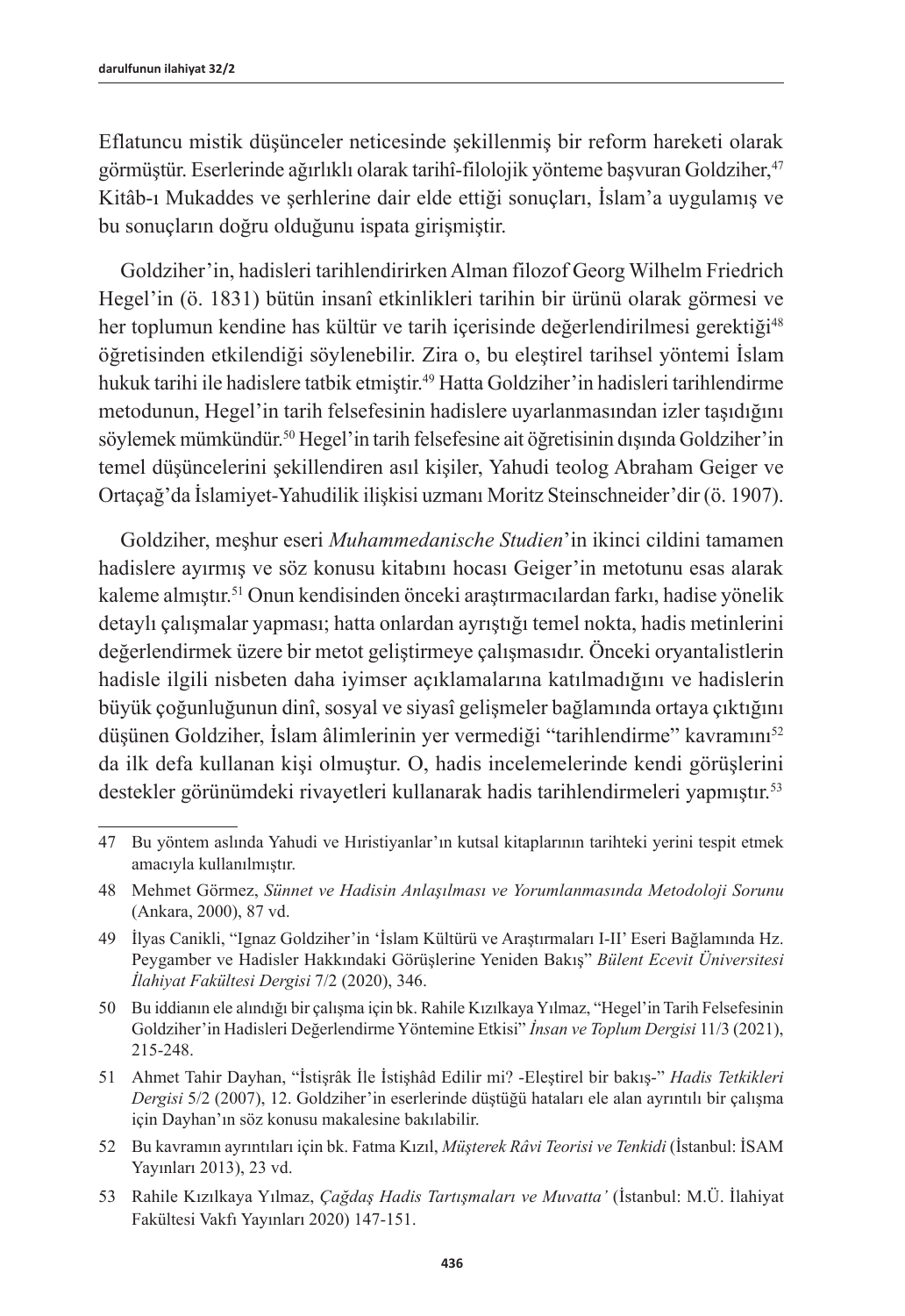Hadislerin muhtevalarından hareketle ortaya çıktıkları tarihleri belirlemeye çalışan Goldziher, metinler üzerinden yaptığı yorumlarında hadislerin büyük çoğunluğunun İslam'ın ilk iki asrındaki dinî, tarihî, siyasî ve sosyal gelişmelerin bir ürünü olduğunu iddia etmektedir.<sup>54</sup> Calısmasında oryantalist paradigmanın kurucu ilkeleri<sup>55</sup> arasında sayılan "Hz. Peygamber'in nübüvvetini kabul etmemek,<sup>56</sup> sahâbenin âdil olduğunu reddetmek, selef âlimlerine itimad etmemek, isnad verilerine güvenmemek, aksi ispat edilene kadar her hadisin uydurma olduğunu kabul etmek" gibi temel ilkelerin varlığı, esasında onun şüphe üzerine kurulu bir sistemin mensubu olduğunu söylemeyi mümkün kılmaktadır.

#### **Goldziher'in Hadis ve Sünnet Kavramları ile İlgili Görüşleri**

Hadisleri doğrudan 'Peygamber öğretileri' şeklinde kabul etmeyen Goldziher, hadisleri 'mütedeyyin Müslümanlar'ın Hz. Peygamber'in zihniyeti doğrultusunda oluşturdukları öğretiler bütünü' olarak addeder. Ancak yine de onun hadisleri değerlendirme yöntemini anlayabilmek için onun hadis ve sünnet kavramlarına yaklaşımını tespit etmek önem arz etmektedir. O, hadis kavramını tanımlarken Cahiliye dönemi şiirlerinden istişhadda bulunmaktadır. Ona göre sözlük anlamı itibariyle haber ve hikâye anlamlarına gelen hadis, dinî olan haberlerle birlikte dinî olmayan tarihî haberleri de kapsamına alan geniş bir kavramdır. Ayrıca müşrik Araplar'ın arasında cereyan eden savaşlarda şiir ve şarkılar nasıl motivasyonu güçlendiriyorsa hadisler de dinleyenler için böyle bir fonksiyon icra etmektedir. Ebû Hüreyre'nin (ö. 58/678) Mekke'nin fethini anlatmadan önce "*Ey Ensâr! Sizi hadislerinizden bir hadisle coşturayım mı?*" sözünü aktararak iddiasını örneklendirmiştir. Bununla birlikte efsane ve masalların da hadis ismini aldığını<sup>57</sup> ve hadisleşmek deyimi ile en uzak nesillere nakledilecek misalin kastedildiğini söylemiştir.<sup>58</sup>

<sup>54</sup> Goldziher, *İslam Kültürü Araştırmaları 2*, 20.

<sup>55</sup> Kızıl, *Müşterek Râvi Teorisi ve Tenkidi*, 37.

<sup>56</sup> Goldziher'in günlüğünde bunun aksini düşündürecek şu ifadeler yer almaktadır: *"Artık bütün düşüncem İslâm oldu. Doğrusunu söylemek gerekirse vicdanım da beni ona doğru çekiyor. Tevhid hakkındaki fikrim İslâm ile özdeşleşti. Tevhid bana göre İslâm'dır. Muhammed'in nübüvvetine de inandığımı söylesem yalan söylemiş olmam. Ezberlediğim Kur'an ayetleri de bu gerçeğe ışık tutuyor. İslâm'a olan ihtimamım daha da açık hale geldi."* Abdurraûf, *Yevmiyyât*, 155. Ancak onun *nübüvvet* ile kasdettiği peygamber algısının Müslümanların benimsediği peygamber tasavvurundan hayli farklı olduğu belirtilmelidir. Bk. Akgün, *Goldziher ve Hadis*, 104, dn. 448.

<sup>57</sup> Goldziher'in kitabında hadise tahsis ettiği ikinci ciltteki "Hadis ve Sünnet" başlıklı bölümün henüz ilk cümlesinde hadis kelimesinin anlamını "rivayet, hikaye" şeklinde vermek suretiyle okuyucuyu yanlış yönlendirdiğine dair bk. Dayhan, "İstişrâk İle İstişhâd Edilir mi?", 9 vd. Dayhan, Goldziher'in hadis kelimesinin uzak anlamlarına dikkat çekerek okuyucuda hadis ile ilgili olumsuz bir intiba bıraktığını düşünmektedir.

<sup>58</sup> Goldziher, *İslam Kültürü Araştırmaları 2*, 17.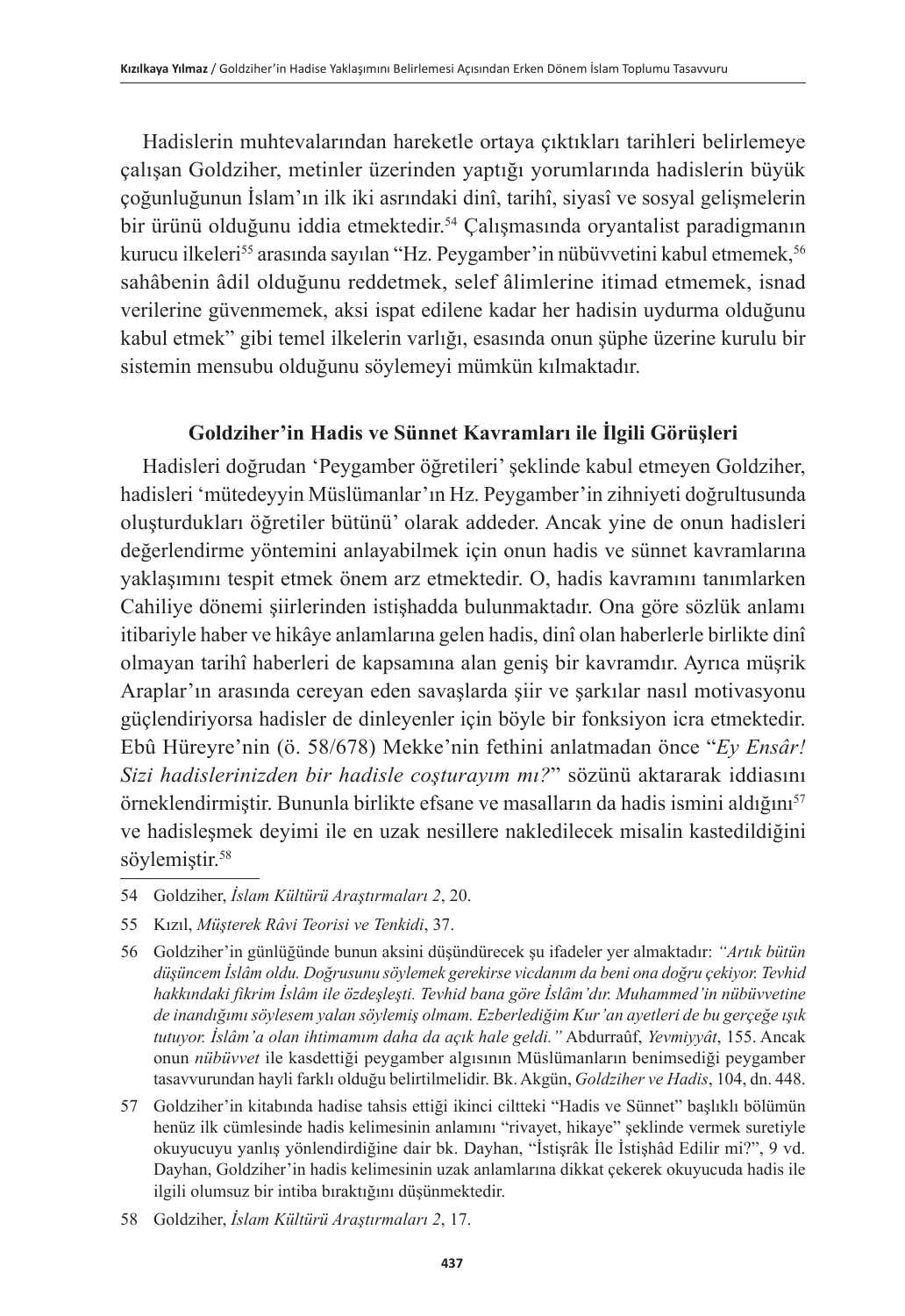Goldziher'e göre erken devirlerde dinî çevreler hadisi, genel anlamını esas alarak rivayet ve haber manasında kullanmış; ancak Abdullah b. Mes'ûd (ö. 32/652-53) ile birlikte hadis kavramının anlamı daraltılmış59 ve "Peygamber'in gerek kendi teşebbüsü gerekse kendisine sorulan suallere cevaben olsun, akidevî malumat kabilinden verdiği haberlere hasredilmiştir."60 Yine ona göre Hz. Peygamber'in zihniyetine uygun bulunan ve eğitici mahiyetteki pek çok söz de vefatından sonra bile ona nispet edilmiştir.

Goldziher'in hadis kavramı ile Hz. Peygamber arasında nasıl bir ilişki kurduğu *Muhammedanische Studien* isimli eserinin birinci cildinde yer alan şu sözlerinden hareketle daha iyi anlaşılabilir: "İslam'ın kendi kurucusunun söz ve fiillerinin toplandığı kaynaklara dayanarak –Peygamber bizatihi kendisinin demek yerine– Müslüman kilisesinin en eski akidesinin bilgilerine ulaşmak zorunda kalmanın, pek kötü bir durum olduğunu tekrar ifade etmemiz gerekmektedir. Bu ihtiyat İslam ilminin görüşüne göre, pek dikkatli bir tenkit sonucu derlendikleri söylenilen bazı mecmualar için dahi geçerlidir. Bu eserimizin İslam'ın hadis literatürü ve tarihiyle meşgul olan müteakip cildi, okuyucuya Muhammed'in inanç ve fiillerini eski Müslüman otoritelerinin, onun inanç ve fiilleri diye naklettiklerinden öğrenme teşebbüsünün ne kadar problemli bir durum olduğunu açıkça gösterecektir. Fakat buna rağmen Müslümanlar tarafından İslam'ın en mühim kaynakları addedilen bu hadisler, İslam akidesinin gelişiminin bilinmesinde büyük kıymete sahiptirler. Onlar bize İslam'ın en eski muallimlerinin kurucunun zihniyetine uygun şekilde İslam'ı nasıl öğretebileceklerine inandıklarını bilmemizde vesika hizmeti göreceklerdir."61 Goldziher'in bu ifadelerinden hareketle onun hadisleri doğrudan Peygamber öğretileri olarak tarif etmediği sonucuna ulaşılabilir. Zira ona göre hadisler, mütedeyyin Müslümanlar'ın Hz. Peygamber'in zihniyeti doğrultusunda oluşturdukları öğretilerin bütünüdür. Bu öğretiler, hadis kitaplarından yola çıkılarak ortaya konabilir ve İslam'ın gelişim aşamalarını öğrenmek amacıyla önem taşımaktadır.

Goldziher, rivayetleri İslam'ın ilk iki asrına ait dinî, tarihî ve toplumsal gelişmelerin bir neticesi olarak değerlendirmiş ve şunu eklemiştir: "Rivayetler

<sup>59</sup> Goldziher, Abdullah b. Mesûd'un (ö. 32/652-53) "En güzel hadis Allah'ın kitabı, en iyi rehberlik ise Hz. Muhammed'in rehberliğidir." sözünü esas almıştır. Çünkü ona göre Kur'an-ı Kerim, vahiy mahsülü değildir. Bilakis Peygamber sözüdür. Bu bağlamda İbn Mesûd'un sözünde geçen en güzel hadisin Kur'an olması tabirini Hz. Peygamber'in ağzından çıkan her şey olarak anlamıştır. Goldziher, *İslam Kültürü Araştırmaları*, II, 18. Goldziher'in Kur'an ile ilgili düşünceleri ve Kur'an ayetlerini birer kültür malzemesi kabul etmesi hakkında bk. Canikli, "Ignaz Goldziher'in 'İslam Kültürü ve Araştırmaları I-II', 343, 344.

<sup>60</sup> Goldziher, *İslam Kültürü Araştırmaları 2*, 19.

<sup>61</sup> Goldziher, *İslam Kültürü Araştırmaları 1*, 121-122.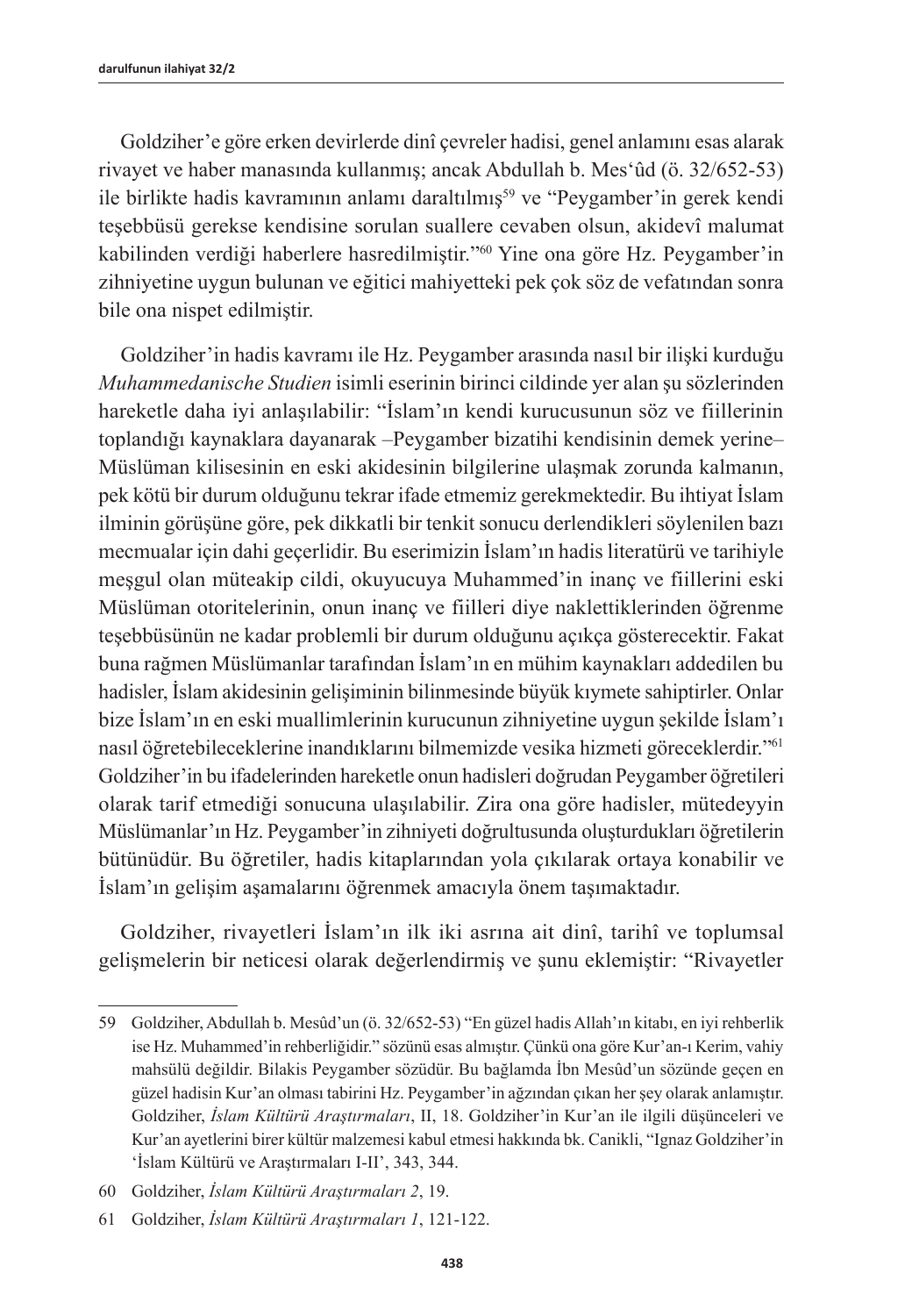bizce, İslam'ın gençlik devri tarihinin birer vesikası değil, fakat bu dinin geçirdiği inkişafın daha ileriki devrelerinde ümmet içinde ortaya çıkmış temayüllerin birer şahidi olacaklardır. Hadisler bize, bu dinin muhalif kuvvetlerden ve inatçı muhalefetlerden kurtulup sistemli bir terkip halinde tanzim olunduğu devirlerdeki İslam'ın gösterdiği inkişaf seyri hakkında takdiri imkânsız kıymette müşahedeler takımı takdim etmektedir."<sup>62</sup> Onun bu açıklamalarından da anlaşıldığı üzere ona göre hadisler, İslam'ın doğuş dönemi için bir kaynak olmaktan ziyade, gelişim ve dönüşüm sürecini anlayabilmek adına önemli bir malzemedir. Çünkü hadisler, İslam toplumunun birbirleri ile çelişen güçlerden ve zıt kutuplardan sistematik bir bütüne dönüşmesi sürecini en iyi açıklayan delillerdir.

## **Hadis ve Sünnet Kavramlarının Arasını Açmak Suretiyle Haleflerine Örnek Olan Goldziher**

Goldziher, hadis ve sünnet kelimelerini birbirinden ayrı değerlendirmiş, ona göre "Hadis, Peygamber'e isnad edilen şifahî bir beyandır. Sünnet ise dinî veya hukukî bir hususla ilgili, eski Müslüman cemaatinde câri olan adettir." Yani hadis sözlü bir rivayet iken sünnet, sözlü rivayet dikkate alınmaksızın eski İslam toplumundaki dinî ya da hukukî alanlarda yaşanan gelenektir. Hatta ona göre sünnet, Cahiliye dönemi Arapları'nın geleneklerine bağlılığının İslam'a yansıtılmasından ibarettir. Bu gelenekler daha sonra rivayet haline getirilip hadis olarak nakledilmiştir. Bu bakımdan bir hadis, hukukî norm içeriyorsa bu hadis aynı zamanda bir sünnete/ geleneksel hukuka delalet eder.<sup>63</sup>

Goldziher, hadis ve sünnet kavramlarının farklılığını ortaya koymak için Abdurrahman b. Mehdî'den (ö. 198/813-14) nakledilen şu söze yer vermiştir: *"Süfyân es-Sevrî hadiste imamdır, sünnette değildir; Evzâî sünnette imamdır, hadiste değildir; Mâlik b. Enes ise her ikisinde de imamdır."*64 Goldziher, Süfyân es-Sevrî'nin (ö. 161/778) "*Hadiste imamdır, sünnette değildir"* şeklinde tavsif edilmesini, Hz. Peygamber'in sözleri üzerine pek çok malzeme topladığı; ancak bu malzemenin hangisinin hukuk ve ibadet hayatına kaide olduğunu bilme hususunda otorite kabul edilmediği şeklinde anlamıştır. Evzâî'nin (ö. 157/774), Süfyân'ın aksi olduğunu ve Mâlik'in (ö. 179/795) ise her iki sahada otorite kabul edildiğini söylemiştir.<sup>65</sup>

Hadis ve sünnetin birbirinden ayrı iki kavram olduğu üzerinde ısrarla duran Goldziher, sünnetin Müslümanlar tarafından erken dönemlerden itibaren bilindiği

<sup>62</sup> Goldziher, *İslam Kültürü Araştırmaları 2*, 20.

<sup>63</sup> Goldziher, *İslam Kültürü Araştırmaları 2*, 27.

<sup>64</sup> İbn 'Asâkir, *Târîhu medîneti Dımaşk* (Beyrut: Dârü'l-Fikr, 1415/1995-1421/2000), 35/183.

<sup>65</sup> Goldziher, *İslam Kültürü Araştırmaları 2*, 28.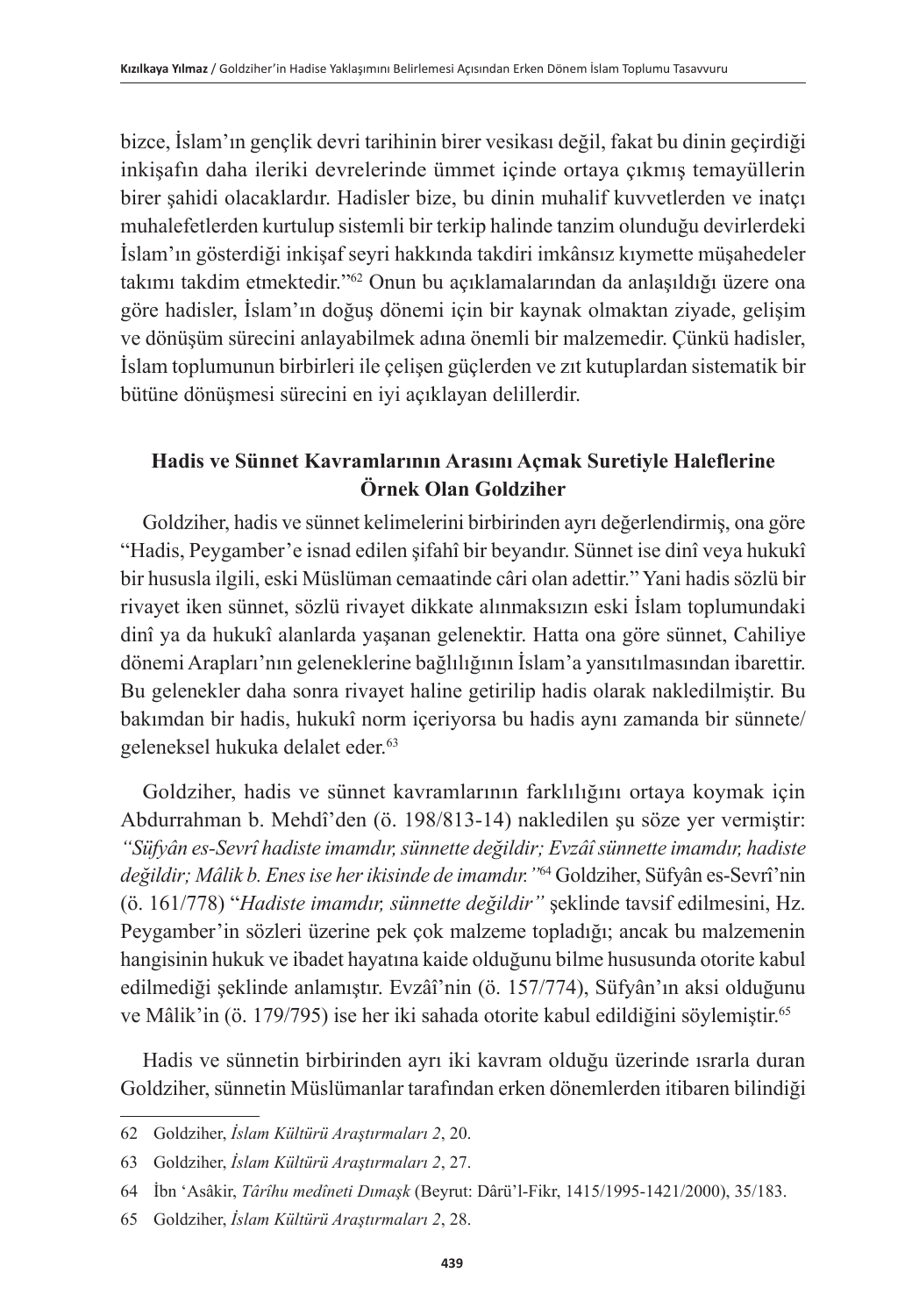görüşündedir. Zira ona göre sünnet kelimesi, cahiliye Arapları tarafından da kullanılıyordu. Cahiliye Arapları atalarının örf ve adetlerine dair nakillerin tamamına sünnet adını veriyordu. İslamla birlikte sünnet kavramı, Peygamber ve sahâbenin uygulamalarına hasredilmiş, bu bakımdan sünnet, cahiliye Arapları'nın kullanımının reforme edilmiş şeklidir.<sup>66</sup> Nebevî sünnetin, hukukî bir kaynak olarak otoritesinin zaman içerisinde kuvvetlendiğini düşünen Goldziher, İslam hukuku ile Nebevî sünnet kavramının irtibatını koparmıştır.67 Onun bu görüşü halefi Schacht tarafından "Eski hukuk okullarının yaşayan geleneği, Nebevî sünnetten kronolojik olarak öncedir" ve "Eski hukuk okullarının yaşayan geleneği yerine Nebevî sünnet ikâme edilmiştir" şeklinde formüle edilmiştir.<sup>68</sup>

İslam hukukunun temel kaynaklarının Kur'an ve sünnet olduğu fikrini reddeden Goldziher, fıkhın aslında hadisten daha önce neşet ettiğini kabul etmektedir. Bu sebeple ona göre İslam hukukunun dayandığı ana esaslar, hadislerden değil re'yden oluşmaktadır. İslam diniyle ilgili neredeyse her konuda yabancı kültürlerin tesirini arayan, hatta bunu vurgulayan Goldziher, *re'y* kavramının Roma hukukundan alındığını belirtmekte ve İslam hukukunun kaynağını başka köklere dayandırmaktadır. O, bu düşüncesini İslam hukukunun Medine menşeli olmadığı aksine Irak'ta ortaya çıktığı görüşüyle de sürdürmektedir. Goldziher'in İslam hukukunun Medine'de değil de Irak'ta ortaya çıktığını öne sürmesi, onun Müslümanların iddia ettiği gibi Kur'an ve sünnetten neşet etmediği, aksine örflerden, Emevî uygulamalarından; Yahudilik başta olmak üzere diğer dinlerin etkilerinden, hassaten daha önce Roma hukukunun<sup>69</sup> uygulandığı Irak bölgesinde başladığını kabul etmeyi kolaylaştıracaktır. İslam hukukunun esasını Irak'ta arayan Goldziher'in bu kanaati, halefi Schacht tarafından da ısrarla sürdürülmüştür.<sup>70</sup>

Hz. Peygamber'in hadisleri aksi ispat edilene kadar uydurma kabul edilmelidir tezi, Goldziher tarafından ortaya atılmış<sup>71</sup> ve yine kendisinden sonraki pekçok

70 Bedir, "Oryantalizm ve İslâm Hukuku", 38. Goldziher'in genelde İslam'ın, özelde ise İslam hukukunun kaynaklarının sıhhati meselesiyle ilgilendiğine dair bk. Bedir, "Oryantalizm ve İslâm Hukuku", 14.

<sup>66</sup> Goldziher, *İslam Kültürü Araştırmaları 2*, 39.

<sup>67</sup> Goldziher, Hurgronje, Margoliouth ile başlayan ve Schacht ile sistemleşen İslam hukuku ile Nebevî sünnet kavramının irtibatının koparılmasına dair bk. Kızıl, "Goldziher'den Schacht'a Oryantalist Literatürde Hadis ve Sünnet: Bir Okulun Yaşayan Geleneği" *Hadis Tetkikleri Dergisi* 7/2 (2009), 47.

<sup>68</sup> Kızıl, *Müşterek Râvi Teorisi ve Tenkidi*, 103 vd.

<sup>69</sup> Roma hukukunun İslam hukukunu büyük ölçüde etkilediği görüşünü benimseyen Goldziher'in bu kanaatini somut delillerle ortaya koyamadığına dair bk. Murteza Bedir, "Oryantalizm ve İslâm Hukuku" *İslâm Hukuku Araştırmaları Dergisi* 4 (2004), 35.

<sup>71</sup> Hallaq, "Quest for Origins or Doctrince?", 15.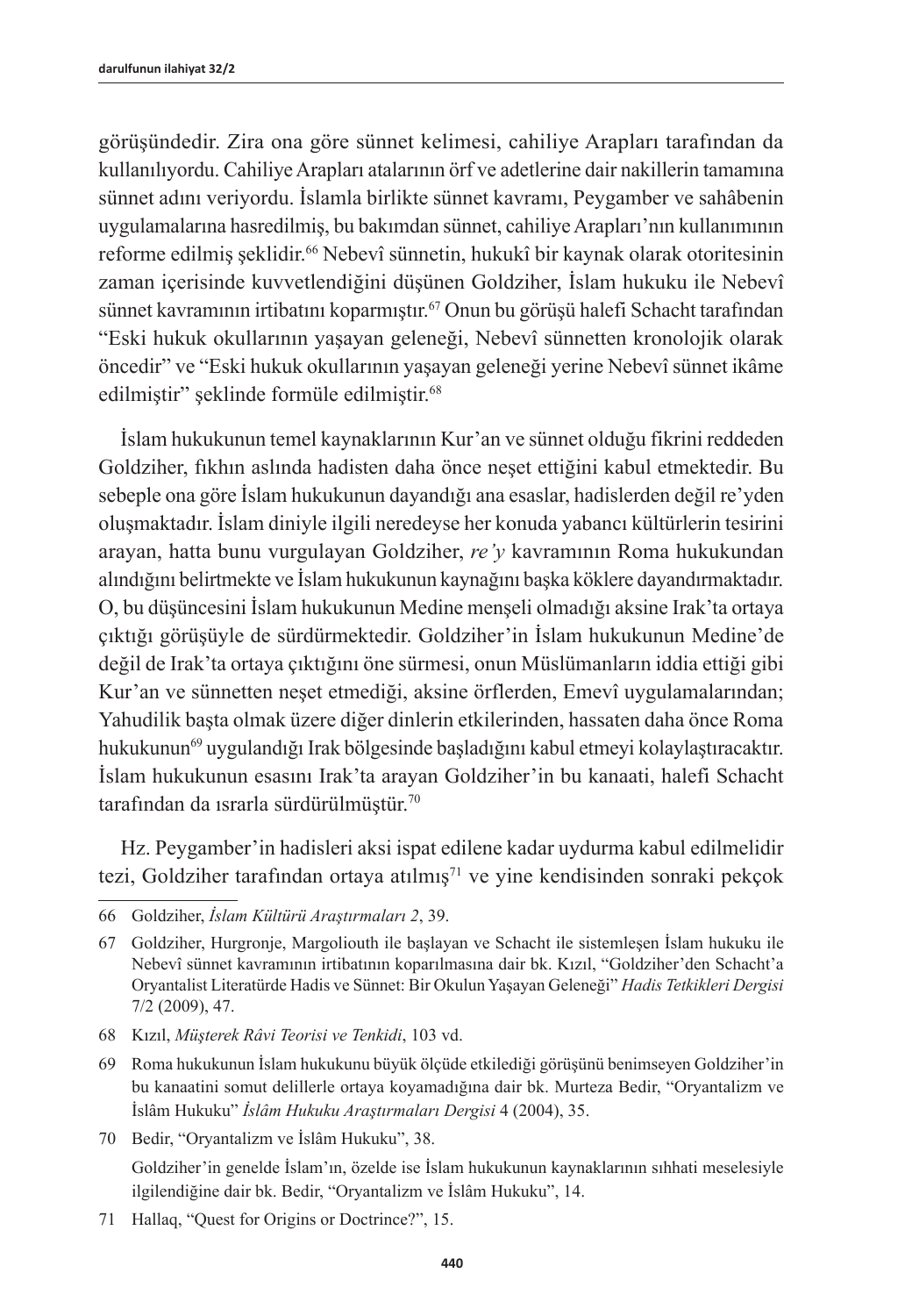oryantalist tarafından bir öncül kabul edilerek çalışmalarında yer almıştır.72 Ayrıca Goldziher, sünnetin kaynağının vahiy olduğu, Kur'an-ı Kerim ile müsavi bir öneme sahip olduğu görüşünün ise hicrî II. yüzyıldan itibaren yerleşmeye başladığını belirtmektedir<sup>73</sup>

#### **Hadislerin Yazılması ile Tedvinin Mahiyetine Dair**

Her hadisin isnad ve metin olmak üzere iki kısımdan teşekkül ettiğini belirten Goldziher, isnadı "ilk söyleninden son anlatanına kadar, haberi nakletmiş olan  $sahısların zinciri" diye tanımlamış<sub>1</sub><sup>74</sup> isnaddan sonra gelen sözün muhtevasına$ ise metin denildiğini aktarmıştır. Ancak ona göre metin kelimesi bu anlamda ilk defa İslam'da kullanılmamış, hatta terkedilmiş obalardan kalma izlere, cahiliye şiirlerindeki eski harflere, Hristiyan rahibelerine atfedilen esrarengiz kitabetin eski işaretlerine, Kisra dönemindeki dövme işaretlerine vs. pek çok şeye benzetilerek metin kelimesi kullanılmıştır.75 Ayrıca Goldziher, metin kelimesinin yazılı ibare manasına geldiğini ve Müslümanlar'ın hadisin senedinden ayırdığı kısmı metin olarak isimlendirmelerinin yanlış olduğunu belirterek onların hadisi ilk devirlerde şifahî nakille sınırlandırdıklarına dikkat çekmiştir. O, rivayetlerin yazı ile muhafaza edilme usulünün eski devirlerden itibaren bilindiğini ve sahâbenin de Hz. Peygamber'in sözlerini yazıya geçirmek istemesinin doğal bir süreç olduğunu düşünmektedir. Hatta ona göre sahâbe, eğitici mahiyette kullanılabilecek malzemeyi defterlere kaydetmiş ve bu defterlerde yazılı olan sadece hadisin metin kısmıdır, isnad ise daha sonra bu metni birbirine nakledenler yoluyla teşekkül etmiştir.76

Yukarıda sözü edilen açıklamalardan hareketle Goldziher'in hadislerin henüz Hz. Peygamber hayatta iken yazıya geçirildiğine karşı çıkmadığı söylenebilir. O, hadislerin sistematik tedvininin ilk dönemlerde başlamadığını savunmuş; ancak tedvinin başlangıcı konusunda bir tarihe işaret etmemiştir.<sup>77</sup> Ayrıca hadislerin

<sup>72</sup> Kızıl, *Müşterek Râvi Teorisi ve Tenkidi*, 36.

<sup>73</sup> Kızıl, "Goldziher'den Schacht'a Oryantalist Literatürde Hadis ve Sünnet", 50.

<sup>74</sup> Goldziher, *İslam Kültürü Araştırmaları 2*, 21.

<sup>75</sup> Goldziher, *İslam Kültürü Araştırmaları 2*, 22.

<sup>76</sup> Goldziher, *İslam Kültürü Araştırmaları 2*, 24.

<sup>77</sup> Ancak Hüseyin Akgün'ün bu yönde önemli bir tespiti bulunmakta ve şöyle demektedir: "Goldziher, hadislerin daha sahabe zamanında yazıldığını kabul etmiş, hadislerin sistematik tedvininin ilk dönemde varlığına karşı çıkmıştır. Ancak o, bize tedvinin başlangıç tarihi hususunda açık bir bilgi verememektedir. Hadislerin tasnifinin ne zaman başladığı hususunda ise önceki bir çalışmasında, belirsizliği gerekçe göstererek en erken III. yüzyılı gösterirken, Ahmed b. Hanbel'in *Müsned*'inden elde ettiği yeni verilerle bu görüşünden vazgeçtiğini söyleyebiliriz." Ignaz Goldziher, *Hadis Kültürü Araştırmaları* (Ankara: Otto Yayınları, 2020), "Giriş", 17.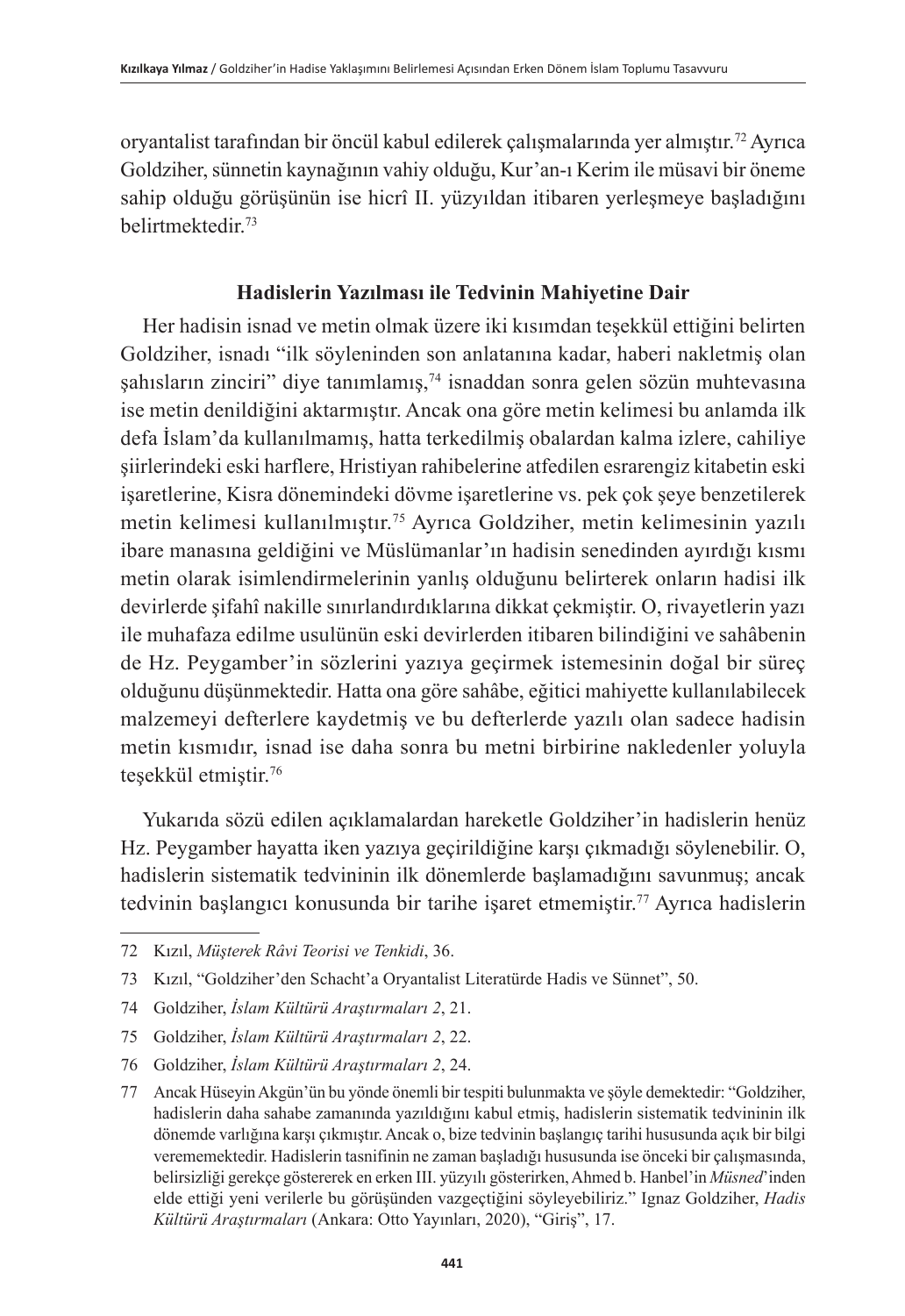metinlerini tarihî birer veri olarak görmesine rağmen isnadı ise daha sonra uydurulup ilgili metinlere eklenen parçalar şeklinde kabul etmektedir. Böylece onun hadis değerlendirmelerinde isnadı dikkate almamasının asıl nedeni de açığa çıkmaktadır. İsnadlara en az itimad eden oryantalistlerden olan Goldziher, metinlerinin muhtevasından hareketle hadisleri tarihlendirmeyi tercih etmektedir. İsnadların uydurma olduğunu iddia eden Goldziher, isnadlarla derinlemesine meşgul olmadığı gibi isnad verilerini de göz ardı etmiştir.78 Çalışmalarında isnadı pek kullanmayan Goldziher,79 ref' meselesi üzerinde de durmuştur. Ona göre sahâbe ve tâbiîn haberlerinin Hz. Peygamber'e ref' edilmesi konusunda herhangi bir sorun görülmemiştir. Bu uygulama özellikle hukukî hadislerde kullanılmış, hatta sahâbe ve tâbiîn sözlerinin yanında Eski-Yeni Ahit bilgileri de rahatlıkla Hz. Peygamber'e isnad edilebilmiştir.<sup>80</sup> Schacht gibi haleflerinin isnadı, hadisin en keyfî kısmı olarak kabul etmesi<sup>81</sup> de Goldziher'in bu görüşlerinden mülhemdir. Öte yandan Goldziher, sonraki devirlerde rivayetlerin tasnif edilerek kitapların oluşturulduğuna da değinmiştir. Ancak o, bu kitaplara "iyimser bir itimaddan ziyade süpheyle dolu bir temkin<sup>382</sup> ile yaklaşmanın doğru olacağı kanaatindedir. Bu bakımdan Dozy'nin rivayetlerin büyük bir kısmına duyduğu güvenin kendisinde hâsıl olmadığını söylemiştir.<sup>83</sup>

Goldziher'e göre ulema, hukukî ve dinî alana taalluk eden konuların dayanağı mahiyetindeki Hz. Peygamber'in sünnetini İslam devletinin yasaları olarak inşa etmişler ve bu sünneti tespit ederken sahâbe ve tabiîn neslinden aldıkları rivayet malzemesini kullanmışlardır. Eğer bu çabalarına temel teşkil edecek rivayet malzemesini yakın çevrelerinde bulamazlarsa uzaklara seyahat etmişlerdir. Böylece seyahatlerin varış noktası olan Medine, bir hadis fidanlığı haline gelmiş ve dinin

<sup>78</sup> Kızılkaya Yılmaz, *Çağdaş Hadis Tartışmaları ve Muvatta'*, 147-151.

<sup>79</sup> Goldziher'in isnad hakkındaki görüşlerinin ayrıntıları için bk. Kızılkaya, *Çağdaş Hadis Tartışmaları ve Muvatta'*, " Ignaz Goldziher" başlığı, 147-151.

<sup>80</sup> Goldziher, *İslam Kültürü Araştırmaları 2*, 220. Schacht, hadislerin ref' edildiğine dair Goldziher'in yaklaşımını sistemli hale getirerek isnadların geriye doğru büyümesi/yansıtılması teorisini ortaya atmıştır. Buna göre hukuk ekolleri önce hadisleri tâbiûna, sonra sahâbeye ve en nihayetinde Hz. Peygamber'e isnad etmişlerdir. Schacht tarafından sistemleştirilen ve bu şekilde ilk dönemlerden gelen hiçbir merfû hadis olmadığı sonucuna ulaşılan teorinin ayrıntıları için bk. Kızılkaya Yılmaz, *Çağdaş Hadis Tartışmaları ve Muvatta'*, 236 vd.; Kızıl, *Müşterek Râvi Teorisi ve Tenkidi*, 127 vd.

<sup>81</sup> Schacht, *Origins*, 164.

<sup>82</sup> Goldziher'in hadislere yönelik yaklaşımında "şüpheyi önceleyen" bir metoda sahip olduğu ile ilgili ayrıca bk. Canikli, "Ignaz Goldziher'in 'İslam Kültürü ve Araştırmaları I-II' Eseri Bağlamında Hz. Peygamber ve Hadisler Hakkındaki Görüşlerine Yeniden Bakış", 347, 354, 362.

<sup>83</sup> Dozy'nin görüşleri için bk. Rahile Kızılkaya Yılmaz, "II. Meşrutiyet Dönemi Osmanlı Aydınlarının Hadis Müktesebatını Târîh-i İslâmiyyet'e Yönelik Kaleme Alınan Reddiyeler Üzerinden Okumak", *Osmanlı'da İlm-i Hadis* içinde, 368-371.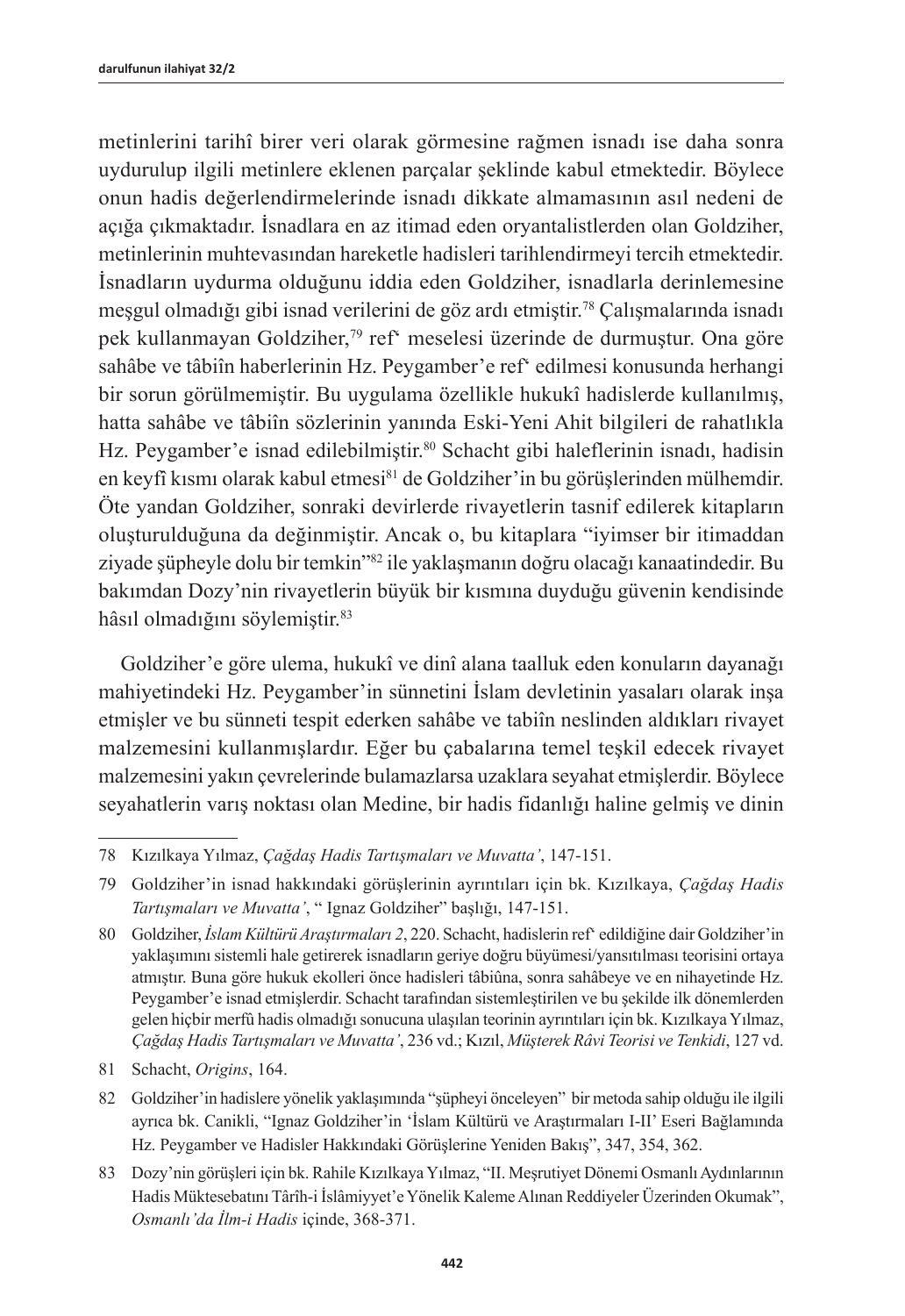kaynağı buradan İslam coğrafyasına yayılmıştır. Ayrıca bu yolculuklar vesilesi ile Hz. Peygamber'e atfedilen sözler, hem yeni nâşirler bulmuş hem de mütedeyyin Müslümanların makbul gördüğü hususları Hz. Peygamber'e ulaşan bir sened ilavesiyle nakletmeleri neticesinde yeni mahsüller oluşmuştur.<sup>84</sup>

#### **Goldziher'in Görüşlerinde Siyaset-Hadis İlişkisinin Merkezî Konumu**

Goldziher, siyaset-hadis bağlantısı kurarak dindar çevrelerin siyasî kanaatlerinin hadis kılığına büründüğünü savunmuştur. Onun iddiasına göre, Emevîler aslında din karşıtı olmalarına rağmen halkın itaatini sağlamak amacıyla siyasî hadisler imal etmiştir.<sup>85</sup> Suriye'den Mâverâünnehir'e kadar Müslüman toplumlarda üzerinde ittifak edilmiş bir dinî hayatın olmadığını savunan Goldziher, İslam toplumlarında dinî hayatın, ilk devirlerde sünnete bağlı temeller üzerine kurulu olmadığını iddia etmekte ve ona göre sünnet temelinde dinî hayat, ilk devirlerden itibaren dinî konularla meşgul olunan, hukuk ve amel konularında ileride sünnet olarak telakki edilecek esasların ortaya çıktığı Medine'de kurulmuştur. Hatta ona göre Arap olmayan toplumlarda dinî konularda her açıdan cehalet söz konusuydu ve böyle bir ortamda İslam ile uzaktan yakından ilgisi bulunmayan Emevî hükümdarları ile valileri sünnete uygun dinî ve toplumsal hayatı bina edebilecek ve koruyabilecek konumda değillerdi.<sup>86</sup>

Emevîler döneminde Araplar'ın fetihlerini İslam adına gerçekleştirmelerini ve gittikleri yerlere Allah rızası için mescitler inşa etmelerini, onların dinî hayatlarında ve ibadetlerinde cahil olmalarıyla bağdaşmayan hatta onların bu durumunu örtbas eden bir uygulama şeklinde kabul eden Goldziher, o devirde Suriye'de hiç kimsenin farz olan beş vakit namazı dahi bilmediği, hayatta olan birkaç sahâbiye başvurduklarıyla düşüncesini desteklemektedir. Yine ona göre Saîd b. el-Müseyyeb (ö. 94/713) gibi müttaki Müslümanlar, bu durumdan oldukça rahatsızdılar ve Emevî sülalesinin idaresine kötü gözle bakıyorlar, hatta zalim idarecilere söz söylemekten çekinmiyorlar, onlara karşı pasif bir direniş gösteriyorlardı. Öyle ki bu idarecilere biat etmeyi reddedecek derecede hoşnutsuzluklarını gözler önüne seriyorlardı. Bu sebeple idareciler de onlara yönelik aşağılayıcı ifadeler kullanıyorlardı.87 Goldziher'e göre hükümdar ve valiler tarafından geri plana atılan mütedeyyin Müslümanlar, gerçek hayatta karşılığı olmayan ideal bir toplumun dinî yasalarını ortaya koymak

<sup>84</sup> Goldziher, *İslam Kültürü Araştırmaları 2*, 51, 55-56.

<sup>85</sup> Goldziher, *İslam Kültürü Araştırmaları 2*, 125.

<sup>86</sup> Goldziher, *İslam Kültürü Araştırmaları 2*, 49, 50.

<sup>87</sup> Mesela, Haccâc b. Yusuf (ö. 95/714), Enes b. Mâlik (ö. 93/711-12) ile aşağılayıcı şekilde konuşmuş ve onu tehdit etmiştir. Aynı şekilde Yezid b. Muâviye (ö. 64/683), mütedeyyin Hasan-ı Basrî'ye (ö. 110/728) ihtiyar, bunak demek suretiyle hakarette bulunmuştur. Goldziher, *İslam Kültürü Araştırmaları 2*, 51, 53-54.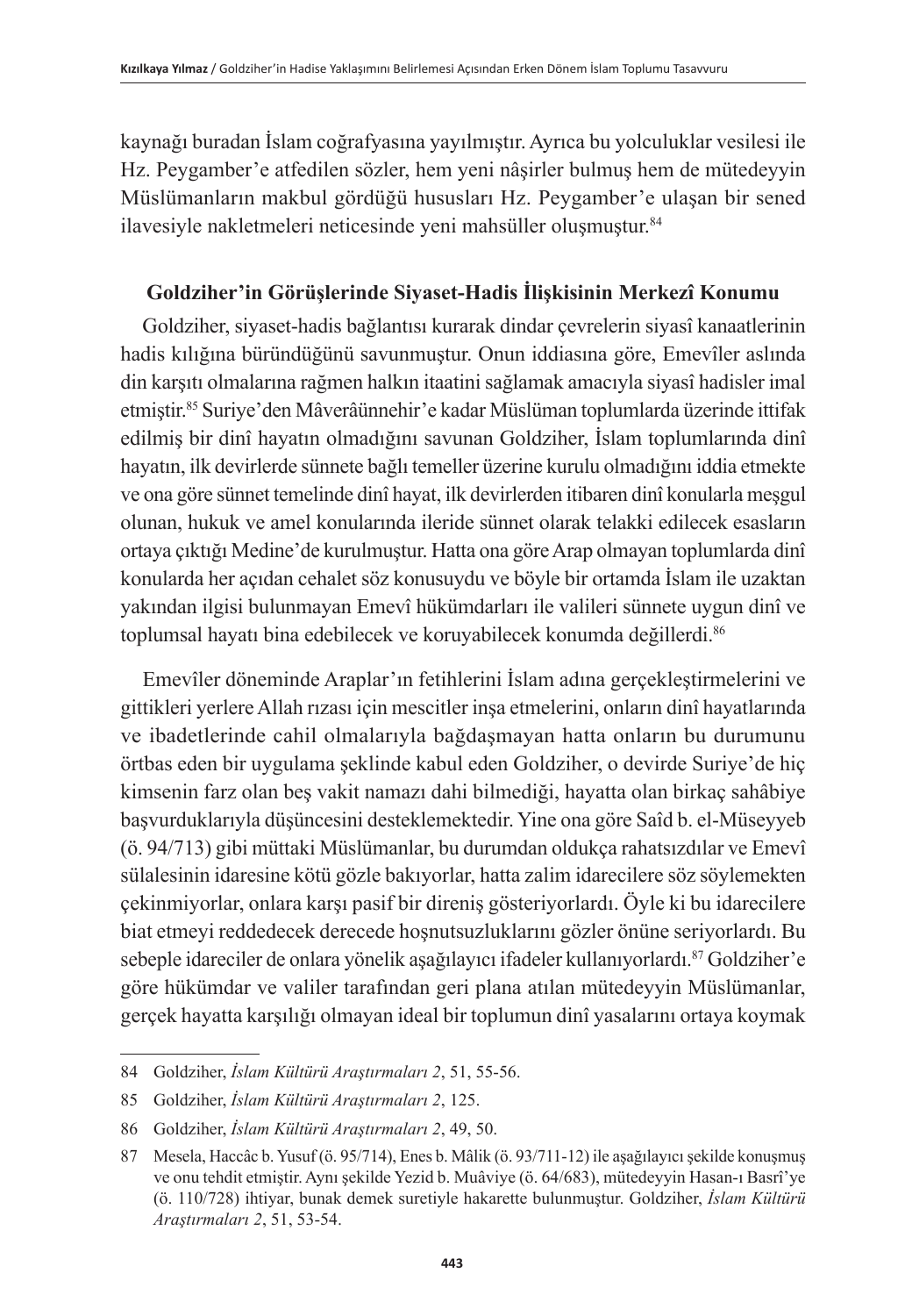için çaba sarf etmişler ve fıkhî konularla meşgul olmuşlardır. Toplumdaki dindar insanlar da mütedeyyin kimseleri kendilerine rehber edinmiştir. Bu durum, Roma hâkimiyeti altında Yahudi din âlimlerinin yaptıkları faaliyetle eşdeğerdir.<sup>88</sup>

Geleceğe yönelik fiten ve melâhim hadislerini de siyasî ve sosyal bir zeminde değerlendiren Goldziher, Hz. Peygamber'in bazı sırlarını anlattığı söylenen Huzeyfe b. Yemân (ö. 36/656) ile Hz. Ali'nin geleceğe yönelik hadislerin nispet edildiği en uygun kişiler olduğunu kabul eder. Ayrıca ona göre fiten ve melâhim türü hadislerin bir kısmı da şehir ve bölge özelinde ortaya çıkmış ve bu bölgeler özellikle dinî faaliyet merkezlerinden seçilmiştir.<sup>89</sup>

#### **Hadis Tarihini "Hadis Uydurma Faaliyetleri" Üzerinden Okuma**

Hadis va'zının yoğun yaşandığı bir İslâm toplumu tasavvuruna sahip olan Goldziher, bütün bir hadis tarihini bu perspektiften okumakta ve yorumlamaktadır.<sup>90</sup> Herhangi bir görüşün Müslümanlar nazarında meşrulaştırılması için Peygamber otoritesine başvurulduğunu iddia eden Goldziher, uydurma hadislerin zirveye ulaştığı devirde nesep âlimlerinin, kendi düşüncelerine otorite kazandırmak için hadise dayandıklarını belirtmekte ve tasvir ettiği durumu çeşitli örnekler<sup>91</sup> üzerinden yorumlamaktadır. Ona göre nesep âlimleri arasındaki ihtilaflar neticesinde hadisler uydurulmuş ve bunlardan bazıları, Buhârî başta olmak üzere hadis kaynaklarında yer almaktadır.<sup>92</sup> Ayrıca Goldziher, Arap milliyetçilerinin dil sahasında üstünlük iddiasının temelinde 'Arapça'nın dünyadaki bütün diller arasında en mükemmel dil

Sahâbenin adaletini esas alan alan hadis usulüne rağmen Goldziher, sahâbîlerin uydurma faaliyetinden hali kalmayarak bazı haberleri Hz. Peygamber'e isnad ettiklerini iddia etmiştir. Bk. Kızıl, "Goldziher'den Schacht'a Oryantalist Literatürde Hadis ve Sünnet", 48-50.

<sup>88</sup> Goldziher, *İslam Kültürü Araştırmaları 2*, 51, 54-55.

<sup>89</sup> Goldziher, *İslam Kültürü Araştırmaları 2*, 176-178.

<sup>90</sup> Kızıl, *Müşterek Râvi Teorisi ve Tenkidi*, 17.

<sup>91</sup> Goldziher, bu iddiasını desteklemek için şu örneğe yer vermiştir: Kureyş kabileleri arasında Beni Sâme isminde bir kabile vardı. Bu kabileye mensup kişiler ilerleyen süreçte Basra'ya taşınmışlardı. Ancak Basra'da otursalar da kendilerine Kureyşli dedirttirmek istiyorlardı. Diğer Kureyş kabileleri ise ticari gelire ortak çıkmaması için buna karşı çıkıyorlardı. Tam bu noktada nesep âlimleri, Kureyş kabilesinin eski örf ve adetlerinde de var olan bir hikâye uydurdular. Buna göre kabilenin atası Sâme, Mekke'yi bir anlaşmazlık sebebiyle terk etmek zorunda kalmış, yolda yılan ısırması sonucu ölmüştü. Ölümünden sonra eşi Nâciye başka birisiyle evlenmiş ve Hâris adında bir oğlu dünyaya gelmişti. Hâris büyüyünce Mekke'ye geri dönmüş ve annesi onu Sâme'nin oğlu olarak tanıtmıştır. İşte bu Hâris'ten Beni Sâme kabilesi neşet etmiştir." Bu hikâyeye göre Kureyşliler, Beni Sâme'nin kendileriyle iritibatını koparmış oluyorlardı. Ancak Beni Sâme'nin Kureyş'e mensubiyetini savunan nesepçiler de mevcuttur. Goldziher, *İslam Kültürü Araştırmaları 1*, 267.

<sup>92</sup> Goldziher, *İslam Kültürü Araştırmaları 1*, 268.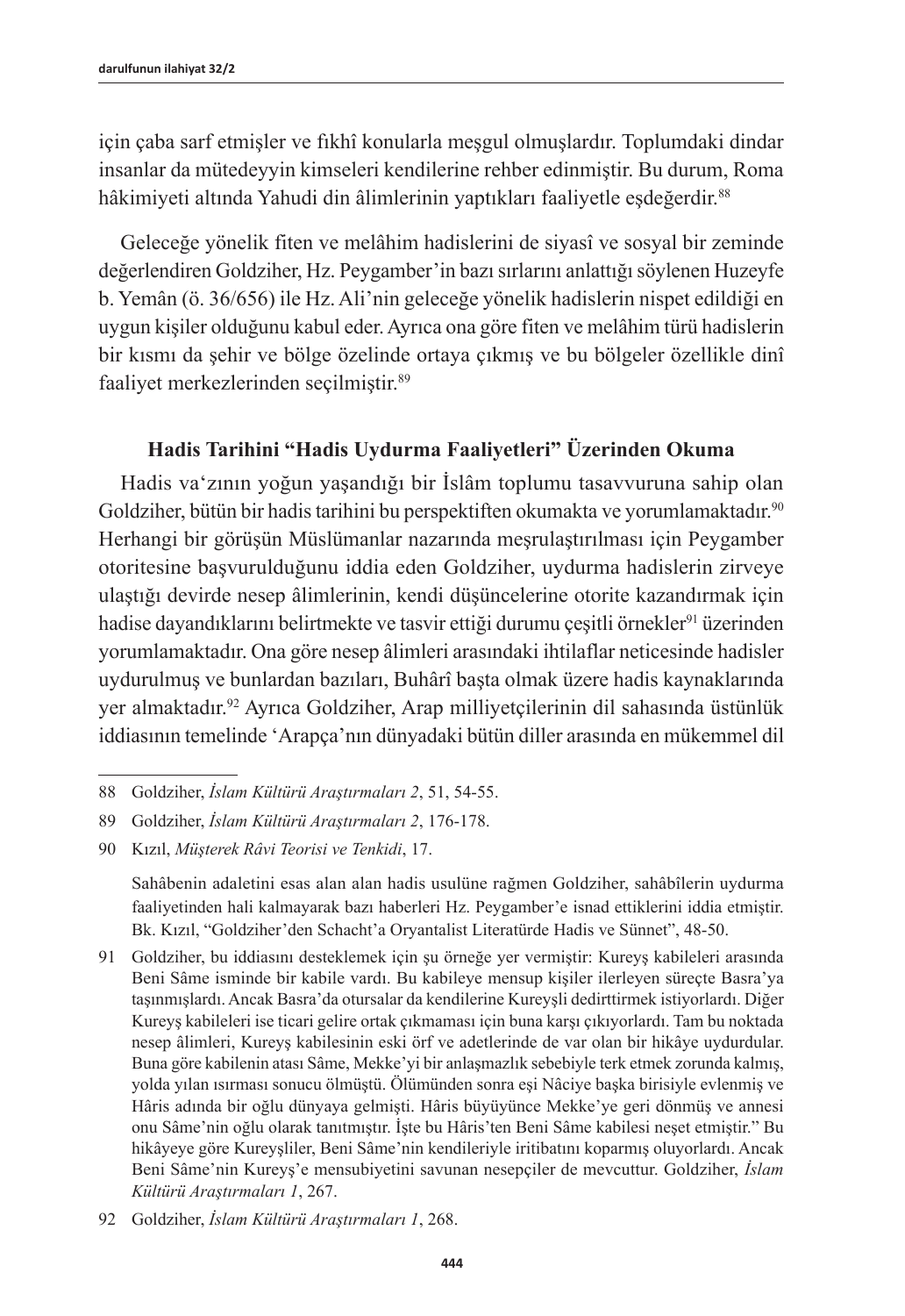olduğu' tezinin yer aldığını belirtmekte ve bu tezi de desteklemek üzere Hz. Ali'den naklen Hz. Peygamber'e dayandırılan bir hadisin uydurulduğunu öne sürmektedir.<sup>93</sup>

Yukarıdaki paragraflarda tasvir edilen duruma karşılık Goldziher'e göre şuûbiyye, Arap olmayanların ve bilhassa Rum ve Farslılar'ın dillerinin zenginliği, şiirlerinin güzelliği ve hitabetteki başarıları cihetinden Araplar'ı geçtiklerini ispatlamaya çalışmışlardır.94 Şuûbiyye, Müslümanlar'ın eşitliğini vurgulayan ayette yer alan 'şuûb' kelimesinden mülhemdir.<sup>95</sup> Zira şuûb ile kastedilen 'farklı milletler'dir ve ayet, hepsinin eşitliğini savunmaktadır. Ayrıca Şuûbiyye'nin ortaya koyduğu edebî bir birikim vardır; çünkü onlar avam ve yağmacılardan değil, edîb ve âlimlerden oluşan bir fırkadır. Goldziher, Şuûbiyye'yi şöyle tanımlamıştır: "Kur'an ve onun akidesi üzerine inşa edilmiş sünnet adına İslam'da Araplar ile Arap olmayanların eşitliğini<sup>96</sup> ciddi şekilde talep eden ve edebiyatıyla kendi akidesini teşvik edici ve muhalif fikirlere karşı cephe açan kışkırtmalarda bulunan bir fırkadır."97

Goldziher'e göre yabancı unsurların hâkim olması, Şuûbiyye'nin ortaya çıkmasına ve yayılmasına zemin hazırlamıştır. Ayrıca evvelinde Arap olmayan milletleri Araplar'a kabul ettirmeye çalışan dinî çevreler, Şuûbiyye ortaya çıkınca Arap olmayanlara Araplar'ı kabul ettirmek istediler. Bu nedenle Arap ırkına hürmet göstermeyi emreden hadisler uydurmaya başlamışlardır. Ona göre uydurulan bu hadisler, İslam'daki milletlerin gelişim seyrini takip etmek için oldukça önemlidir. Bununla birlikte Goldziher, Hz. Peygamber'in otoritesi kullanılarak acem geleneklerinin taklidini yasaklayan rivayetlerin de uydurulduğunu iddia etmektedir.98 Şuûbiyye'nin en geniş tetkikinin Goldziher tarafından yapıldığını

<sup>93</sup> Goldziher, *İslam Kültürü Araştırmaları 1*, 296.

<sup>94</sup> Goldziher, *İslam Kültürü Araştırmaları 1*, 291.

<sup>95</sup> Goldziher, Hucurât Suresi, 13. ayete işaret etmektedir. İlgili ayetin meali şöyle: "Ey insanlar! Şüphesiz sizi bir erkek ile bir dişiden yarattık, tanışasınız diye sizi kavim ve kabilelere ayırdık, Allah katında en değerli olanınız O'na itaatsizlikten en fazla sakınanınızdır. Allah her şeyi hakkıyla bilmektedir, her şeyden haberdardır."

<sup>96</sup> Goldziher, Farslılar'ın üstün olduğu düşüncesinin Abbâsî sülalesinin bir geleneği olduğunu ve Abbâsî devletinin bu temayülünün hadis metinlerine yansıtıldığını iddia etmiştir. Goldziher, *İslam Kültürü Araştırmaları 1*, 220. Ona göre Buhârî'de yer alan bir rivayette görüleceği üzere dinî otoriteler, Farslı Ebû Lü'lüe Fîrûz en-Nihâvendî'nin hançeriyle yaralanan halife Ömer'e şunu söylettirmişlerdir: "Beni bir Müslüman eliyle öldürtmeyen Allah'a hamdolsun. Sen ve baban (Abbâs) Medine'de barbarlar çoğalsın istediniz." Nitekim Abbâs, Medine'de en fazla yabancı köleye sahip kişiydi. Bu uydurma haber, Abbâsî devletindeki mevcut temayülün neticesi olarak Abbâsîler'in ilk ceddine (Abbâs'a) yönelik bir tahkirden ibarettir.

<sup>97</sup> Goldziher, *İslam Kültürü Araştırmaları 1*, 217.

<sup>98</sup> Goldziher, *İslam Kültürü Araştırmaları 1*, 251.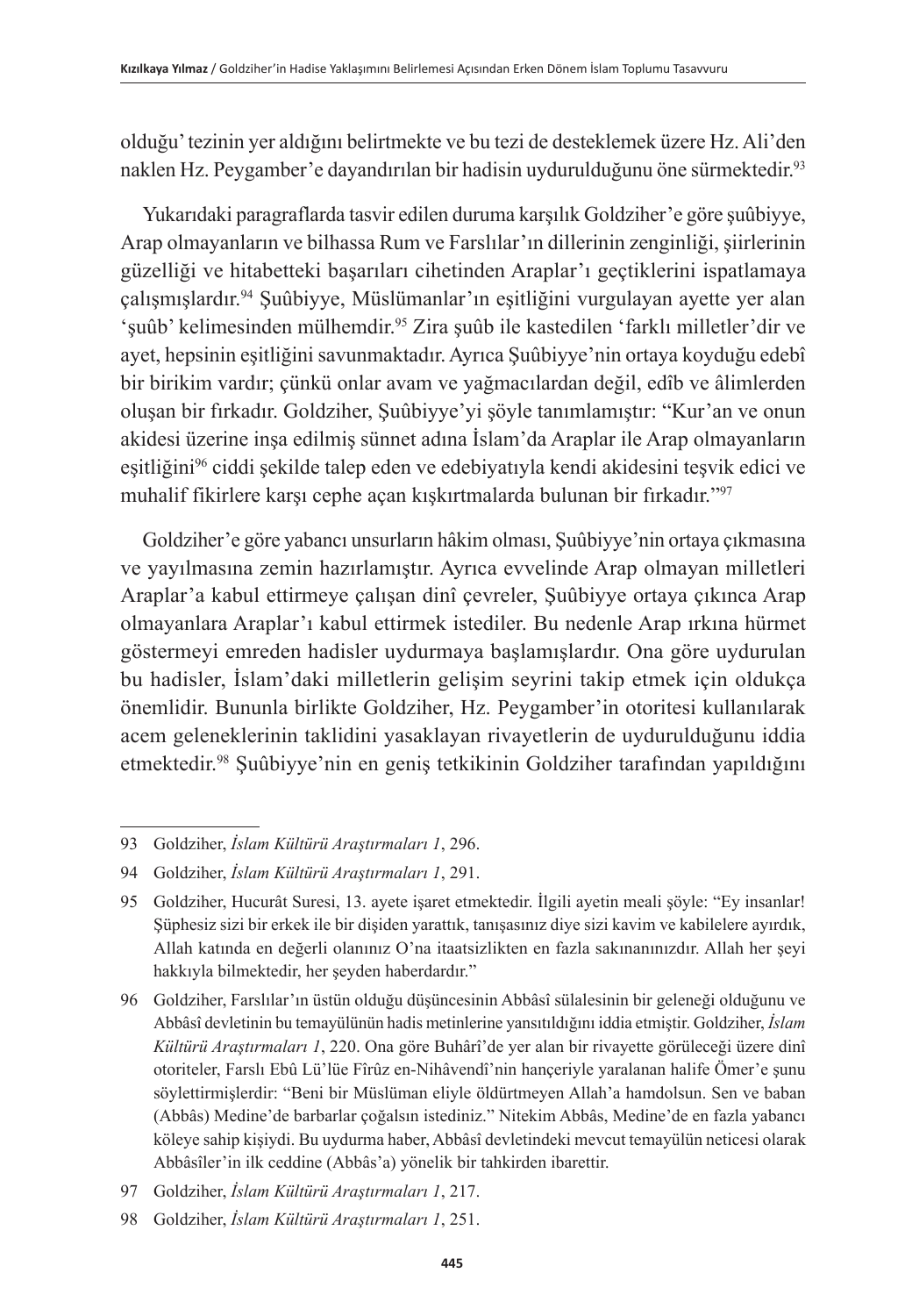iddia eden araştırmacıların<sup>99</sup> varlığını göz önünde bulundurursak, onun konuyla ilgili şu değerlendirmesi de önem arz etmektedir: "Her ne olursa olsun Şuûbiyye faaliyeti, Araplık uğruna bütün dünyayı batırmaktan hiç fütur getirmeyen çevrelere en azından neşe kaçıracak bir tesirde bulundu."<sup>100</sup>

Goldziher'e göre Kur'an'ı tetkik eden âlimler, onda mevcut olan İncil hikâyelerini bizatihi İncil'den okumuş, böylece İncil'i yakından tanımışlar, hatta bu durum daha sonra İncil haberleri ile Arap nesebinin birbirine bağlanmasına sebep olmuştur. Yani İncil'de yer alan bir soy şeceresi, yeni uydurmalar için malzeme teşkil etmiştir. Öte yandan uydurma şecerelerin doğruluğuna inandırmak için beyitlerin söylendiğini belirten Goldziher, mütedeyyin Müslümanlar'ın nesep uydurmacılığına karşı çıktığını ve bu muhalif tavırlarını güçlendirmek için de hadis uydurduklarını söylemektedir.<sup>101</sup> Hatta eski otoritelerin çoğunluğunun, İbn Abbâs'tan (ö. 68/687-88) rivayet edilen ve nesep ilmini bilmenin önemiyle ilgili bir hadisle ihticac ettiklerini söyleyerek esasında nesep uydurmacılığının hayli yaygın olduğuna dikkat çekmiştir.<sup>102</sup> Arap milliyetçilerinin ırkçı söylemlerine karşı mevâlînin kendini Araplara nispet edecek şecereler uydurduğunu iddia eden Goldziher, mevâlînin bu tavrına karşı aslında iki zıt kutup konumundaki İslam âlimleri ile Arap milliyetçilerinin ortak kanaat belirttiklerini ve farklı sebeplerle de olsa nesep uydurmacılığına karşı çıktıklarını belirtmektedir. Ancak bu duruma rağmen yine de dindar çevrelerin, nesep uydurmacılığını yasaklayan hadisleri tedavüle soktuklarını öne süren Goldziher'in bir diğer iddiasına göre, fırkalar dışında ilahiyat okulları<sup>103</sup> da kendi görüşlerini kabul ettirip diğerlerinin görüşlerini çürütmek amacıyla hadis uydurmuşlardır. Hassaten Iraklı ve Hicazlı ekoller, aralarındaki ihtilafa Hz. Peygamber'i hakem tayin etmişler ve kendi görüşlerini onun ağzından söyletmişlerdir. Goldziher'in konuyla ilgili ifadeleri şöyledir: "Sayısız kasıtlı rivayet tabakaları arasından bir tanesi, mezhep rivayetleri diyebileceğimiz tabakadır. Bunlar herhangi bir teolojik mekteb cereyanının

<sup>99</sup> Mehmed Said Hatiboğlu, *İslam'da İlk Siyasi Kavmiyetçilik: Hilafetin Kureyşliliği* (Ankara, 2005), 118, dn. 364.

<sup>100</sup> Goldziher, *İslam Kültürü Araştırmaları 1*, 252.

<sup>101</sup> Goldziher, *İslam Kültürü Araştırmaları 1*, 256.

<sup>102</sup> Bu hadise göre Hz. Peygamber kendi nesebini Adnan'a kadar saymış ve onun evveli hakkında nesepçilerin yalan söylediklerini ifade etmiştir. Başka bir hadise göre ise Hz. Peygamber, nesebi bilmenin faydasız, bilmemenin de zararsız olduğunu söylemiştir. Nesebi sormayı yasaklayan rivayetler, uzak derecedeki dedelere yönelik, serbest bırakan rivayetler ise yakın derecede kolayca bulunabilen dedelere yöneliktir. Goldziher, *İslam Kültürü Araştırmaları 1*, 257.

<sup>103</sup> Bu kavram özellikle Goldziher'in iddialarını daha ileriye taşıyan halefi Schacht tarafından "eski hukuk okulları" kelimesiyle karşılanmaktadır. Bu, onun hadislerle ilgili görüşlerinin temelinde yer alan bir kavramdır. Bk. Kızıl, *Müşterek Râvi Teorisi ve Tenkidi*, 103 vd.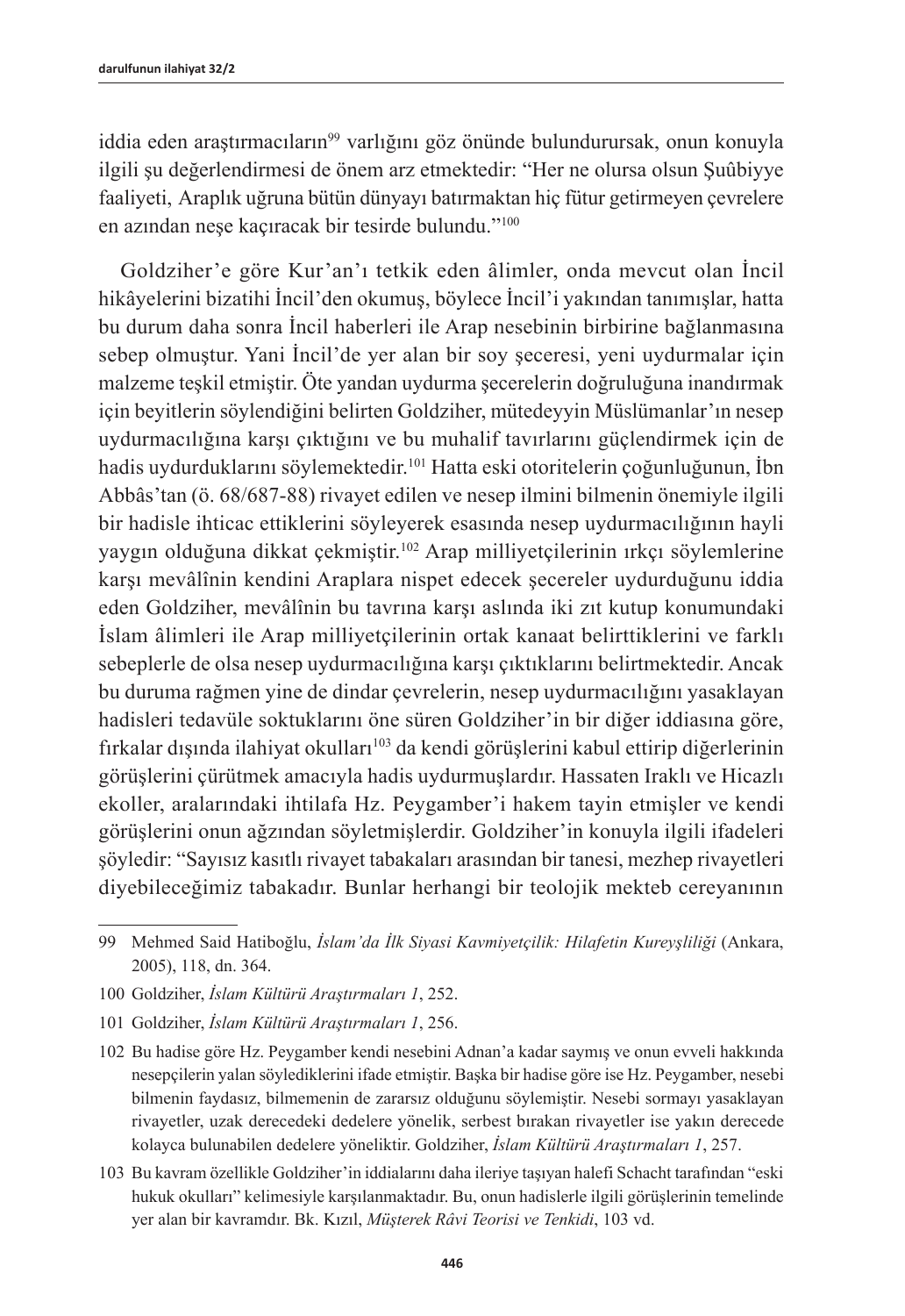kucağında uydurulmuş hadislerdir ki, muhalif bir cereyan muvacehesinde kendisinin üstünlüğünü isbat etmek kendi akidelerine kuvvet ve otorite sağlamak hedefindedirler. Kasıtlı hadislerin büyük sayıda imal edilmesi sadece akidevî sapıklıklara karşı değildir. Irak uleması ile Hicaz'ınkileri birbirinden ayıran ihtilafa en yüksek hakem olarak bizzat Hz. Peygamber karıştırılmaktadır."104

#### **Fırkalar Arası İhtilafın Hadis Uydurma Faaliyetlerine Etkisi**

Goldziher, siyasetin dışında hadis imal etme sebeplerinden biri olarak fırka kavgalarını göstermiştir. Zira ona göre, Emevîler'e pasif mukavemet gösteren ve bu bakımdan Hâricîler'e benzeyen bir grup vardır ki bunlar, Hz. Ali'nin ve haleflerinin hilafetlerini kabul etmiş olmaları yönüyle Hâricîler'den ayrı tutulmuş ve Şîa olarak isimlendirilmiştir. Yine ona göre Hâricîler'in ve Şîa'nın karşısında doğal olarak yer alan ve iktidara itaat etmeyen Mürcie isminde başka bir grup daha vardır. Goldziher'e göre birbirine muhalif olan bu gruplar, karşı tarafı itham edip kendi düşüncelerini kabul ettirme arzusuyla hadis uydurmuşlardır. O, bu konudaki kanaatlerini şu ifadelerle ortaya koymaktadır: "Emevîler'in siyasîdinî muhalifleri, şayet bunlar Hâricî değillerse, ekseriyye Aliciler fırkasında yer almışlardır ve böylece Mürciîlik pek tabii olarak, Şîa'ya karşıt durumdadır. Bu muhalefet metinlerde de iz bırakmıştır ve bizim görüşü haklı çıkarmaya bu keyfiyet hizmet edebilmektedir."105

Mürcie ve Şîa dışında söz konusu iki fırkanın ortasında yer alan mutedil bir gruptan daha bahseden Goldziher, bu mutedil dindar zümrenin, yöneticiler din karşıtı ve liyakat yoksunu olsalar bile onlara itaat etmek gerektiğini öne sürdüklerini iddia etmiştir. İlgili grubun kendi görüşlerini destelemek amacıyla diğer fırkalar gibi Peygamber otoritesine başvurarak hadisler uydurduklarını belirten Goldziher, şu hadislerin uydurulduğunu ifade etmiştir: "Emirinde uygunsuz bir şeyi gören buna sabretsin, zira bir karış dahi itaatten ayrılan, müşrik olarak ölür", "Bir müddet devam edecek bir zalimin idaresi, bir anlık fitneden hayırlıdır.", "(Bir karış dahi olsa) cemaatten sıyrılan kimse, İslam'ın (inkıyad alameti olan) boyun yularını çözmüş demektir."106

## **Hadis Uydurma Faaliyetleri Karşısında Emevî-Abbâsî İdarecileri**

Goldziher, idareye muhalefet eden dinî çevrelerin kendileri lehine hadis imal etmelerine karşılık Emevî hükümdarlarının da bu muhalefeti susturmak amacıyla hadis uydurduklarını iddia etmiştir. Hatta ona göre Emevî idarecilerinin kendi

<sup>104</sup> Goldziher, *İslam Kültürü Araştırmaları 2*, 207.

<sup>105</sup> Goldziher, *İslam Kültürü Araştırmaları 2*, 126-127, 129.

<sup>106</sup> Goldziher, *İslam Kültürü Araştırmaları 2*, 132-133.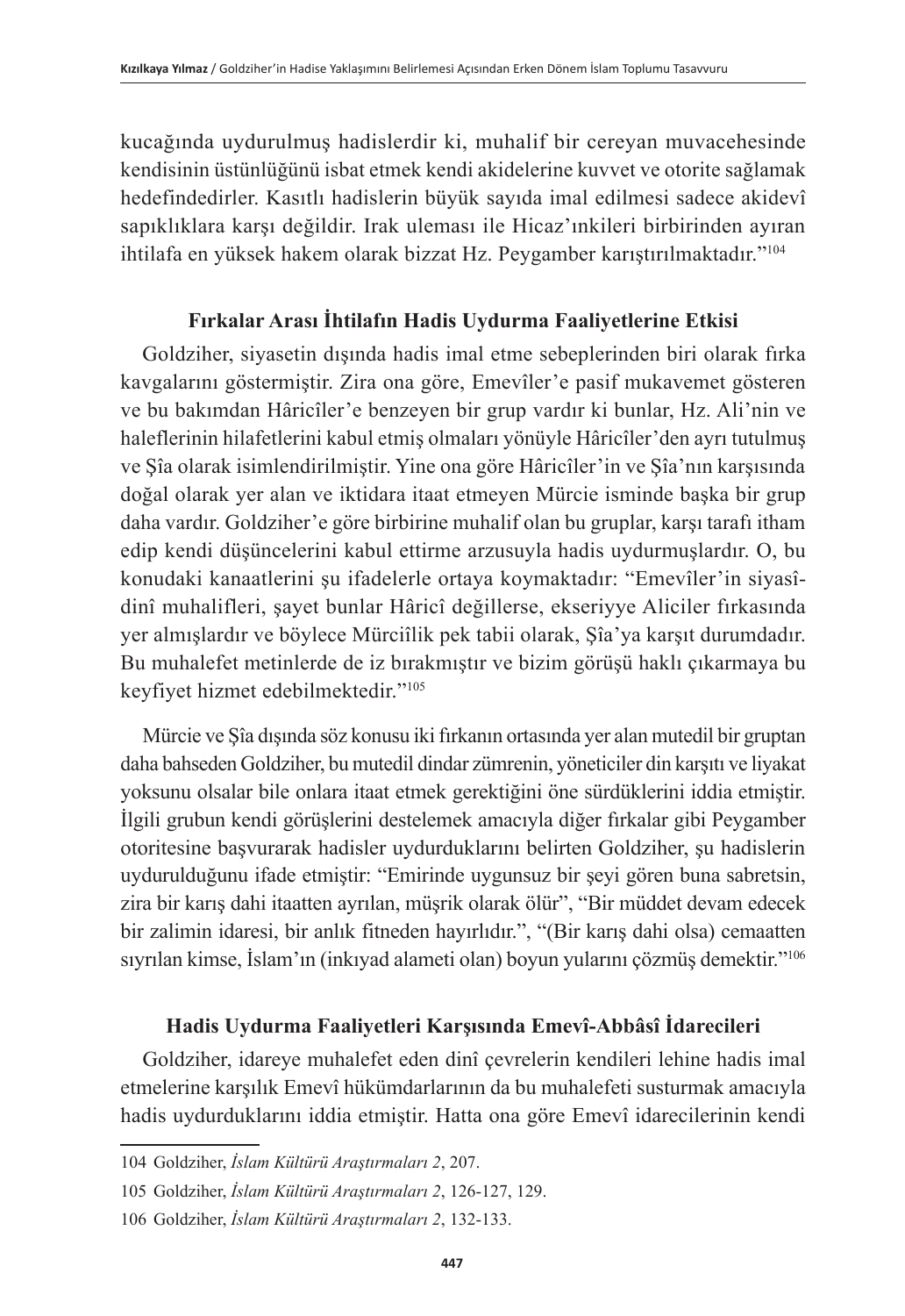görüşlerine destek bulmak için hadis otoritesini kullanmaları, bir zorunluluk halini almıştı.107 Bu nedenle Goldziher, Ömer b. Abdülaziz (ö. 101/720) dışında Emevî hükümdarlarının tamamını dinî meselelerle ilgisi olmayan hatta din karşıtı kimseler olarak nitelendirmiştir.<sup>108</sup>

Emevî hükümdarlarının hadis imali işini erken dönemlerden itibaren yürüttüklerini savunan Goldziher, I. Muâviye'nin (ö. 60/680), valisi Muğire'ye (ö. 50/670) Hz. Ali (ö. 40/661) ve arkadaşlarını kötüleyen, Hz. Osman (ö. 35/656) ve sülalesini öven hadisler imal edip yaymasını emrettiğini iddia etmektedir. Yine Emevî hükümdarlarından Abdülmelik b. Mervân'ın (ö. 86/705), Mekke'de hüküm süren Abdullah b. Zübeyr'in (ö. 73/692) Suriye'den giden hacı kafilelerini kendi yanına çekmesinden endişe duyarak halkının Mekke'ye hacca gitmesini yasakladığını belirten Goldziher, onun İbn Şihab ez-Zührî'den (ö. 124/742) haccın makbul olduğu üç mescidin bulunduğuna109 dair Hz. Peygamber'e nispet ederek bir hadis icat etmesini istediğini de öne sürmektedir.<sup>110</sup>

Temel hadis kitaplarında yer alan bilgilerden farklı olarak Goldziher, üç mescid rivayetinin ilk versiyonunun "Kudüs'ün Beytu'l-Makdis'indeki bir namaz, diğer mabedlerde kılınan bin namazdan evlâdır" sözlerine sahip olduğunu, ilerleyen dönemlerde bu rivayetin Emevî halifesi Abdülmelik b. Mervân tarafından "Kudüs'te yapılan hac ibadeti, Mekke'de yapılan hac gibidir" sözlerine evrilerek nakledildiğini iddia etmektedir.111 Şiî eğilime sahip bir müellif olan tarihçi Ebü'l-Abbâs Ahmed

<sup>107</sup> Goldziher, *İslam Kültürü Araştırmaları 2*, 57.

<sup>108</sup> Goldziher'in bu genellemeci tavrının diğer oryantalistler tarafından kabul görmediği söylenebilir. Zira samimi arkadaşlarından Alman oryantalist Theodor Nöldeke (ö. 1930), Emevî halifelerini din karşıtı olarak itham etmesini doğru bulmamış, Emevî halifesi Hişâm b. Abdülmelik'in (ö. 125/743) dindarlık bakımından Abbâsî halifelerine denk sayılacağını söylemiştir. Ayrıntılı bilgi için Bk. Akgün, *Goldziher ve Hadis*, 216. Ayrıca Nöldeke'yi aşırı şüpheciliğine sevkeden kişinin Goldziher olduğu da belirtilmelidir. Bk. Akgün, *Goldziher ve Hadis*, 162-163. Hatta Nöldeke Goldziher'e yazdığı mektupta onun kendisini şüpheciliğe yönlendirdiğini şu sözlerle ifade etmektedir: "Hadisin menşei hakkındaki bütün şüphelerinle benim de kuşkulanmama sebep oldun. Sonunda senden daha şüpheci hâle geleceğim. Basit ruhumu tamamen alt üst ettin." Kızıl, *Müşterek Râvi Teorisi ve Tenkidi*, 58'den naklen.

<sup>109</sup> Söz konusu hadisin çağdaş hadis tartışmalarındaki yerini tespite yönelik bir çalışma için bk. Hafize Yazıcı, "Üç Mescid Dışında Dini Amaçlı Yolculuk Yoktur" Hadisi ve Çağdaş Hadis Tartışmalarındaki Yeri" *V. Türkiye Lisansüstü Çalışmalar Kongresi Bildiriler Kitabı* 3 (2016), 9-18. İlgili rivayet, Goldziher dışında başka oryantalistlerin de dikkatini çekmiştir. Bk. Meir Jacob Kister, "Sadece Üç Mescid İçin Yolculuğa Çıkınız" Erken Tarihli Bir Rivayet Üzerine Çalışma = You Shall Only Set Out for Three Mosgues a Study of an Early Tradition *HADITH* 2 (2019), 186-204.

<sup>110</sup> Goldziher, *İslam Kültürü Araştırmaları 2*, 58-59. Goldziher'in bu iddiasının, tarihî gerçeklerle uyuşmadığına dair bk. Mehmet Said Hatiboğlu, "Goldziher", *DİA* (İstanbul: TDV Yayınları, 1996), 14/104.

<sup>111</sup> Goldziher, *İslam Kültürü Araştırmaları 2*, 59-60.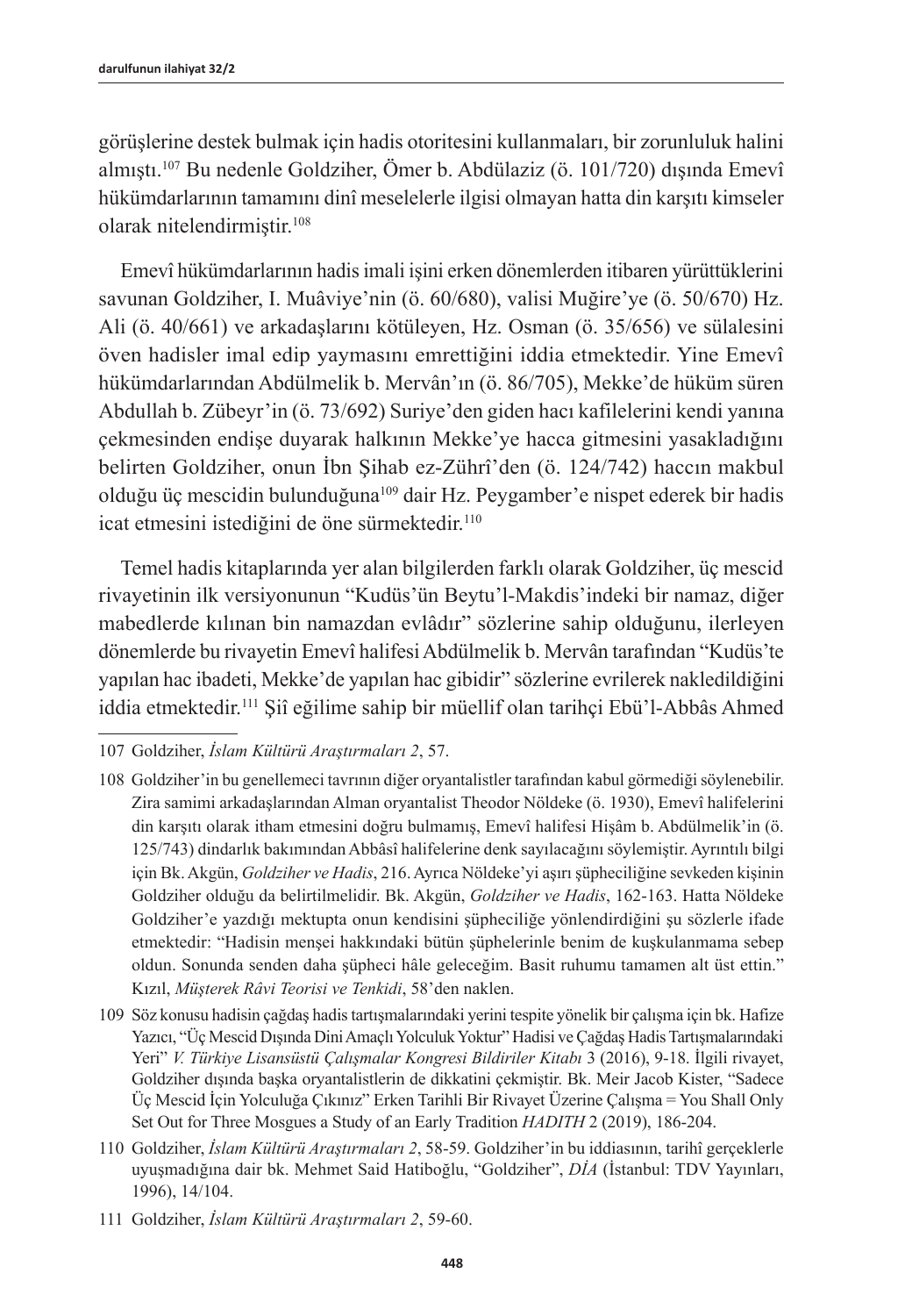b. Ebî Ya'kûb el-Ya'kûbî'nin (ö. 292/905'ten sonra) açıklamalarına istinaden üç mescid rivayetinin uydurulduğunu iddia eden Goldziher,<sup>112</sup> söz konusu hadisin siyasî amaçlarla öne sürüldüğünü düşünmektedir.<sup>113</sup> Goldziher'in söz konusu iddiasına cevap mahiyetinde Müslüman araştırmacıların<sup>114</sup> çeşitli açıklamaları bulunsa da yine ona yapılan ilk itirazların Josef Horovitz (ö. 1931) ve Johann W. Fück (ö. 1974) gibi başka oryantalistlerden<sup>115</sup> geldiği de ifade edilmelidir.

Şeddü'r-rihâl hadisi diye meşhur olan ve temel hadis kaynaklarının<sup>116</sup> yanı sıra erken döneme ait pekçok eserde<sup>117</sup> yer alan bu rivayeti, hac ibadeti yerine Kudüs'ü ziyaret etmeyi amaçlayan ve siyasî çıkarlar doğrultusunda uydurulan bir rivayet şeklinde sunan Goldziher, Suriye ve Medine'nin karşılıklı olarak faziletlerinin konu edildiği hadislerin de uydurulduğunu öne sürmektedir. Ona göre özellikle Suriye'nin methedildiği hadislerin tamamı, Emevî tesiri neticesinde tedavüle girmiştir. 118

Abbâsîler döneminde siyasî idarenin, millî Arap vasfından sıyrılarak yabancı unsurları ön plana çıkardığını öne süren Goldziher, İran menşeli mevâlîlerin kendi geleneksel dinlerinden örf ve adetlerini beraberlerinde getirerek İslam'a yeni bir form kazandırdıklarını öne sürmektedir. Bu sebeple ona göre Emevîler'in dinî konularla ilgilenmeyen bu hüviyeti, Abbâsîler devrinde dinî bir kisveye bürünmüş, böylece Abbâsîler dinî vasfa sahip bir devlet kurmuşlardır. Nitekim Emevîler, hâkimiyet göstergesi olarak hükümdar vasfını kullanmalarına karşılık Abbâsîler halife unvanını kullanarak dinî lider kabul edilmek istemişlerdir. 119

Abbâsîler döneminde âlimlerin sünneti uygulamaya koymaları için Emevîler'e nazaran daha uygun bir ortam oluştuğunu iddia eden Goldziher, İslam toplumunda

<sup>112</sup> Muhammed Mustafa A'zamî, *İlk Devir Hadis Edebiyatı* (İstanbul: İz Yayıncılık, 1993), 263.

<sup>113</sup> Ahmet Yücel, *Oryantalistler ve Hadis* (İstanbul: MÜİF Vakfı Yayınları, 2013), 45.

<sup>114</sup> Müslüman araştırmacıların itirazlarını birarada görmek için bk. Yazıcı, "Üç Mescid Dışında Dini Amaçlı Yolculuk Yoktur" Hadisi ve Çağdaş Hadis Tartışmalarındaki Yeri, 16-17.

<sup>115</sup> Horovitz ve Fück'ün itirazlarının ayrıntıları için bk. Akgün, *Goldziher ve Hadis*, 168.

<sup>116</sup> Buhârî, "Mescidü Mekke", 1, 6; "Savm", 67; "Sayd", 26; Müslim, "Hac", 415, 511, 512. İlgili rivayet hakkında kısa bir açıklamamızın yer aldığı bir çalışma için bk. Rahile Kızılkaya Yılmaz, "Siyer Kitaplarında Mirâc Mucizesinin Ele Alınması" *Hadis ve Siyer Araştırmaları* 2/1 (2016), 33-51, özellikle 41-43.

<sup>117</sup> Yazıcı'nın tespitine göre ilgili hadis, İbn Ebî Şeybe (ö. 235/849), Ahmed b. Hanbel (ö. 241/855), Buhârî (ö. 256/870), Müslim (ö. 261/875), İbn Mâce (ö. 273/887), Tirmizî (ö. 279/892), Ebû Dâvûd (ö. 275/889), Nesâî (ö. 303/915), Ebû Ya'la (ö. 307/919), İbn Hibbân (ö. 354/965) gibi pekçok hadis âlimi tarafından tahric edilmiştir. Bk. Yazıcı, "Üç Mescid Dışında Dini Amaçlı Yolculuk Yoktur" Hadisi ve Çağdaş Hadis Tartışmalarındaki Yeri, 13.

<sup>118</sup> Goldziher, *İslam Kültürü Araştırmaları 2*, 60-61.

<sup>119</sup> Goldziher, *İslam Kültürü Araştırmaları 2*, 81, 82.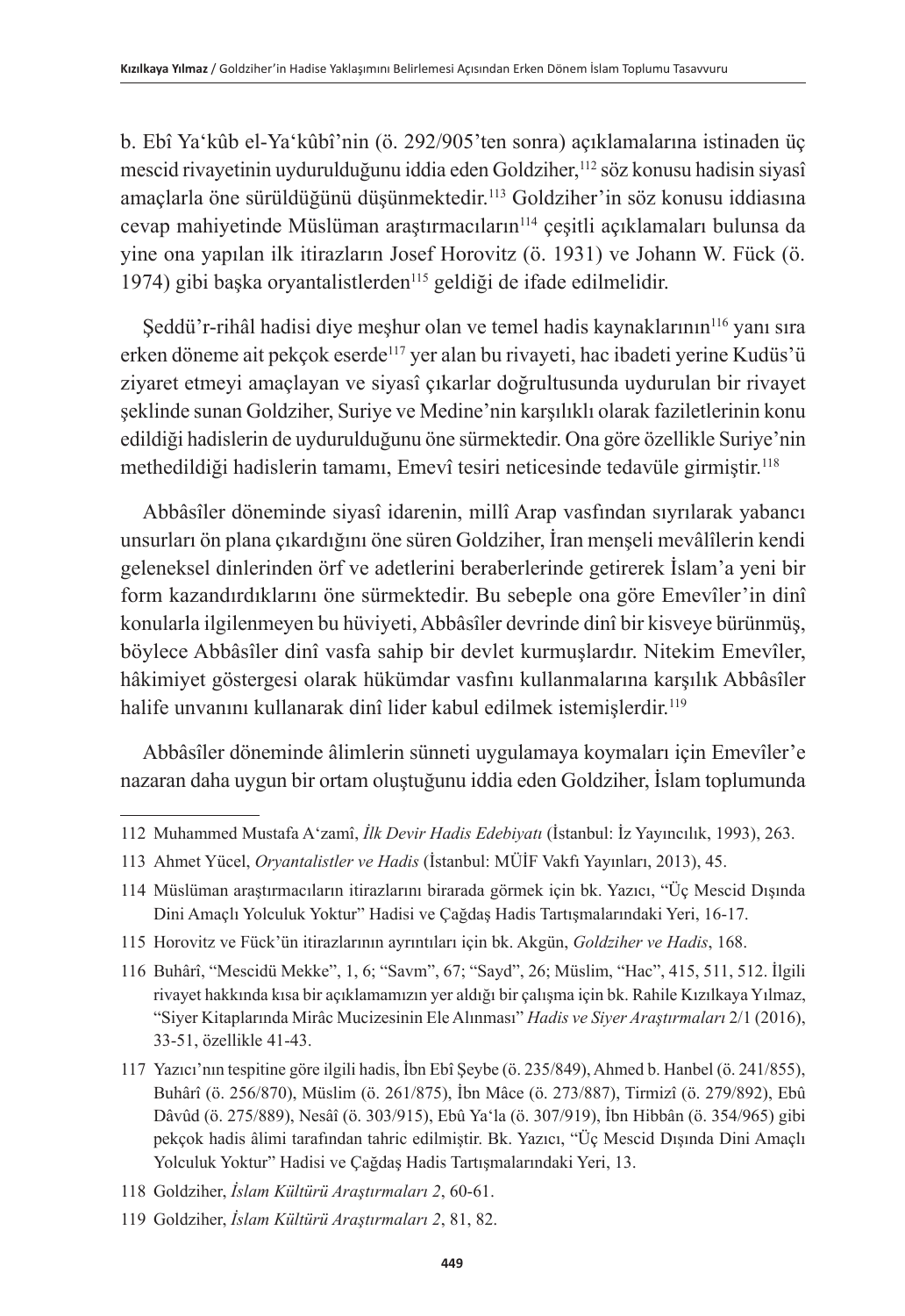sünnetin bilfiil tanzim edilmesinin hayli geç bir döneme tekabül ettiğini savunmuştur.<sup>120</sup> Goldziher'in bir diğer iddiasına göre Abbâsî halifeleri, hem yükselme hem çöküş dönemlerinde siyasî gayelerle kendilerine yakın din âlimlerinden hadis imal etmelerini istemişlerdir. Diğer taraftan Goldziher, din âlimlerinin de toplum hayatına tatbik edilecek sünneti belirleme konusunda hassas davranmalarına karşın halifelerin özel hayatları hususunda oldukça müsamahakâr davrandıklarını öne sürerek<sup>121</sup> halife Mehdi'nin (ö. 169/785) güvercin yarışı tutkusunu örnek vermektedir. Ona göre ehl-i sünnet âlimlerine göre kesinlikle haram kabul edilen güvercin yarışının tutkunu olan halife Mehdi'nin bu tutkusunu bilen kâtiplerinden biri, güvercin yarışının caiz olduğuna dair bir hadis imal etmiştir.122 Bu durumdan hareketle Goldziher, sarayda her türlü hadisi uydurmaya hazır bir zümrenin var olduğu genellemesine gitmiştir.<sup>123</sup> Goldziher, hem Emevîler hem de Abbâsîler döneminde hadis uydurma faaliyetlerinin yanında aleyhteki hadislerin sansürlendiğini de savunmuştur. Yine ona göre bu dönemlerde farklı gruplar, bazı hadisleri sıfırdan imal etmek yerine daha kolay olduğunu düşünerek tedavüldeki hadislere ekleme ve çıkarmalar da yapmışlardır.124

### **Kabilecilikle İlişkili Uydurulan Rivayetler**

Arap kabileciliği ile İslam akidesi arasında bir zıtlık bulunduğu konusundaki kanaatlerine daha önce yer verdiğimiz Goldziher,<sup>125</sup> İslamî devirde eski kabilecilik anlayışının canlı kaldığını düşünmektedir. Ona göre İslam'ın tebliğ edildiği dönemde

123 Goldziher, *İslam Kültürü Araştırmaları 2*, 102. Ayrıca Abbâsî halifelerinin dışarıdan dindar kisvesine bürünmelerine rağmen saraylarında içki ve eğlenceye düşkün olduklarını iddia etmiştir. Goldziher, *İslam Kültürü Araştırmaları 2*, 86.

Goldziher'in genellemeci yaklaşımının ele alındığı ve bu tutumun nasıl sonuçlandığını görmek için bk. Canikli, "Ignaz Goldziher'in 'İslam Kültürü ve Araştırmaları I-II' Eseri Bağlamında Hz. Peygamber ve Hadisler Hakkındaki Görüşlerine Yeniden Bakış", 342-346, 362.

- 124 Goldziher, *İslam Kültürü Araştırmaları 2*, 170-172.
- 125 Bk. çalışmamızda "Arap İslam Toplumunu Doğru Tanımak: Bedeviler ve İslam Akidesi" başlığı.

<sup>120</sup> Goldziher, *İslam Kültürü Araştırmaları 2*, 104.

Abbâsîler'in sağladığı bu ortam sayesinde Irak'ta Şu'be b. el-Haccâc (ö. 160/776), sünnete resmî bir otorite kazandırmıştır. Merv ve Horasan'da sünneti ilk defa yayan kişi, Nadr b. Şümeyl'dir (ö. 204/820). Dârimî (ö. 255/869) de kendi memleketinde sünneti ortaya çıkarmış ve topluma yaymıştır.

<sup>121</sup> Goldziher, *İslam Kültürü Araştırmaları 2*, 100.

<sup>122</sup> *"Yarışlar, yalnız pençeli, tırnaklı veya kanatlı hayvanlarla yapılır."* Hakikatte bu hadis, sonundaki **او جناح** ibaresi olmaksızın *Sünen-i Erbaa*'da ve Ahmed b. Hanbel'in *el-Müsned*'inde yer almıştır. Ancak Gıyâs b. İbrahim isminde biri, hadisin sonuna **جناح او**) veya kanatlı) ibaresini ilave etmek suretiyle güvercin gibi kanatlı hayvanların müsabakalar için beslenebileceğine Hz. Peygamber'in ağzından müsaade vermiş, aynı zamanda halifenin endişesini gidermiştir. Goldziher, bu hadise üzerine söz konusu görüşünü ileri sürmüş ve Gıyâs b. İbrahim'i sarayda bir mevki elde etmeye çalışan bir âlim şeklinde tanıtmıştır. Aslında Gıyas, hadis münekkidleri arasında yalancılığı ile bilinen biridir ve rivayetlerine hiçbir surette güvenilmez. Talat Koçyiğit, "I. Goldziher'in Hadisle İlgili Bazı Görüşlerinin Tahlil ve Tenkidi", *Ankara Üniversitesi İlahiyat Fakültesi Dergisi* 15 (1967), 54-55.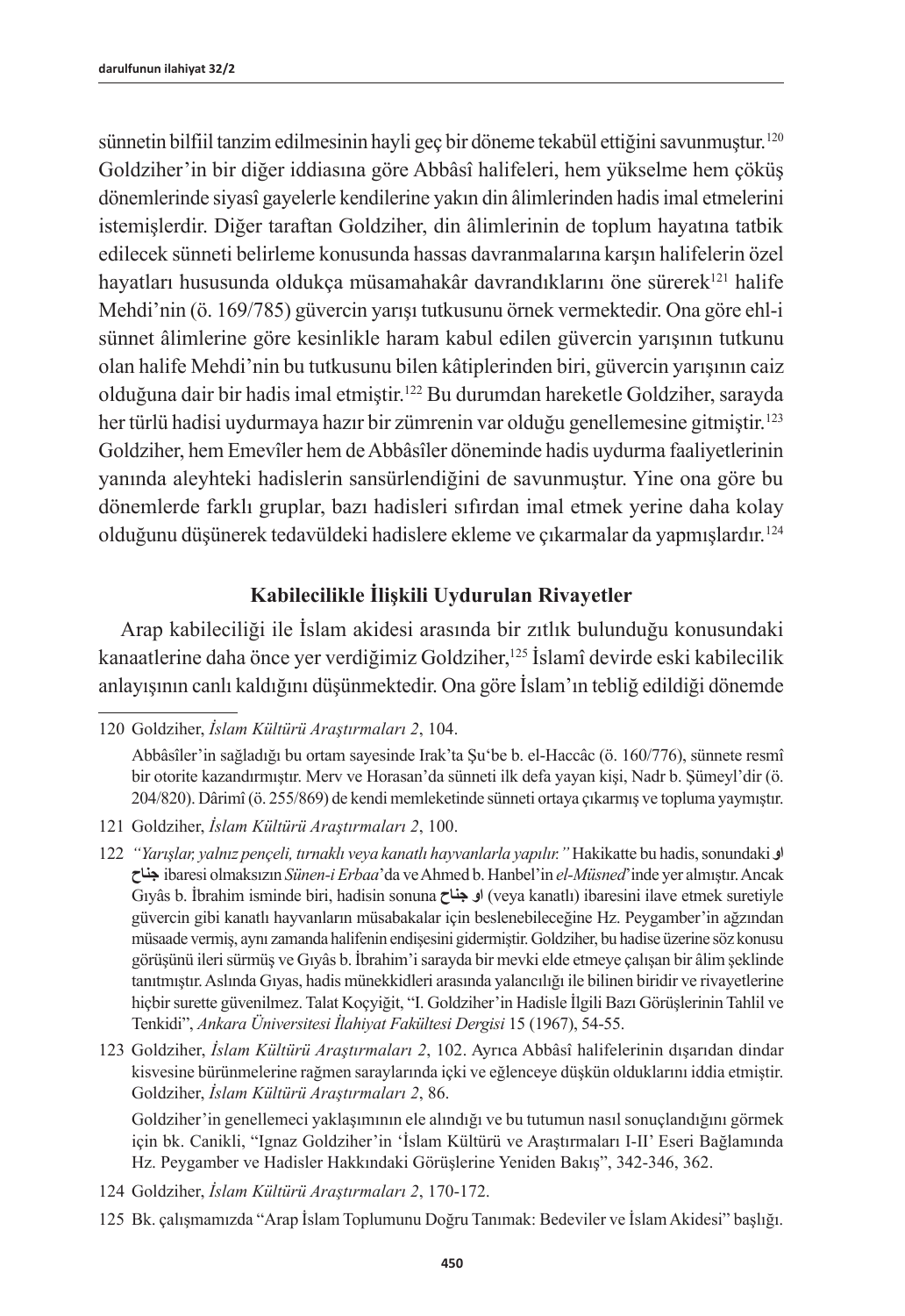dahi birbirine düşman kabileler vardı ve bu durumu ortaya koyan şairlerin birbirlerini tahkir ettiği şiirler, eski kaynaklarda oldukça fazla sayıda bulunmaktadır. Buna karşılık dinî otoriteler, kabileleri övmeyi ya da tahkir etmeyi yasaklayan rivayetler ortaya atsalar da İslam'dan sonra dahi Arap kabileleri arasında çekişme ve rekabet devam etmiştir.126 Goldziher, söz konusu kabilelerin kendilerini üst bir otoriteye dayandırmak için kendileri lehine, karşı tarafın aleyhine hadis uydurmaktan çekinmediklerini şu sözleriyle ifade etmektedir: "Taraf tutan nebevî hadisler, İslam'daki diğer bütün fırka çıkarlarında olduğu gibi ırkî rekabet için de hizmete sokulmuştur. Her iki fırkanın âlimleri kendi emellerini Muhammed'in sözlerinin kudsî otoritesine bürümek için kalemlerini harekete geçirdiler."127

Belli bir ırkı destekleyen hadislerin çoğunluğunun Güneyli Arapları ön plana çıkardığını iddia eden Goldziher, ırkî manada taraf tutan bu hadislerin büyük bir kısmının Güneyli Arap yandaşları tarafından uydurulduğu sonucuna ulaşmıştır. Aynı şekilde Ensar'ın medhine tahsis edilen rivayetleri de bu cümleden kabul eden Goldziher, Kureyş kabilesinin faziletine vurgu yapan hadisler<sup>128</sup> dışında Kuzey Arapları'nın tarafını tutan hadislerin sayısının ise az olduğunu tespit etmiştir. Bununla birlikte hem Güney hem Kuzey Arapları'na ait hadislerin birbirine benzer nitelikte olduğunu düşünen Goldziher, aynı hadisin bir tarafta Kureyşliler'i methederken diğer taraftan Ensar'ı methetmek için kullanıldığını öne sürmektedir.<sup>129</sup> İslam'ın farklı beldelere yayılması sonucunda Arap olmayanların Müslüman olmasıyla Müslümanlar'ın eşitliği prensibine dair sayısız hadis uydurulduğunu iddia eden Goldziher'e göre İslamî devirde de Arap kabilecilik anlayışı varlığını sürdürmüştür. Bu konuya örnek olarak Ensar ile Kureyş arasındaki rekabeti gösteren Goldziher,

127 Goldziher, *İslam Kültürü Araştırmaları 1*, 139.

129 Goldziher buna örnek olarak, İncil'den iktibas edildiğine şüphe bulunmayan bir hadis verilebilir demekte ve buna göre yemekler nasıl tuzla lezzetli oluyorsa, insanlar arasında da sadece Ensar tuz gibi faydalı olur şeklinde bir rivayet zikretmektedir. Bu rivayetin benzeri Kureyşliler'in methiyesinde de bulunmaktadır iddiasını öne sürmektedir. Goldziher'in böyle bir iddiada bulunduktan sonra hem İncil'deki pasajdan örnek vermesi hem de hadisin metnini vermesi beklenirdi. Ancak hadis manen verilse de hangi İncil'in hangi pasajı olduğuna dair bir bilgi yer almamaktadır. Bk. Goldziher, *İslam Kültürü Araştırmaları 1*, 141.

Söz konusu pasaj, Matta İncili'nde şu ifadelerle yer almaktadır: "Yeryüzünün tuzu sizsiniz. Ama tuz tadını yitirirse, bir daha ona nasıl tuz tadı verilebilir? Artık dışarı atılıp ayakaltında çiğnenmekten başka işe yaramaz". Matta, 5: 13.

<sup>126</sup> Bunun bariz örneklerinden biri, Kuzey ve Güney Arapları arasında yaşananlardır. Goldziher, Kuzey ve Güney Arapları arasındaki bu çekişmenin kaynağını, Kureyşliler ile Ensar arasındaki rekabet olarak gösterir. Yani Kuzey ve Güney Arapları arasındaki rekabet, İslam'dan önceki döneme ait değildir. Bu rekabetin İslam'dan önce vaki olduğu düşüncesine yönelten neden, şiirlerdir. Ancak bu şiirlerin sıhhat değeri tartışmalıdır. Goldziher, *İslam Kültürü Araştırmaları 1*, 152.

<sup>128</sup> Kureyş'in siyasî hakimiyetini vurgulayan kasıdlı rivayetleri hadis edebiyatı açısından ele alan bir çalışma için bk. Mehmed Said Hatiboğlu, *İslam'da İlk Siyasi Kavmiyetçilik: Hilafetin Kureyşliliği* (Ankara, 2005) 89-116.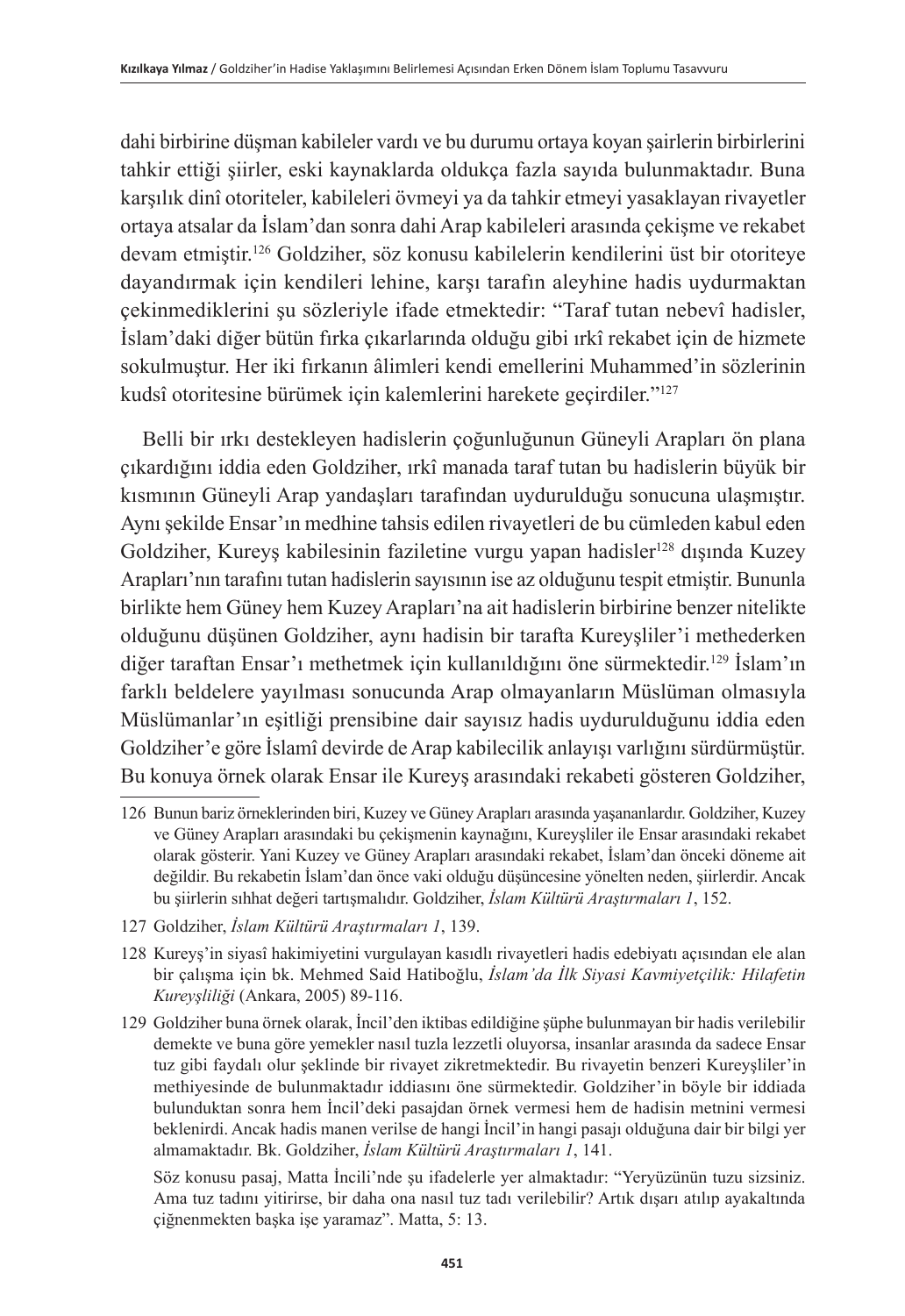Ensar ile Kureyş kabilesi arasında bir rekabet bulunduğunu ve bu rekabetin de İslam'dan sonra ortaya çıktığını iddia etmektedir.

Goldziher, Cahiliye Arap geleneğinde var olan kabile rekabetlerini İslam'ın engelleyemediğini iddia etmiştir. Hatta ona göre İslam, bu rekabete yeni malzemeler kazandırmıştır ki bu defa kabileler İslam davasında yaptıkları hizmetler ve İslam'ı yaymak için gösterdikleri gayretler açısından yarışır hale gelmişlerdi. İddiasında daha da ileriye giden Goldziher, bu minvalde Ensar'ın, Kureyşliler'e hatta Muhacirler'e karşı üstün olduklarını göstermek için hadislerin yanında Kur'an ayetleri de uydurduklarını söylemiştir.<sup>130</sup> Bu bağlamda uydurma eğiliminin tefsirlere daha çok yansıdığını düşünen Goldziher, ilgili ayette "**ينَ ر۪ هِّ َّ ُمط ال** "kelimesinin Ensar olarak **ْ**tefsir edilmesini örnek vermektedir. Ona göre bu uydurma faaliyetlerine nesep âlimleri de katılmış ve Ensar'ın menşeini bütün Güney Arabistan'a teşmil etme gayreti içerisinde olmuşlar, böylece Ensar'ın soy kütüğünü Güney Arapları'nın soy kütüğü gibi telakki ederek onlara üstünlük sağlamak istemişlerdir.

Bütün bu -zorlama- iddialarının sonunda Goldziher, Kuzey ve Güney Arapları arasında görülen rekabetin başlangıç tarihi olarak hicrî birinci asrın ikinci yarısına işaret etmektedir<sup>131</sup> ki bu durumda yukarıda belirtildiği gibi bu rekabet, onun iddiasına göre İslam'dan sonra ortaya çıkmıştır. Ayrıca Goldziher'e göre bu iki kabilenin rekabetinden dindar çevreler rahatsızdı; zira bu rekabet, İslam akidesinin ortaya koyduğu eşitlik prensibini hükümsüz kılmaktaydı. Bu nedenle ona göre dinî otoriteler, nesep âlimlerinin de körüklediği bu ırkçılık ateşini söndürmek için Peygamber otoritesine başvurmuşlardır. Böylece Hz. Peygamber adına uydurulan sözlerde hem Kuzey hem de Güney Arapları'nın soyu Hz. İsmail'e dayandırılmış ve böylece iki düşman grup bir atada birleştirilmiştir.

#### **Sonuç**

Oryantalistlerin görüşlerine hadis ilmi özelinde bakıldığında oryantalizmin bir paradigma olarak kabul edilmesini sağlayacak "süreklilik" faktörü, dikkat çekmektedir. Paradigmanın mensubu olan her bir araştırmacının kendisinden önce yapılanların devamı mahiyetinde ve yine aynı şekilde kendisinden sonra gelenlerin de çalışmalarında kullanıp ileriye taşıyabilecekleri teoriler geliştirmesi, oryantalizmin bu süreklilik özelliğini göstermektedir. Zira oryantalist araştırmacıların kendilerinden

<sup>130</sup> Goldziher, *İslam Kültürü Araştırmaları 1*, 155. Goldziher'in uydurulduğunu iddia ettiği ayet, Tevbe Suresi'nin 108. ayetidir. İlgili ayetin meali şöyle: "Orada asla namaza durma! Daha ilk günden takvâ temeli üzerine kurulan mescid ise namaz kılman için elbette daha uygundur; burada gerçekten arınmak isteyen adamlar vardır. Allah da arınmaya çalışanları sever."

<sup>131</sup> Goldziher, *İslam Kültürü Araştırmaları 1*, 157.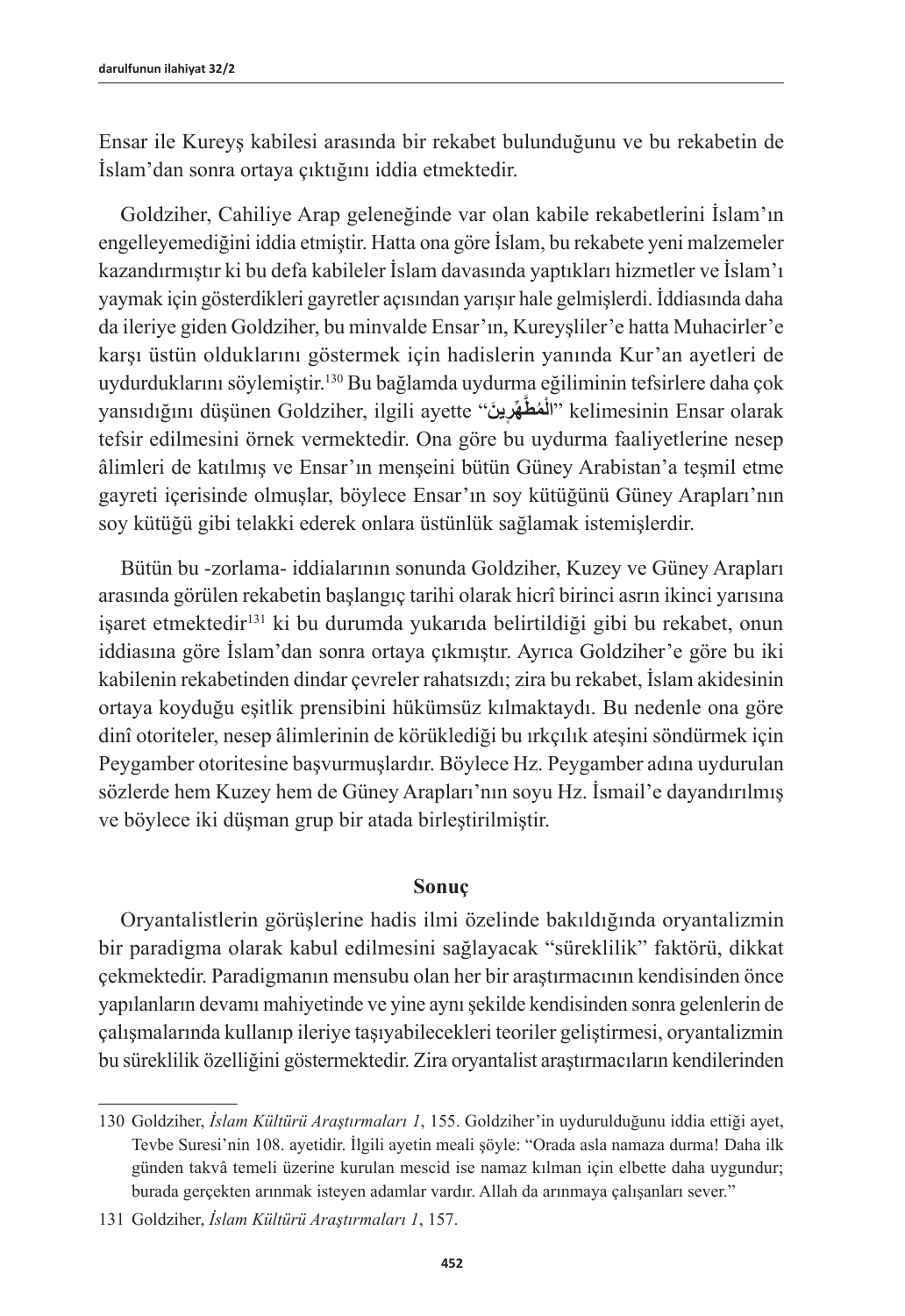önceki çalışmaların bilgisine vâkıf halde onları kullanmaları ve bunlara yeni görüş ve tezler ilave etmeleri, söz konusu paradigmanın sürekliliğini sağlamaktadır. Oryantalist tasavvurun altı çizilen bu özelliklerini Batı'da hadis çalışmalarının kurucusu kabul edilen Ignaz Goldziher'de ve onun görüşlerinin halefleri üzerindeki etkisinde görmek mümkündür.

Goldziher'in hadislere yönelik yaklaşımının ve hadisleri değerlendirme yönteminin onun İslam dini ve ilk İslam toplumu, fırkalar hakkındaki kanaatlerinden bağımsız değerlendirilemeyeceği çalışmamızda ortaya koyulmuştur. İslam dininde ve bu dinin ana metinlerinde yabancı kültürlerin tesirini ısrarla arayan ve bu arayışını bir ön kabul haline getiren Goldziher, İslam'ın Yahudilik ve Hristiyanlık menşeli olmakla birlikte çevre kültürden hayli etkilenen bir yapı arz ettiğini düşünmektedir. İslam'ın geldiği topluma yönelik analizleri arasında İslam'dan önce Araplar'ın üstün bir ırk olduğu düşüncesinin bulunmadığını söyleyen Goldziher, bu görüşünü eski tarihî vesikalarda Araplar'ın diğer milletlere üstün kılındığını anlatan şiirlerin yer almamasıyla desteklemektedir.

Hz. Muhammed'in kendi görüşlerini topluma benimsetmek için eski Arap geleneklerine karşı çıkmak zorunda kaldığını ve bunun neticesinde Araplar'ın şeref addettiği ne varsa hepsine karşı çıktığını öne süren Goldziher, aslında İslam'ın öngördüğü toplum düzeni ile eski Arap geleneğinin toplum yapısının birbirine zıt olduğunu savunmaktadır. Ona göre İslam akidesi, Arapların kabilecilik anlayışına karşı çıkmış ve bu anlayışa götüren tehâlüf, şiar, mufâhere gibi her geleneği yasaklamıştır.

Hz. Muhammed'in kabileciliğe bir değersizlik atfetmek suretiyle ancak Mekkelilerle savaşabildiğini iddia eden Goldziher, İslam'ın kardeşlik vurgusunun da Müslümanlar arasında birleştirici bir etki yarattığını vurgulamaktadır. Ona göre Hz. Muhammed'in Müslümanlar'ın ırk, dil, renk farklılığı gözetmeksizin kardeş olduklarını öne sürme sebeplerinden biri, İslam'ı dünyaya yayma arzusudur. Böylece İslam, farklı beldelere hızla yayılabilmiştir. Ancak ne var ki safkan Araplar'ın kendilerini mevâlîden üstün görmesini, İslam'dan sonra ortaya çıkan bir olgu olarak nitelendiren Goldziher, Müslüman Araplar ile gayri Arap Müslümanlar'ın eşitliğini ifade eden hadisleri, günlük hayatta bu eşitlik ilkesinin uygulanmadığına dair bir delil olarak kabul etmektedir. Yine ona göre Arap ırkçılığına karşı bütün Müslümanlar'ın eşit ve kardeş olduğunu ifade eden hadisler, dinî otoriteler ile mevâlî tarafından uydurulmuş ve Hz. Muhammed'e dayandırılmıştır. Mevâlînin Müslüman olmak suretiyle Araplaşmasını, İslam'ın önemli reformlarından birisi kabul eden Goldziher, siyasî, edebî, dinî alanlarda öne çıkmış Arap olmayan Müslümanların kendilerini Arap nisbesiyle tanıttıkları için yabancı olduklarının neredeyse unutulduğunu da öne sürmüştür.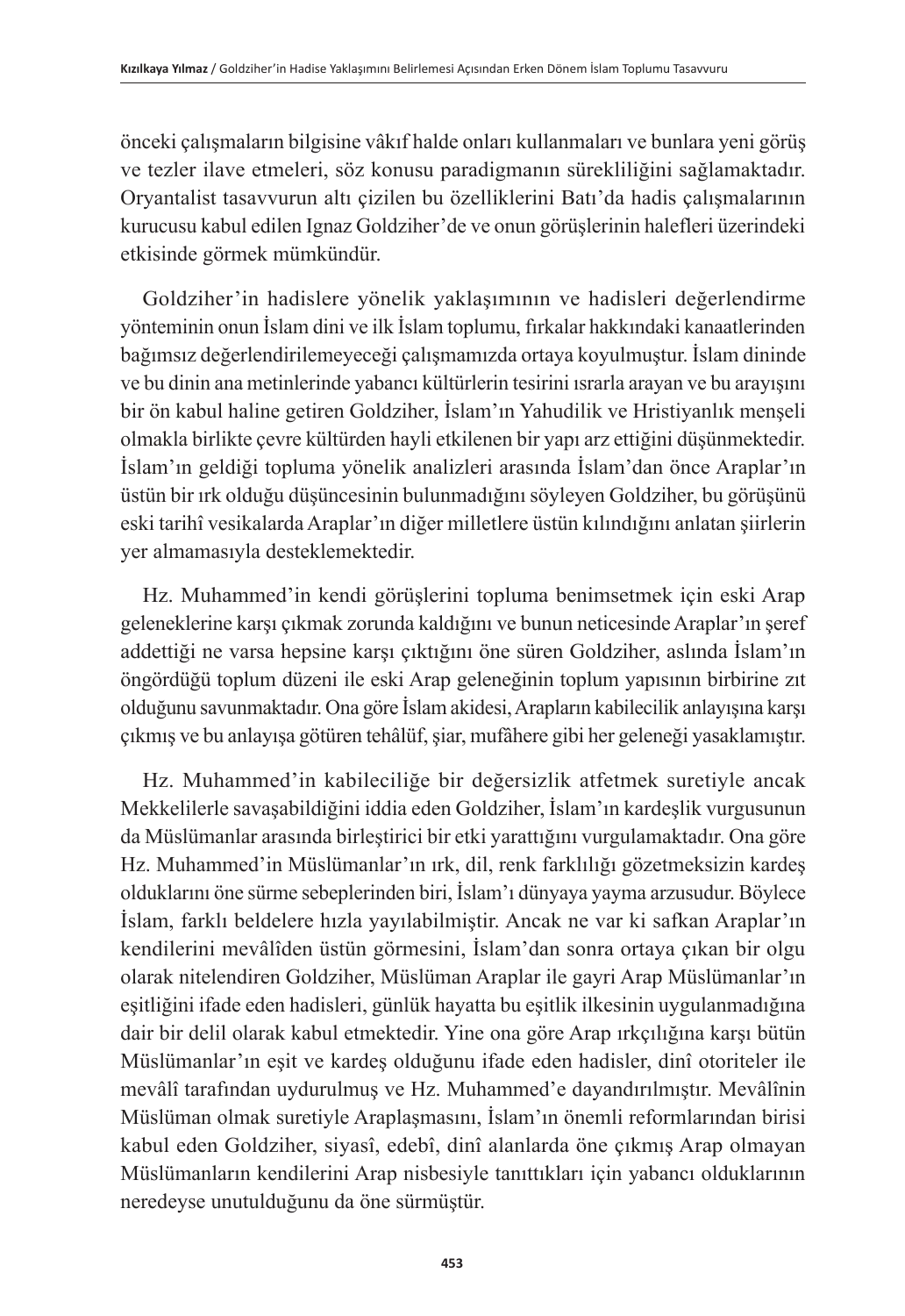Batı'da hadisle ilgili yerleşik görüşün yıkılmasını sağlayan Goldziher, hadis ve sünnet kavramlarını birbirinden farklı değerlendirmektedir. Ona göre hadis, sözlü bir rivayet iken sünnet; sözlü rivayet dikkate alınmaksızın eski İslam toplumundaki dinî ya da hukukî alanlarda yaşanan gelenektir. Ayrıca hadisler, İslâm'ın ilk iki yüzyıldaki dinî, tarihî ve sosyal gelişmelerinin bir neticesi iken sünnet, cahiliye dönemi Arapları'nın geleneklerinin daha sonra rivayet haline getirilip hadis olarak nakledilmesidir. Sünnetin vahiy kaynaklı olduğu fikrinin tedrîcî bir şekilde yerleştiğini iddia eden Goldziher'e göre Nebevî sünnetin hukukî yönü de zaman içerisinde önem kazanmıştır.

Hadis metinlerini ortaya çıktıkları koşulların ve dönemin ürünü şeklinde değerlendiren Goldziher, esasında Batı'daki hadis çalışmaları için önemli kabul edilen tarihlendirme faaliyetinin başlangıcını sağlamıştır. Onu seleflerinden ayıran en önemli husus, Batı düşünce geleneğinde tevarüs eden tarih tenkit metodunu hadislere uygulamasıdır. Oryantalist çalışmalarda hadise yönelik şüpheci yaklaşımın hâkim ve yerleşik tavır haline gelmesini sağlayan Goldziher, hadislerin henüz Hz. Peygamber hayatta iken yazıya geçirildiğine karşı çıkmamış; ancak hadislerin sistematik tedvininin ilk dönemlerde başlamadığını savunmuştur. Tedvinin başlangıcı konusunda ise herhangi bir tarih vememiştir.

**Hakem Değerlendirmesi:** Dış bağımsız.

**Çıkar Çatışması:** Yazar çıkar çatışması bildirmemiştir.

**Finansal Destek:** Yazar bu çalışma için finansal destek almadığını beyan etmiştir.

**Peer-review:** Externally peer-reviewed.

**Conflict of Interest:** The author has no conflict of interest to declare.

**Grant Support:** The author declared that this study has received no grant support.

#### **Kaynakça/References**

- Abdurraûf, Muhammed Avni. *Yevmiyyâtü Ignaz Goldziher*. nşr. Alexander Scheiber. Leiden: 1977. trc. ve thk. Muhammed Avni Abdurraûf ve Abdülhamid Merzûk. Kahire: el-Merkezü'l-Kavmî li't-terceme, 2016.
- Ahmed b. Muhammed b. Hanbel, Ebû Abdullah Ahmed b. Muhammed eş-Şeybânî. *el-Müsned*. thk. Şuayb el-Arnaût, Âdil Mürşid vd. 45 Cilt. Dımeşk: 1421/2001.
- Akgün, Hüseyin. *Goldziher ve Hadis*. Ankara: Araştırma Yayınları, 2014.
- Akın, Nimetullah. "Hadislerin Yazılı Kaydı ve Literatür Esaslı Bir Disiplin Olma Süreci: A. Sprenger, I. Goldziher ve G. Schoeler'in Yaklaşımları". *Hadis Tetkikleri Dergisi* 6/1 (2008), 47-70.
- A'zamî, Muhammed Mustafa. *İlk Devir Hadis Edebiyatı*. çev. Hulûsi Yavuz. İstanbul: İz Yayıncılık, 1993.
- Bedir, Murteza. "Oryantalizm ve İslâm Hukuku". *İslâm Hukuku Araştırmaları Dergisi* 4 (2004), [Oryantalist İslâm Hukukçuları Özel Sayısı], 11-42.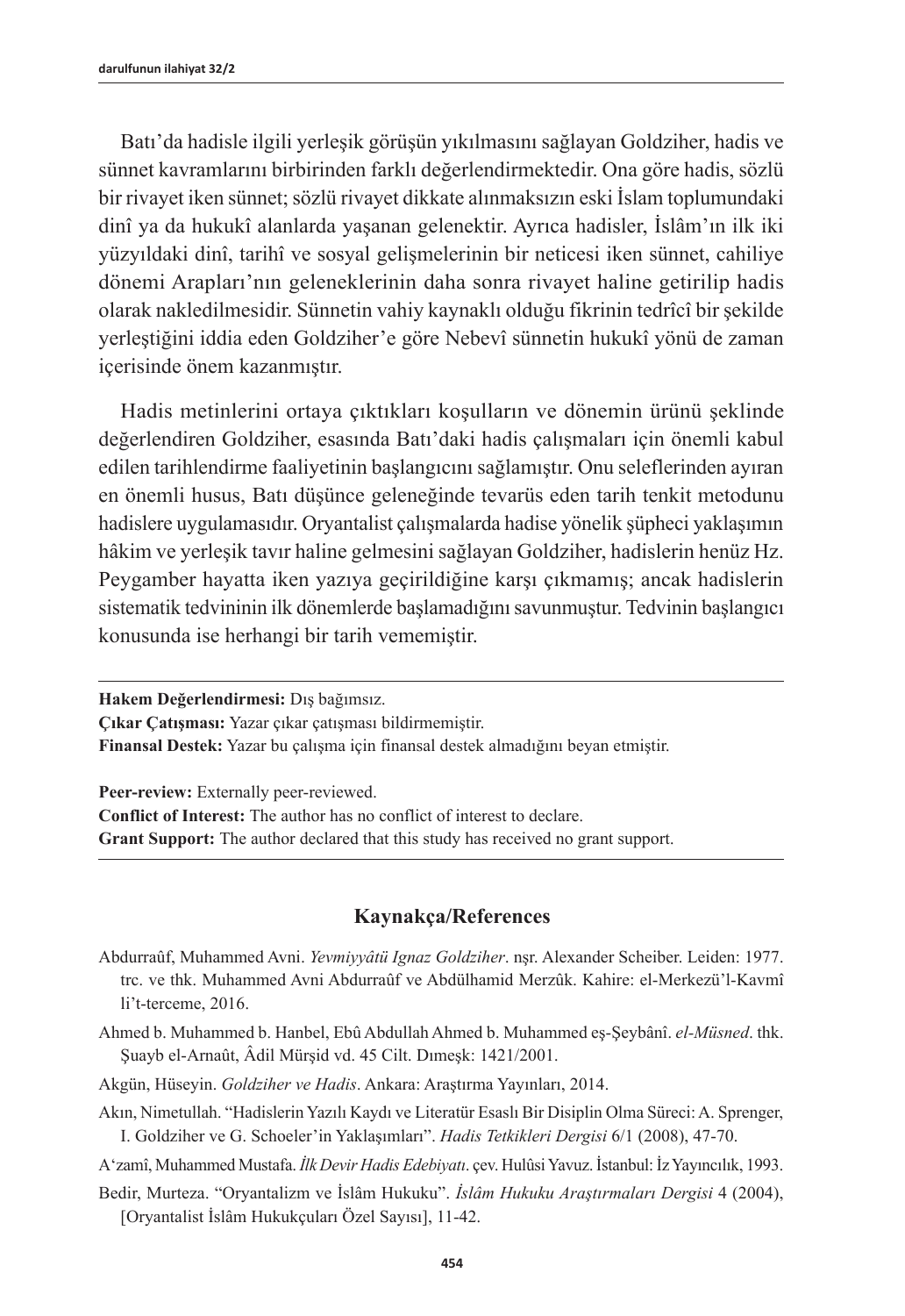- Buhârî, Ebû Abdullah Muhammed b. İsmail. *el-Câmi'u's-sahîh*. 9 Cilt. Beyrut: Dâru Tavki'n-Necât, 1422/2001.
- Canikli, İlyas. "Ignaz Goldziher'in 'İslam Kültürü ve Araştırmaları I-II' Eseri Bağlamında Hz. Peygamber ve Hadisler Hakkındaki Görüşlerine Yeniden Bakış". *Bülent Ecevit Üniversitesi İlahiyat Fakültesi Dergisi* 7/2 (2020), 339-364.
- Dabashi, Hamid. *Post-Orientalism: Knowledge and Power in Time of Terror*. New Brunswick, 2009.
- Dayhan, Ahmet Tahir. "İstişrâk İle İstişhâd Edilir mi? -Eleştirel bir bakış-". *Hadis Tetkikleri Dergisi* 5/2 (2007), 7-45.
- Dayhan, Ahmet Tahir. *Memâlik-i Osmâniyye'yi Keşfe Çıkan Oryantalistler*. İstanbul: Rihle Kitap, 2011.
- el-Elbânî, Muhammed Nâsıruddin. *Silsiletü'l-ehâdîsi'd-daîfe ve'l-mevzûa ve eseruha's-seyyi' fi'lümme*. 14 Cilt, Riyad: Dâru'l-Maârif, 1412/1992.
- Goldziher, Ignaz. *Hadis Kültürü Araştırmaları*. ed. Hüseyin Akgün. Ankara: Otto Yayınları, 2020.
- Goldziher, Ignaz. *İslam Kültürü Araştırmaları 1*. çev. Cihad Tunç. sunuş: Mehmed Said Hatiboğlu. Ankara, 2019.
- Goldziher, Ignaz. *İslam Kültürü Araştırmaları 2.* çev. Mehmed Said Hatiboğlu, Cihad Tunç. Ankara, 2019.
- Görmez, Mehmet. *Sünnet ve Hadisin Anlaşılması ve Yorumlanmasında Metodoloji Sorunu*. Ankara: Türkiye Diyanet Vakfı, 2000.
- Gürkan, Salime Leyla. "Geiger, Abraham". *TDV İslâm Ansiklopedisi*, https://islamansiklopedisi.org. tr/geiger-abraham (14.04.2021)
- Hallaq, Wael B. *Restating Orientalism: A Critique of Modern Knowledge*. New Yor: Columbia University Press, 2018.
- Hallaq, Wael B. "Quest for Origins of Doctrine? Islamic Legal Studies as Colonialist Discourse". *UCLA Journal of Islamic and Near Eastern Law*, 2/1. 2002-2003, 1-31.
- Hatiboğlu, İbrahim. *Oryantalistlerin Gözüyle İslâm: Goldziher, Jeffery, Guillaume, Hourani, Coulson, Watt, Hick, Monteil, Hoebink*. ed. Ahmet Yücel. İstanbul: Rağbet Yayınları, 2003.
- Hatiboğlu, İbrahim. "Yakın Doğu Seyahati ve Eserleri Bağlamında lgnaz Goldziher ve İslam Dünyası ile Fikri Etkileşimi". *Marife (Oryantalizm Özel Sayısı)* 2/3 (2002), 107-121.
- Hatiboğlu, Mehmed Said. "Goldziher". *DİA*. 14/103-105. İstanbul: TDV Yayınları, 1996.
- Hatiboğlu, Mehmed Said. *İslam'da İlk Siyasi Kavmiyetçilik: Hilafetin Kureyşliliği*. Ankara: Kitabiyat, 2005.
- İbn 'Asâkir, Ebu'l-Kâsım 'Ali b. el-Hasan b. Hibetillâh. *Târîhu medîneti Dımaşk*. 80 Cilt. thk. Muhibbüddîn Ebû Sa'îd el-'Amrevî. Beyrut: Dârü'l-Fikr, 1415/1995-1421/2000.
- Kızıl, Fatma. "Avrupamerkezciliğin Bir Yansıması Olarak Oryantalist Söylem: Kültürel Ödünç Alma Kavramı". *İnsan & Toplum* 3/6 (Aralık 2013), 323-332.
- Kızıl, Fatma. "Goldziher'den Schacht'a Oryantalist Literatürde Hadis ve Sünnet: Bir Okulun Yaşayan Geleneği". *Hadis Tetkikleri Dergisi* 7/2 (2009), 45-62.
- Kızıl, Fatma. *Müşterek Râvi Teorisi ve Tenkidi*. İstanbul: İSAM Yayınları, 2013.
- Kızılkaya, Necmettin. "Oryantalist Literatürde Ebû Hanîfe (v. 150/767) Algısı". *İslam Hukuku Araştırmaları Dergisi* 19 (2012), 373-397.
- Kızılkaya Yılmaz, Rahile. *Çağdaş Hadis Tartışmaları ve Muvatta'*. İstanbul: M.Ü. İlahiyat Fakültesi Vakfı Yayınları, 2020.